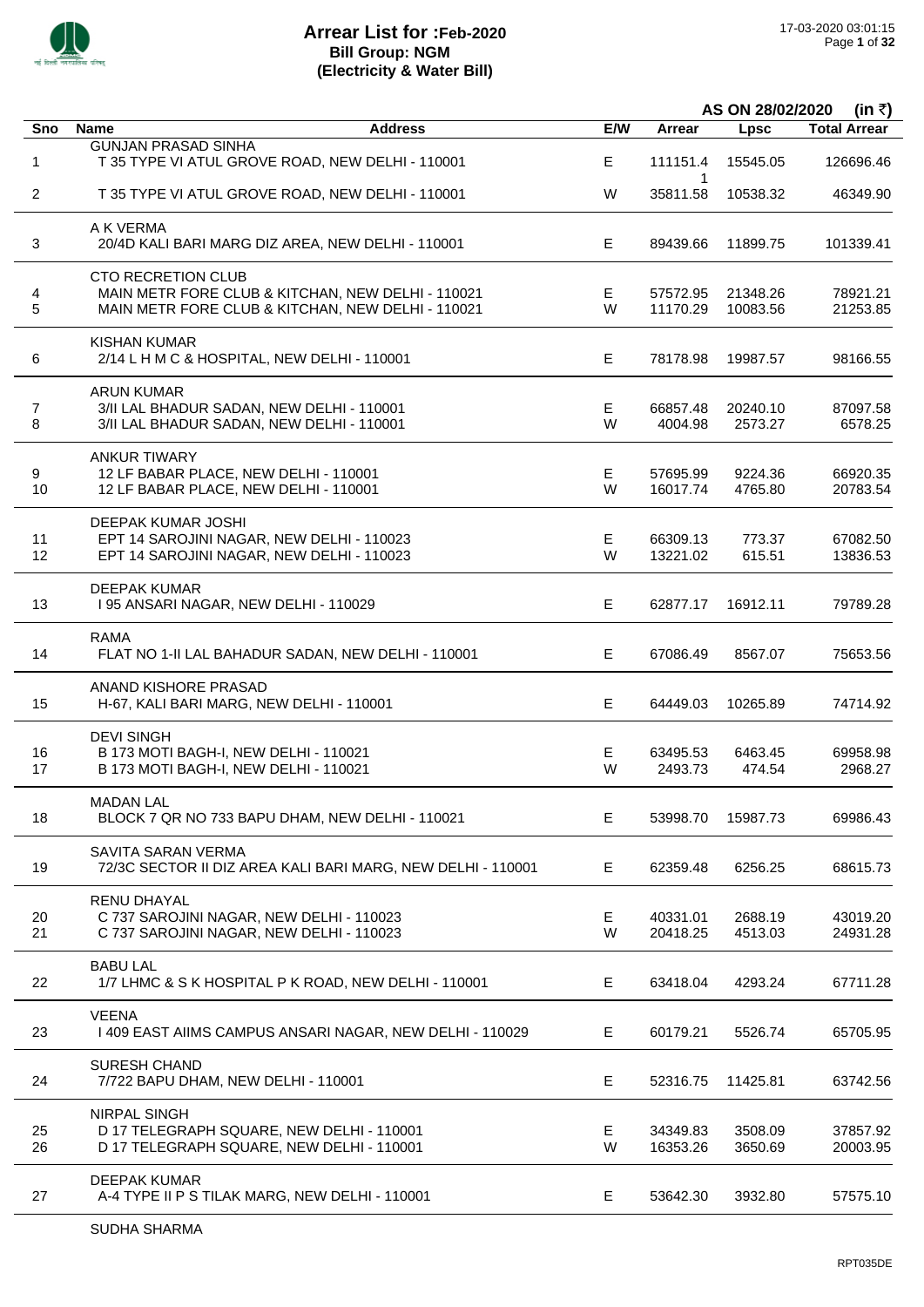

| 28       | T 20/4 ATUL GROVE ROAD, NEW DELHI - 110001                                                                                   | W      | 25868.48             | 31612.04           | 57480.52                        |
|----------|------------------------------------------------------------------------------------------------------------------------------|--------|----------------------|--------------------|---------------------------------|
| 29       | <b>NEPAL SINGH RATHORE</b><br>5/1 D P&T KALIBARI MARG GOLE MKT., NEW DELHI - 110001                                          | Е      | 49235.48             | 8147.67            | 57383.15                        |
| 30       | <b>ROOP SINGH</b><br>8/57, L.H.M.C. S.K. HOSPITAL, NEW DELHI - 110001                                                        | E      | 28072.48             | 28448.35           | 56520.83                        |
| 31       | SATISH KUMAR SHARMA<br>39/2A SEC II DIZ AREA GOLE MARKET, NEW DELHI - 110001                                                 | E      | 47034.27             | 8638.81            | 55673.08                        |
| 32       | <b>DEEPAK SINGH</b><br>D 970 LAXMI BAI NAGAR, NEW DELHI - 110023                                                             | Е      | 52163.99             | 3431.66            | 55595.65                        |
| 33       | <b>VIBHA GUPTA</b><br>B 736 SAROJINI NAGAR, NEW DELHI - 110023                                                               | Е      | 50804.91             | 4475.29            | 55280.20                        |
| 34<br>35 | <b>RAJ SINGH</b><br>21/102 LODHI ROAD, NEW DELHI - 110003<br>21/102 LODHI ROAD, NEW DELHI - 110003                           | Е<br>W | 33287.87<br>16318.26 | 1529.05<br>1398.24 | 34816.92<br>17716.50            |
| 36       | <b>KALASH CHAND</b><br>21/A SEC-IV RAJA BAZAR, NEW DELHI - 110001                                                            | Е      | 48333.19             | 3424.15            | 51757.34                        |
| 37       | <b>MAN SINGH</b><br>I-445 ANSARI NAGAR, NEW DELHI - 110029                                                                   | E      | 45447.60             | 4616.55            | 50064.15                        |
| 38       | <b>GULAB SINGH</b><br>H 7 TYPE II SJH STAFF QR KIDWAI NAGAR WEST, NEW DELHI - 110023                                         | Е      | 43285.57             | 5944.60            | 49230.17                        |
| 39<br>40 | <b>SUNIL KUMAR</b><br>785 LAXMI BAI NAGAR, NEW DELHI - 110023<br>785 LAXMI BAI NAGAR, NEW DELHI - 110023                     | Е<br>W | 42833.67<br>3280.43  | 2401.11<br>258.89  | 45234.78<br>3539.32             |
| 41       | <b>VADI VAIL</b><br>BLOCK 6 QR NO 662 BAPU DHAM, NEW DELHI - 110021                                                          | Е      | 37629.46             | 10970.55           | 48600.01                        |
| 42       | <b>CHAMPA DEVI</b><br>2/1C P & T QTR KALI BARI MARG, NEW DELHI - 110001                                                      | Е      | 41575.47             | 7016.57            | 48592.04                        |
| 43       | NARESH KUMAR IV<br>I-434 EASTERB CAMPUS, ANSARI NAGAR, NEW DELHI - 110029                                                    | E      | 42240.16             | 5770.49            | 48010.65                        |
| 44<br>45 | <b>SAMSON SUNNY</b><br>1211 LAXMI BAI NAGAR, NEW DELHI - 110001<br>1211 LAXMI BAI NAGAR, NEW DELHI - 110001                  | Е<br>W | 35282.40<br>5961.09  | 2964.44<br>1239.21 | 38246.84<br>7200.30             |
| 46       | <b>SANJAY SINGH</b><br>UF 6 TODARMAL SQUARE, NEW DELHI - 110001                                                              | Е      | 39411.49             | 5468.32            | 44879.81                        |
| 47<br>48 | <b>AJAY KUMAR</b><br>1528 LAXMI BAI NAGAR, NEW DELHI - 110023<br>1528 LAXMI BAI NAGAR, NEW DELHI - 110023                    | Е<br>W | 33841.17<br>7316.48  | 2250.45<br>1367.36 | 36091.62<br>8683.84             |
| 49<br>50 | <b>MORIS SUNNY</b><br>20/3A GOLE MARKET PESHWA ROAD, NEW DELHI - 110001<br>20/3A GOLE MARKET PESHWA ROAD, NEW DELHI - 110001 | Е<br>W | 35239.96<br>749.62   | 7767.98<br>419.56  | 43007.94<br>1169.18             |
| 51       | <b>MUKESH KUMAR</b><br>1 414 ANSARI NAGAR EAST, NEW DELHI - 110029                                                           | E      | 40966.93             | 3146.94            | 44113.87                        |
| 52       | <b>ANAND KUMAR</b><br>I-166 ANSARI NAGAR, NEW DELHI - 110029                                                                 | Е      | 35666.33             | 8032.73            | 43699.06                        |
| 53       | PREETI MORWAL<br>4 SEC IV CPWD SERVICE CENTER RAJA BAZAR, NEW DELHI - 110001                                                 | Е      | 40069.20             | 3244.99            | 43314.19                        |
| 54<br>55 | PRATIBHA PASSI<br>830 LAXMI BAI NAGAR, NEW DELHI - 110023<br>830 LAXMI BAI NAGAR, NEW DELHI - 110023                         | Е<br>W | 35999.16<br>2083.38  | 4247.85<br>389.59  | 40247.01<br>2472.97<br>RPT035DE |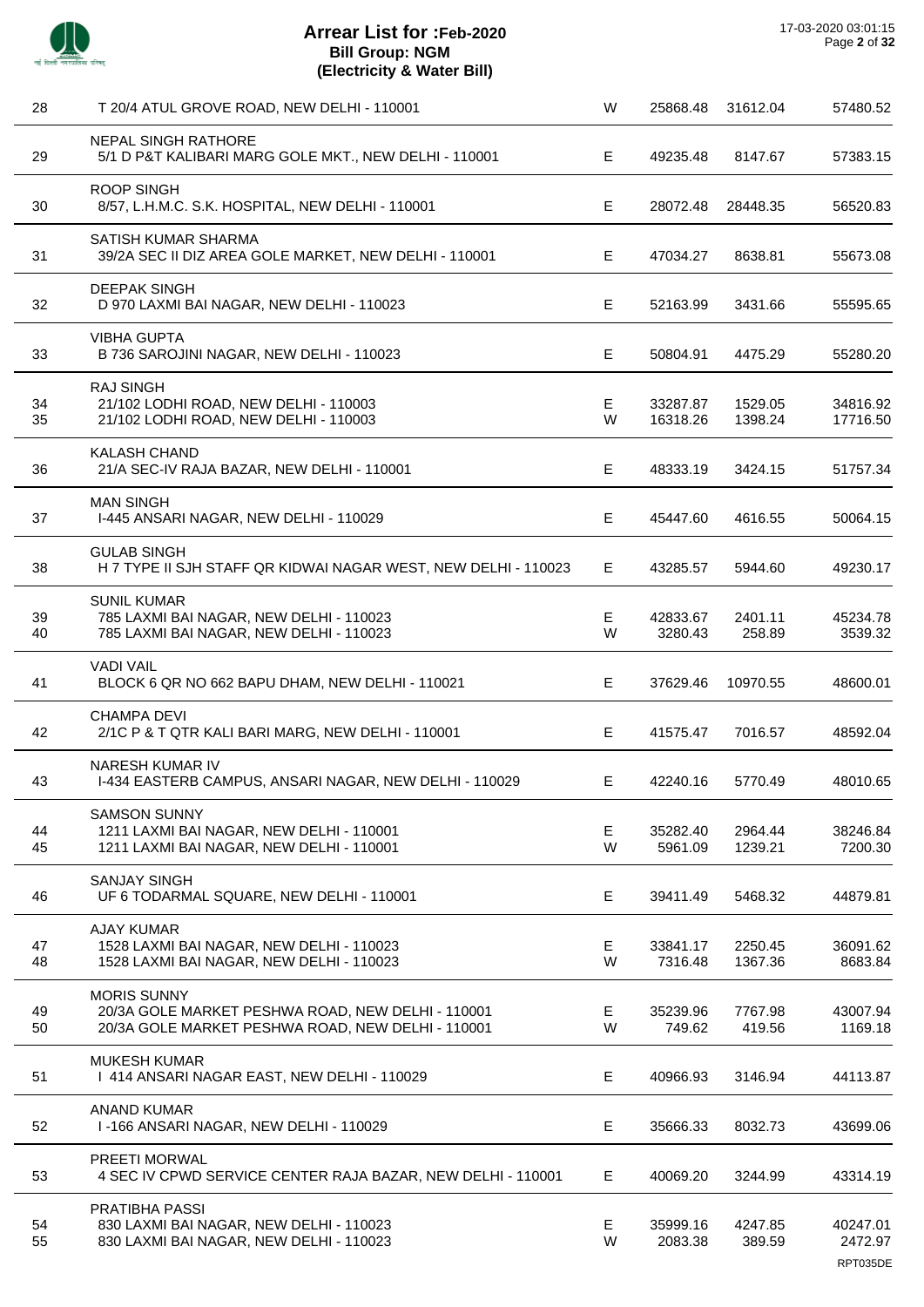

| 56<br>57 | <b>SURESH</b><br>D 726 NETAJI NAGAR, NEW DELHI - 110023<br>D 726 NETAJI NAGAR, NEW DELHI - 110023                             | Е<br>W  | 27820.72<br>9660.27  | 2363.17<br>2520.27 | 30183.89<br>12180.54 |
|----------|-------------------------------------------------------------------------------------------------------------------------------|---------|----------------------|--------------------|----------------------|
| 58       | <b>CHABBILAL</b><br>HUT NO.5 HARYANA HOUSE SIKANDRA ROAD, NEW DELHI - 110001                                                  | E.      | 38840.92             | 3176.18            | 42017.10             |
| 59<br>60 | <b>JAI SINGH</b><br>66 LAXMI BAI NAGAR, NEW DELHI - 110023<br>66 LAXMI BAI NAGAR, NEW DELHI - 110023                          | Е<br>W  | 35676.73<br>2120.49  | 3529.31<br>246.59  | 39206.04<br>2367.08  |
| 61       | <b>MANJU BALA</b><br>4/1-B SEC II DIZ AREA TYPE II GOLE MARKET, NEW DELHI - 110001                                            | E.      | 34899.04             | 4896.82            | 39795.86             |
| 62       | <b>RAM KUMAR SERAWAT</b><br>34/4C DIZ AREA RAJA BAZAR GOLE MKT, NEW DELHI - 110001                                            | E       | 32933.53             | 6294.11            | 39227.64             |
| 63       | <b>HANS KUMAR</b><br>Q NO 26 ASI PM HOUSE ASHOKA POLICE LINE, NEW DELHI - 110007                                              | E       | 37026.44             | 2036.38            | 39062.82             |
| 64<br>65 | <b>MAMTA</b><br>B 22 PALIKA NIWAS LODHI ROAD, NEW DELHI - 110003<br>B 22 PALIKA NIWAS LODHI ROAD, NEW DELHI - 110003          | E.<br>W | 33238.32<br>2107.43  | 2861.86<br>647.66  | 36100.18<br>2755.09  |
| 66       | ASHOK KUMAR B S<br>28/4 D P&T KALI BARI MARG, NEW DELHI - 110001                                                              | Е       | 30394.93             | 8266.52            | 38661.45             |
| 67       | <b>MUKESH KUMAR</b><br>QTR NO 1 TYPE II GANDHI SADAN MANDIR MARG, NEW DELHI - 110001                                          | E.      | 36279.91             | 2344.62            | 38624.53             |
| 68       | <b>GANESH PRASAD SINGH</b><br>D 702 NETAJI NAGAR, NEW DELHI - 110023                                                          | E       | 32479.25             | 5335.71            | 37814.96             |
| 69<br>70 | <b>HIRA LAL</b><br>SR QR 3 OLD COMPOUND MANDI HOU, NEW DELHI - 110001<br>SR QR 3 OLD COMPOUND MANDI HOUSE, NEW DELHI - 110001 | Е<br>W  | 21054.04<br>13666.79 | 1506.43<br>1509.44 | 22560.47<br>15176.23 |
| 71       | <b>CHANDER SHAKHAR</b><br>AB 906 SAROJINI NAGAR, NEW DELHI - 110023                                                           | W       | 19844.37             | 17678.12           | 37522.49             |
| 72       | <b>RAPSINGH</b><br>MPT 505 SAROJINI NAGAR, NEW DELHI - 110023                                                                 | W       | 28981.17             | 7793.59            | 36774.76             |
| 73       | <b>OM WATI</b><br>90 M, B K S MARG, NEW DELHI - 110001                                                                        | Е       | 33895.32             | 2496.29            | 36391.61             |
| 74       | <b>VIJAY KUMAR</b><br>45/151 LADY HARDING STAFF QTR P K ROAD, NEW DELHI - 110001                                              | Е       | 32699.15             | 3367.25            | 36066.40             |
| 75<br>76 | <b>JEEVAN RAM</b><br>C 125 NETAJI NAGAR, NEW DELHI - 110023<br>C 125 NETAJI NAGAR, NEW DELHI - 110023                         | E<br>W  | 24015.18<br>8315.72  | 1930.38<br>1401.77 | 25945.56<br>9717.49  |
| 77<br>78 | <b>RAMESH KUMAR</b><br>F 137 MOTI BAGH, NEW DELHI - 110023<br>F 137 MOTI BAGH, NEW DELHI - 110023                             | Е<br>W  | 11495.89<br>17290.20 | 1895.98<br>4835.99 | 13391.87<br>22126.19 |
| 79       | SUBHASH I<br>45/125, LADY HARDING STAFF QR., NEW DELHI - 110001                                                               | E.      | 29867.71             | 5178.27            | 35045.98             |
| 80       | <b>BALDEV SINGH</b><br>SR QR NO 22 EASTERN COURT ATUL GROVER ROAD, NEW DELHI -<br>110001                                      | E       | 31557.99             | 2057.79            | 33615.78             |
| 81       | <b>B S VARADA RAJU</b><br>18C RAJA BAZAR, NEW DELHI - 110001                                                                  | Е       | 30098.51             | 3378.80            | 33477.31             |
| 82       | <b>RAJEEV KUMAR SINGH</b><br>9/3C TYPE I KALI BARI MARG, NEW DELHI - 110001                                                   | Е       | 28814.26             | 4454.37            | 33268.63<br>RPT035DE |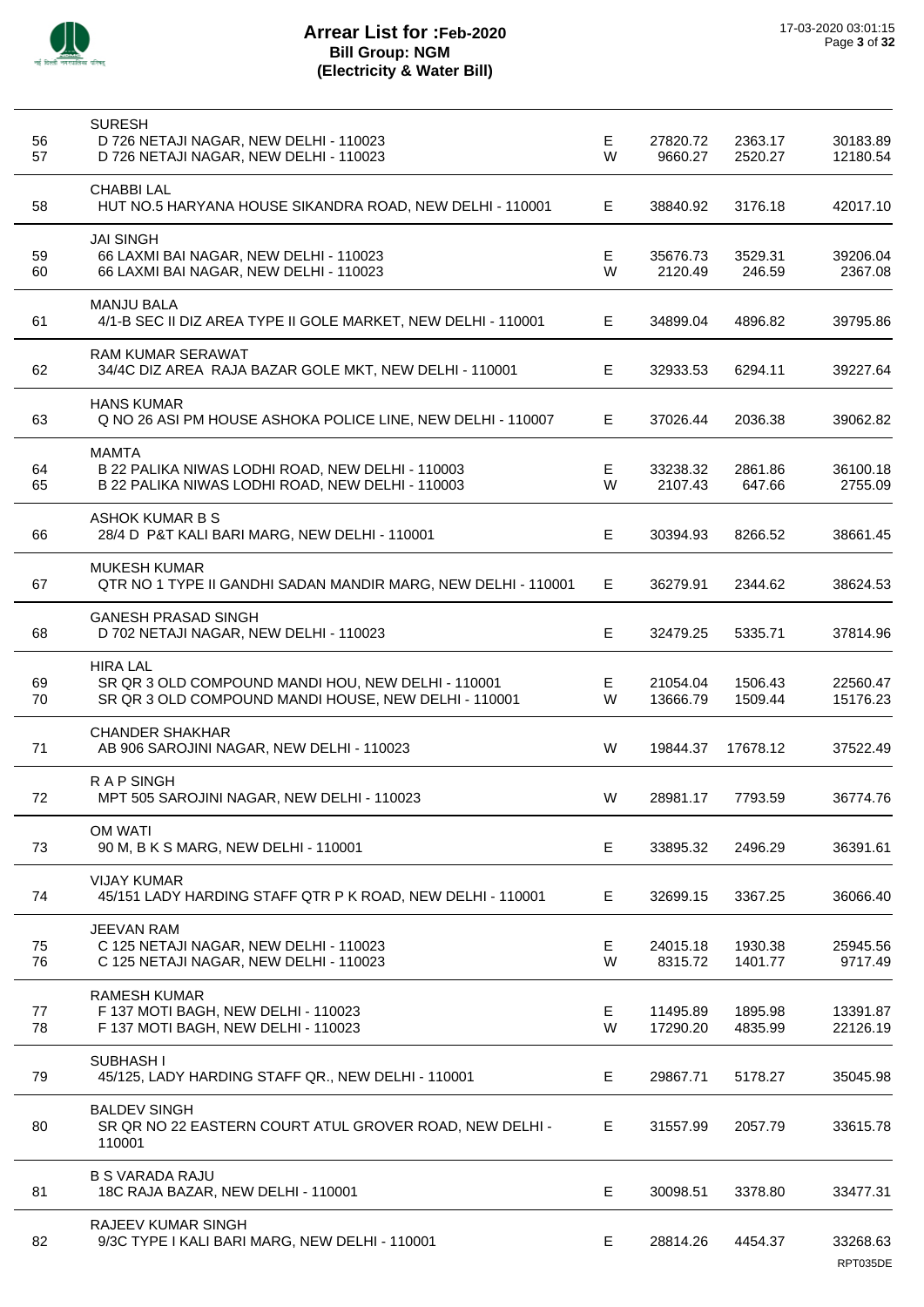

| 83         | SARDAR MEENA<br>E 14 SJH TYPE III STAFF QTRS KIDWAI NAGAR WEST, NEW DELHI -<br>110001                              | E      | 28210.66             | 4735.26            | 32945.92             |
|------------|--------------------------------------------------------------------------------------------------------------------|--------|----------------------|--------------------|----------------------|
| 84<br>85   | <b>MANISH RAJPUT</b><br>65 LAXMI BAI NAGAR, NEW DELHI - 110023<br>65 LAXMI BAI NAGAR, NEW DELHI - 110023           | E<br>W | 23971.42<br>6939.49  | 893.50<br>1004.44  | 24864.92<br>7943.93  |
| 86<br>87   | DAYANAND MARUTIRAO KAMBLE<br>348 LAXMI BAI NAGAR, NEW DELHI - 110023<br>348 LAXMI BAI NAGAR, NEW DELHI - 110023    | E<br>W | 23060.69<br>7058.65  | 1381.40<br>1141.97 | 24442.09<br>8200.62  |
| 88         | <b>OM PRAKASH</b><br>22/3A SEAT II GOLE MKT. DIZ AREA, NEW DELHI - 110001                                          | E      | 26475.48             | 6010.78            | 32486.26             |
| 89         | <b>BHAGWATI PRASAD</b><br>87-S B K S MARG DIZ AREA, NEW DELHI - 110001                                             | E      | 26527.47             | 5699.73            | 32227.20             |
| 90         | <b>MURTI</b><br>114 VALMIKI SADAN MANDIR MARG, NEW DELHI - 110001                                                  | E      | 30333.13             | 1626.28            | 31959.41             |
| 91         | <b>SHAKUNTALA</b><br>1137 ANSARI NAGAR, NEW DELHI - 110029                                                         | E      | 28590.07             | 3031.47            | 31621.54             |
| 92         | <b>RAJ BIR</b><br>I 192 ANSARI NAGAR, NEW DELHI - 110029                                                           | E      | 25147.71             | 6008.91            | 31156.62             |
| 93<br>94   | <b>SUNIL KUMAR</b><br>9/4A P&T KALI BARI MARG, NEW DELHI - 110001<br>10/2 B P&T KALI BARI MARG, NEW DELHI - 110001 | Е<br>E | 15284.42<br>10952.05 | 3652.04<br>729.57  | 18936.46<br>11681.62 |
| 95         | DEEP KR. BHATI<br>A-G/1 PESHWA ROAD, NEW DELHI - 110001                                                            | E      | 27491.75             | 2938.66            | 30430.41             |
| 96         | SUNIL DUTT<br>13/3A P&T QTRS KALI BARI MARG, NEW DELHI - 110001                                                    | Е      | 28366.99             | 2021.02            | 30388.01             |
| 97         | <b>BRAHAM DAS</b><br>I 80 ANSARI NAGAR (WEST), NEW DELHI - 110029                                                  | E      | 23475.30             | 6160.17            | 29635.47             |
| 98         | <b>SAPNA</b><br>E 105 SEC IV DIZ AREA GOLE MKT, NEW DELHI - 110001                                                 | Е      | 27056.45             | 2459.91            | 29516.36             |
| 99         | <b>NARESH KUMAR</b><br>BLOCK 82/345 SEC I GOLE MARKET DIZ AREA, NEW DELHI - 110001                                 | E      | 26939.71             | 2149.40            | 29089.11             |
| 100        | <b>RAJU</b><br>13/3A SEC II GOLE MARKET DIZ AREA, NEW DELHI - 110001                                               | Е      | 24321.58             | 4653.62            | 28975.20             |
| 101        | <b>HARI RAM</b><br>QRT NO 49 P&T EASTERN COURT, NEW DELHI - 110001                                                 | E      | 25537.03             | 2912.19            | 28449.22             |
| 102        | <b>DEEPAK KUMAR</b><br>D I 88 CHEMRI LODHI ROAD, NEW DELHI - 110003                                                | Е      | 27413.23             | 1013.74            | 28426.97             |
| 103<br>104 | SOME DEO GUPTA<br>DG 810 SAROJINI NAGAR, NEW DELHI - 110023<br>DG 810 SAROJINI NAGAR, NEW DELHI - 110023           | Е<br>W | 9257.42<br>10838.79  | 2403.09<br>5815.32 | 11660.51<br>16654.11 |
| 105<br>106 | <b>BIMLA</b><br>52/621 PANCHKUIAN ROAD, NEW DELHI - 110001<br>52/621 PANCHKUIAN ROAD, NEW DELHI - 110001           | Е<br>W | 16366.28<br>9221.51  | 1136.24<br>1524.59 | 17502.52<br>10746.10 |
| 107        | RAJ NARAIN<br>73/207 SEC I DIZ AREA, NEW DELHI - 110001                                                            | Е      | 26281.27             | 1436.56            | 27717.83             |
| 108        | MANOJ KUMAR PANDEY<br>D 22 SJH STAFF QR KIDWAI NAGAR WEST, NEW DELHI - 110023                                      | Е      | 24639.30             | 2762.12            | 27401.42             |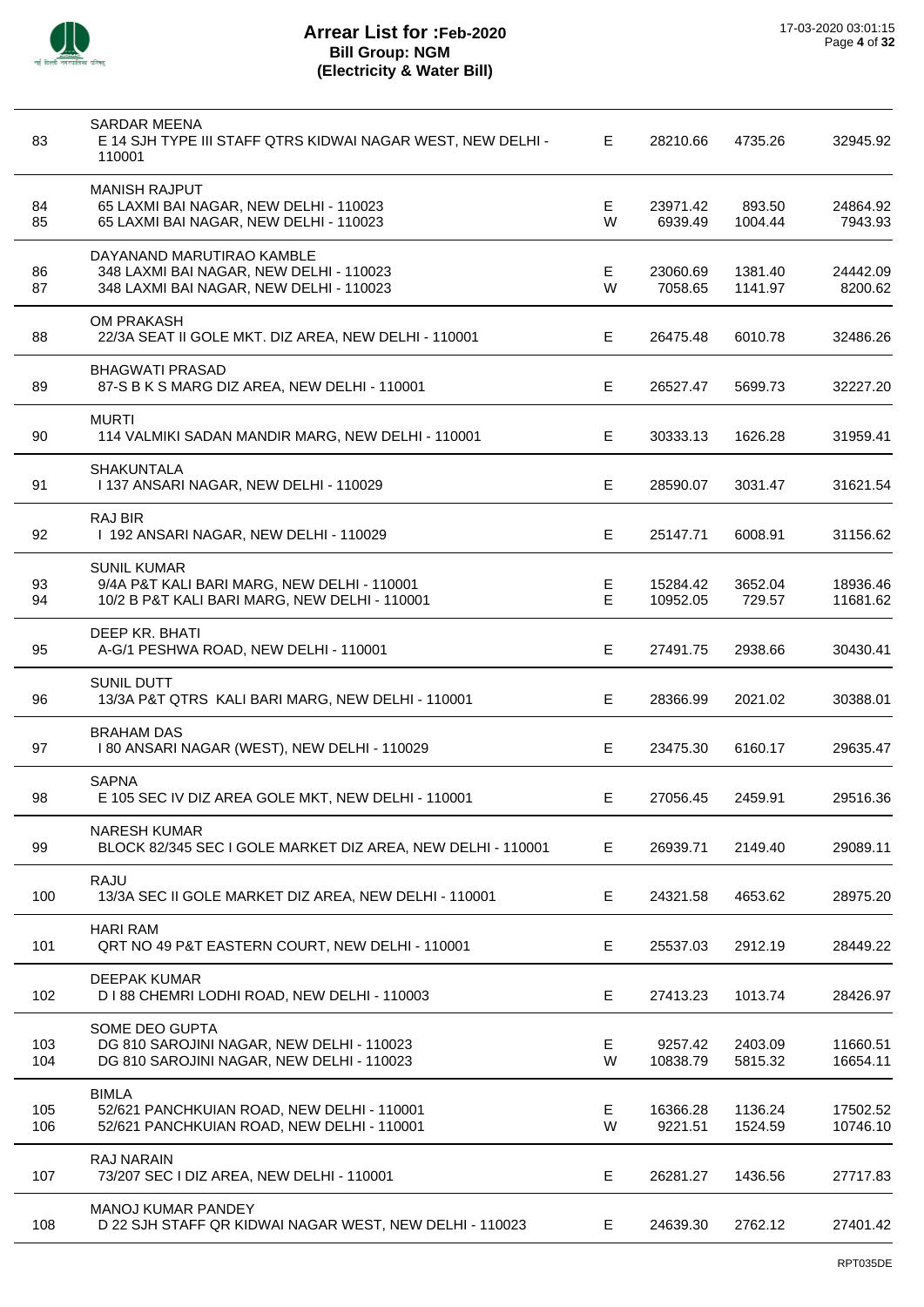

| 109<br>110 | <b>BISHAMBER DASS</b><br>1285 LAXMI BAI NAGAR, NEW DELHI - 110023<br>1285 LAXMI BAI NAGAR, NEW DELHI - 110023               | Е<br>W | 10416.10<br>13153.75 | 782.91<br>2698.99  | 11199.01<br>15852.74 |
|------------|-----------------------------------------------------------------------------------------------------------------------------|--------|----------------------|--------------------|----------------------|
| 111        | <b>MURARI LAL</b><br>31/3C SEC II DIZ AREA GOLE MKT, NEW DELHI - 110001                                                     | E      | 25616.45             | 1410.26            | 27026.71             |
| 112        | <b>SURESH KUMAR</b><br>SR QTR 45 OUT HOUSE OF KASHMIR HOUSE, NEW DELHI - 110011                                             | Е      | 24241.44             | 2724.01            | 26965.45             |
| 113        | <b>RAJWATI</b><br>J 11 KIDWAI NAGAR WEST, NEW DELHI - 110023                                                                | Е      | 24649.80             | 1947.14            | 26596.94             |
| 114        | <b>RAM KANWAR</b><br>1309 LAXMI BAI NAGAR, NEW DELHI - 110023                                                               | W      | 14587.47             | 11870.85           | 26458.32             |
| 115        | <b>RATTAN LAL</b><br>TYPE II BLOCK E/61 MOTI BAGH-I, NEW DELHI - 110021                                                     | W      | 17443.64             | 8835.96            | 26279.60             |
| 116        | <b>SURAJ LAL</b><br>S 2 SAROJINI SADAN SAROJINI NAGAR, NEW DELHI - 110001                                                   | Е      | 25717.71             | 409.90             | 26127.61             |
| 117        | O P SUDAN<br>40/31 SLUM QUARTER SAROJINI NAGAR, NEW DELHI - 110023                                                          | W      | 21392.23             | 4450.80            | 25843.03             |
| 118        | <b>AMRITA DOLLY</b><br>EPT 127 SAROJINI NAGAR, NEW DELHI - 110023                                                           | W      | 21082.64             | 4552.12            | 25634.76             |
| 119<br>120 | <b>RANJAN DASS</b><br>A 239 LAXMI BAI NAGAR, NEW DELHI - 110023<br>239 LAXMI BAI NAGAR, NEW DELHI - 110023                  | Е<br>W | 16586.79<br>6611.76  | 1037.15<br>1222.87 | 17623.94<br>7834.63  |
| 121        | RAHUL SAXENA<br>M 9 TYPE V OBSERVATORY COMPOUND LODHI ROAD, NEW DELHI -<br>110003                                           | E      | 24892.57             | 400.32             | 25292.89             |
| 122<br>123 | <b>RAM KISHAN</b><br>26 LAL BAHADUR SADAN GOLE MKT, NEW DELHI - 110001<br>26 LAL BAHADUR SADAN GOLE MKT, NEW DELHI - 110001 | Е<br>W | 20858.23<br>2232.25  | 1653.99<br>340.18  | 22512.22<br>2572.43  |
| 124<br>125 | K K RAJDAN<br>AB 896 SAROJINI NAGAR, NEW DELHI - 110023<br>AB 896 SAROJINI NAGAR, NEW DELHI - 110023                        | Е<br>W | 4457.25<br>11725.35  | 1110.55<br>7208.61 | 5567.80<br>18933.96  |
| 126        | <b>MANI</b><br>BLOCK 9 QR NO 911 BAPU DHAM, NEW DELHI - 110021                                                              | Е      | 22953.48             | 1497.67            | 24451.15             |
| 127        | SURENDER PAL<br>90 R B K S MARG, NEW DELHI - 110001                                                                         | E      | 18938.66             | 5416.76            | 24355.42             |
| 128        | <b>CHANDRA SEKHARAN</b><br>TY-VI E.S.I. DISP F NO.-1 SAROJINI NAGAR, NAGAR,, NEW DELHI -<br>110023                          | Е      | 20276.50             | 3959.75            | 24236.25             |
| 129<br>130 | K G SHARMA<br>1057 LAXMI BAI NAGAR, NEW DELHI - 110023<br>1057 LAXMI BAI NAGAR, NEW DELHI - 110023                          | Е<br>W | 18717.73<br>3778.90  | 799.47<br>632.29   | 19517.20<br>4411.19  |
| 131        | RAJENDER PRASAD<br>HPT 107 SAROJINI NAGAR, NEW DELHI - 110023                                                               | Е      | 23629.99             | 14.61              | 23644.60             |
| 132<br>133 | AMEENA SIDDQUI<br>706 LAXMI BAI NAGAR, NEW DELHI - 110023<br>706 LAXMI BAI NAGAR, NEW DELHI - 110023                        | Е<br>W | 16496.41<br>4663.05  | 1169.22<br>1130.63 | 17665.63<br>5793.68  |
| 134        | <b>SANTU RAM</b><br>1443 ANSARI NAGAR, NEW DELHI - 110029                                                                   | Е      | 19962.09             | 3260.01            | 23222.10             |
| 135        | <b>SULEKH CHAND</b><br>SR QR NO 37 P&T QRTS EASTERN COURT, NEW DELHI - 110001                                               | Е      | 20550.07             | 2387.41            | 22937.48<br>RPT035DE |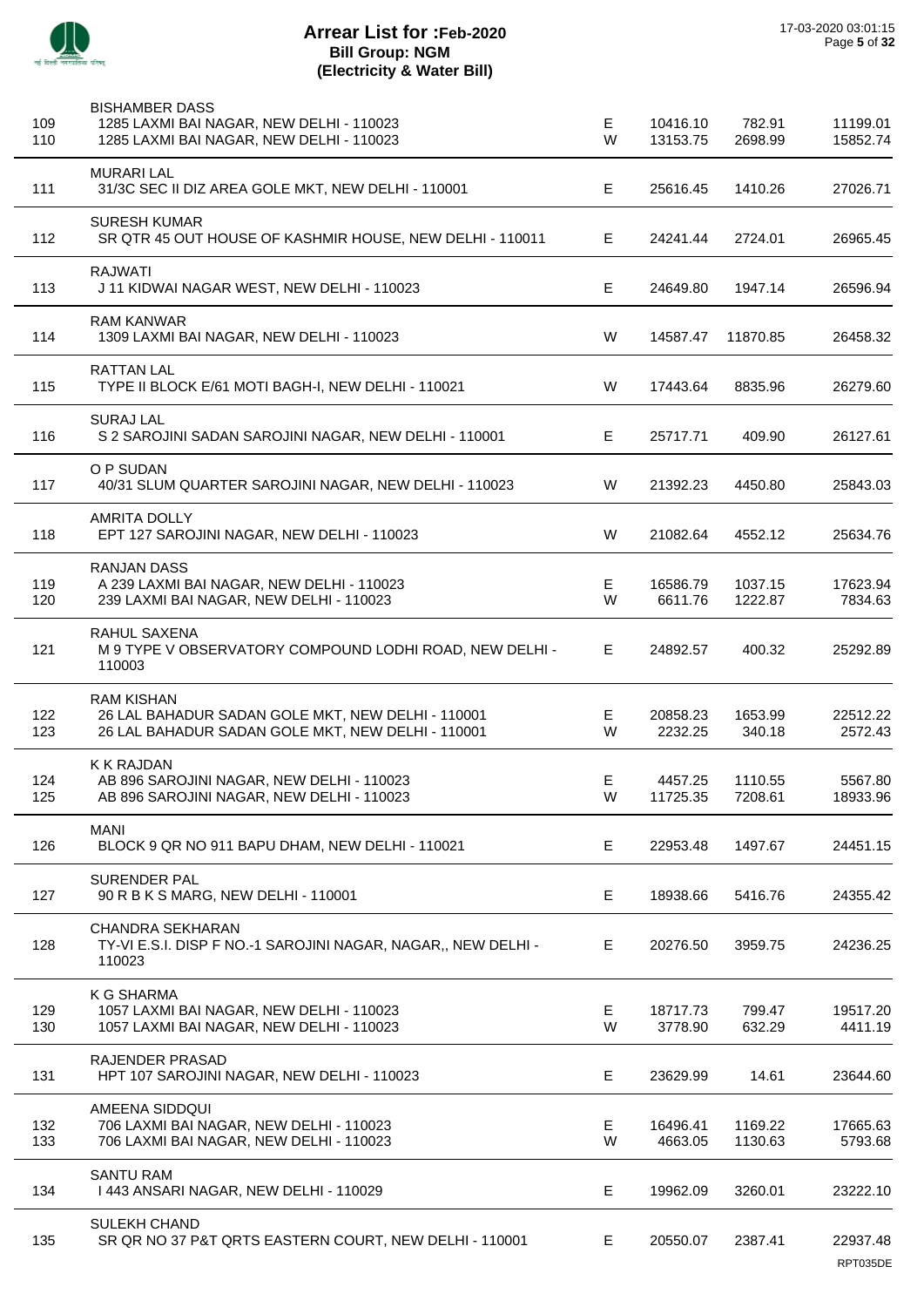

| 136               | RAJU SAH<br>86 L SEC IV B S MARG DIZ AREA, NEW DELHI - 110001                                                                                         | E           | 18226.55                      | 4488.06                      | 22714.61                      |
|-------------------|-------------------------------------------------------------------------------------------------------------------------------------------------------|-------------|-------------------------------|------------------------------|-------------------------------|
| 137               | LOVELY ALEX<br>77/4B DIZ AREA SEC-II, NEW DELHI - 110001                                                                                              | Е           | 20580.63                      | 2079.45                      | 22660.08                      |
| 138<br>139<br>140 | <b>VINOD KUMAR</b><br>24/291 PANCHKUIAN ROAD, NEW DELHI - 110001<br>20/244 P K ROAD, NEW DELHI - 110001<br>24/291 PANCHKUIAN ROAD, NEW DELHI - 110001 | Е<br>E<br>W | 6040.49<br>5021.92<br>6628.67 | 1417.68<br>371.06<br>2562.23 | 7458.17<br>5392.98<br>9190.90 |
| 141               | <b>RAM PRAKASH</b><br>40/11 SAROJINI NAGAR, NEW DLEHI, NEW DELHI - 110023                                                                             | Е           | 21076.15                      | 832.72                       | 21908.87                      |
| 142               | <b>DEEPAK</b><br>I-244 ANSARI NAGAR, NEW DELHI - 110029                                                                                               | Е           | 18999.67                      | 2762.77                      | 21762.44                      |
| 143<br>144        | <b>MEENU NIANGNGAIHLIAN</b><br>G 616 SAROJINI NAGAR, NEW DELHI - 110023<br>G 616 SAROJINI NAGAR, NEW DELHI - 110023                                   | E<br>W      | 18142.37<br>1100.06           | 2243.89<br>130.87            | 20386.26<br>1230.93           |
| 145               | <b>HAR CHAND</b><br>40/12 SAROJINI NAGAR, NEW DLEHI, NEW DELHI - 110023                                                                               | E           | 20523.49                      | 976.51                       | 21500.00                      |
| 146               | AWADHESH KUMAR SINGH<br>C 8 TOWER 9 NBCC TYPE II KIDWAI NAGAR EAST, NEW DELHI - 110023                                                                | E           | 20450.57                      | 895.04                       | 21345.61                      |
| 147               | <b>ASHA RANI</b><br>6/1 C P&T QTR KALI BARI MARG, NEW DELHI - 110001                                                                                  | E           | 19910.24                      | 1246.74                      | 21156.98                      |
| 148               | <b>ANIRBAN LAHIRI</b><br>B 11/3A SEC II GOLE MARKET DIZ AREA, NEW DELHI - 110001                                                                      | E           | 18174.53                      | 2912.97                      | 21087.50                      |
| 149               | <b>NUTAN ATTRI</b><br>H 15 P S SAROJINI NAGAR, NEW DELHI - 110023                                                                                     | Е           | 20021.63                      | 1065.74                      | 21087.37                      |
| 150               | <b>REENA AUGUSTIN</b><br>B 03 TYPE III FIRST FLOOR POLICE COLONY MANDIR MARG, NEW DELHI E<br>$-110001$                                                |             | 20811.37                      | 275.28                       | 21086.65                      |
| 151               | <b>RUKMANI KUMARI</b><br>33 TELEGRAPH SQR, NEW DELHI - 110001                                                                                         | W           | 18232.77                      | 2808.57                      | 21041.34                      |
| 152               | <b>KRISHAN</b><br>I 186 ANSARI NAGAR, NEW DELHI - 110029                                                                                              | E           | 16340.66                      | 4667.35                      | 21008.01                      |
| 153               | <b>MUNNA LAL</b><br>SR QTR 2 P M HOU TEEN MURTI NEHRU COMP, NEW DELHI - 110021                                                                        | Е           | 17387.46                      | 3511.39                      | 20898.85                      |
| 154               | <b>JAGDISH CHAND</b><br>E 7 TOWER 1 TYPE IV NBCC EAST KIDWAI NAGAR, NEW DELHI - 110023                                                                | E           | 20427.54                      | 421.18                       | 20848.72                      |
| 155               | <b>BANANI PHUKAN</b><br>A 7/5 PESHWA ROAD, NEW DELHI - 110001                                                                                         | Е           | 18518.43                      | 2001.80                      | 20520.23                      |
| 156               | <b>BABITA</b><br>QTR NO 15 ASHOKA POLICE LINE, NEW DELHI - 110021                                                                                     | Е           | 20307.33                      | 205.58                       | 20512.91                      |
| 157               | <b>RAMESH</b><br>SR QTR 35 P&T EASTERN COURT, NEW DELHI - 110001                                                                                      | Е           | 19164.52                      | 1168.05                      | 20332.57                      |
| 158               | <b>JASVINDER PAL SINGH</b><br>1371, LAXMI BAI NAGAR, NEW DELHI - 110023                                                                               | Е           | 18825.48                      | 1209.51                      | 20034.99                      |
| 159               | <b>JAGDISH</b><br>21 P&T QTRS EASTERN COURT, NEW DELHI - 110001                                                                                       | E           | 18192.58                      | 1539.11                      | 19731.69                      |
| 160               | <b>MUNESH KUMAR</b><br>B 20 TY I SJH KIDWAI NAGAR WEST, NEW DELHI - 110023                                                                            | Е           | 17947.38                      | 1634.74                      | 19582.12<br>RPT035DE          |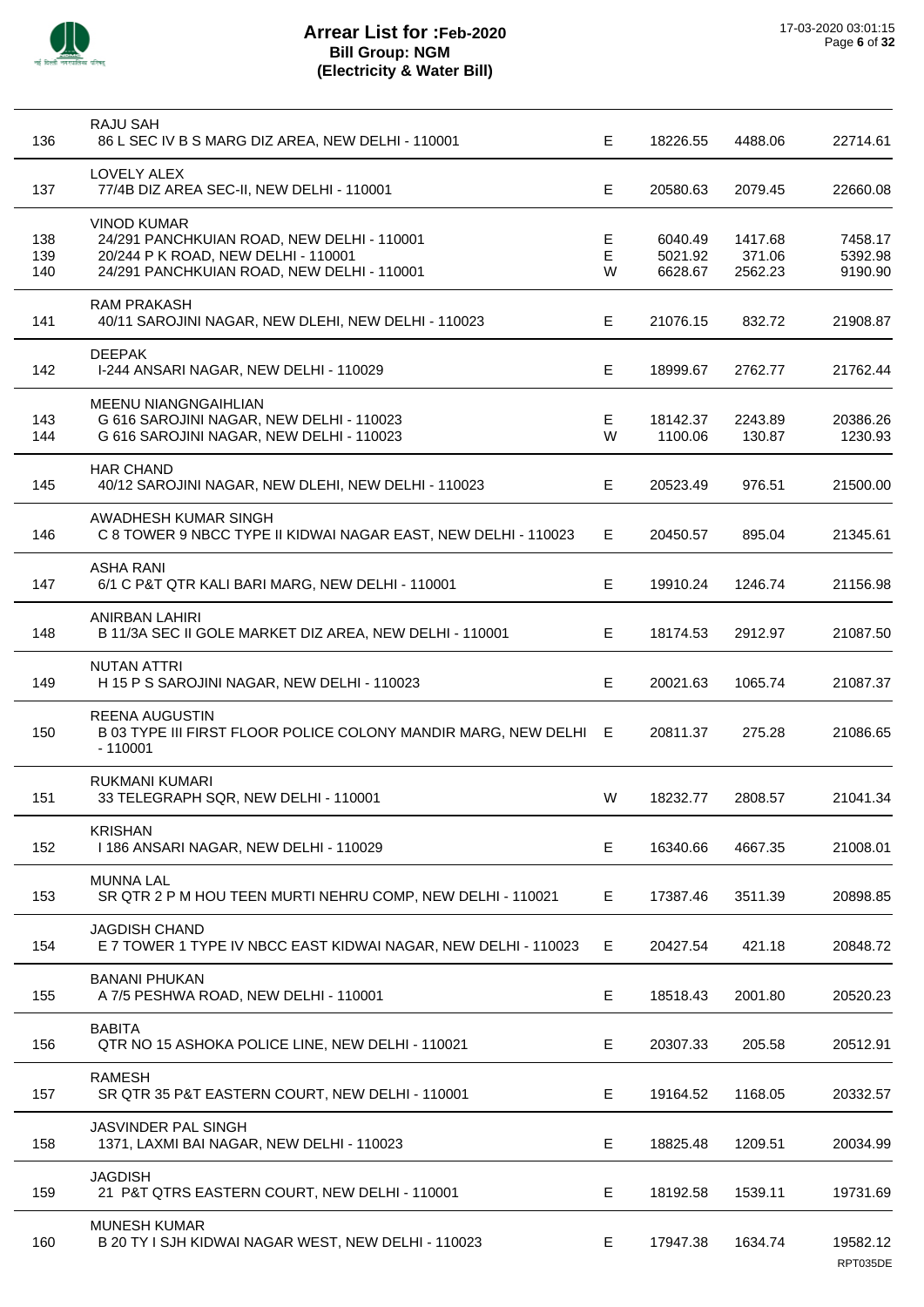

| 161        | KRISHNA KUMAR K R<br>1179 TYPE II LAXMI BAI NAGAR, NEW DELHI - 110023                                       | W      | 9911.90             | 9645.01            | 19556.91            |
|------------|-------------------------------------------------------------------------------------------------------------|--------|---------------------|--------------------|---------------------|
| 162        | <b>MAYAWATI</b><br>Q.NO. 2 TYPE I ATUL GROVE ROAD, NEW DELHI - 110001                                       | E      | 18330.30            | 1193.80            | 19524.10            |
| 163        | ASHOK KUMAR SINGH<br>10/3B P&T KALI BARI MARG, NEW DELHI - 110001                                           | E      | 17790.91            | 1661.46            | 19452.37            |
| 164<br>165 | SHWETA KASANA<br>6/657 LODHI ROAD, NEW DELHI - 110003<br>6/657 LODHI ROAD, NEW DELHI - 110003               | Е<br>W | 11161.80<br>5459.54 | 926.53<br>1861.70  | 12088.33<br>7321.24 |
| 166        | <b>MAM CHAND SANDHAN</b><br>40/31 SAROJINI NAGAR, NEW DLEHI, NEW DELHI - 110023                             | Е      | 17632.50            | 1137.05            | 18769.55            |
| 167        | <b>BAHADUR</b><br>SQTR 42 P&T QTRS EASTERN COURT, NEW DELHI - 110001                                        | E      | 17381.96            | 1310.94            | 18692.90            |
| 168        | <b>KANTI DEVI</b><br>K 161 CLIVE SQUARE KALI BARI MARG, NEW DELHI - 110001                                  | E.     | 17154.00            | 1170.00            | 18324.00            |
| 169        | <b>PREM LATA</b><br>1/4 LHMC & S K HOSPITAL, NEW DELHI - 110001                                             | Е      | 17253.90            | 1035.53            | 18289.43            |
| 170        | PRASHANT LAL<br>K 193 CLIVE SQUARE, NEW DELHI - 110023                                                      | E      | 16650.73            | 1553.97            | 18204.70            |
| 171        | <b>RADESH KUMAR</b><br>32 TYPE I TEEN MURTI HOUSE BENGALI COMPOUND, NEW DELHI -<br>110001                   | E      | 16543.66            | 1341.17            | 17884.83            |
| 172        | <b>ANIL KUMAR</b><br>B 10 TOWER 9 TYPE II NBCC KIDWAI NAGAR EAST, NEW DELHI - 110023 E                      |        | 17087.04            | 731.90             | 17818.94            |
| 173        | NAYAN KUMAR MOREY<br>D 2 TOWER 17 TYPE III NBCC KIDWAI NAGAR EAST, NEW DELHI - 110023 E                     |        | 17152.24            | 491.09             | 17643.33            |
| 174<br>175 | <b>RANBIR SINGH</b><br>1646 LAXMI BAI NAGAR, NEW DELHI - 110023<br>1646 LAXMI BAI NAGAR, NEW DELHI - 110023 | E<br>W | 14373.44<br>2341.41 | 455.54<br>265.24   | 14828.98<br>2606.65 |
| 176        | <b>MURARI LAL</b><br>MS 9 TYPE I ATUL GROVE ROAD, NEW DELHI - 110001                                        | E      | 16304.14            | 1104.35            | 17408.49            |
| 177        | <b>SUNITA</b><br>23/2A SEC II DIZ AREA GOLE MKT, NEW DELHI - 110001                                         | Е      | 13770.32            | 3584.69            | 17355.01            |
| 178        | <b>SATISH</b><br>I 92 AIIMS CAMPUS ANSARI NAGAR, NEW DELHI - 110029                                         | E      | 14548.12            | 2770.77            | 17318.89            |
| 179        | HARI DUTT JOSHI<br>STF QR 4A/23 TY II BARRAK NATIONAL STD, NEW DELHI - 110002                               | E.     | 15301.53            | 1468.64            | 16770.17            |
| 180        | DARVESHWAR RAI<br>30/1A SECT II GOLE MARKET, NEW DELHI - 110001                                             | Е      | 15305.23            | 1288.86            | 16594.09            |
| 181<br>182 | <b>KUNDAN KUMAR</b><br>1578 LAXMI BAI NAGAR, NEW DELHI - 110023<br>1578 LAXMI BAI NAGAR, NEW DELHI - 110023 | Е<br>W | 8292.34<br>4884.90  | 1604.79<br>1655.68 | 9897.13<br>6540.58  |
| 183        | RAVI PRAKASH<br>D 627 NETAJI NAGAR, NEW DELHI - 110023                                                      | W      | 10060.74            | 6376.54            | 16437.28            |
| 184        | <b>MUKTESH CHANDER</b><br>4 C, PARK LANE, NEW DELHI - 110001                                                | E      | 16236.50            | 59.23              | 16295.73            |
| 185        | SURINDER PRASAD YADAV<br>HPT 25 SAROJINI NAGAR, NEW DELHI - 110023                                          | E      | 7416.90             | 542.17             | 7959.07<br>RPT035DE |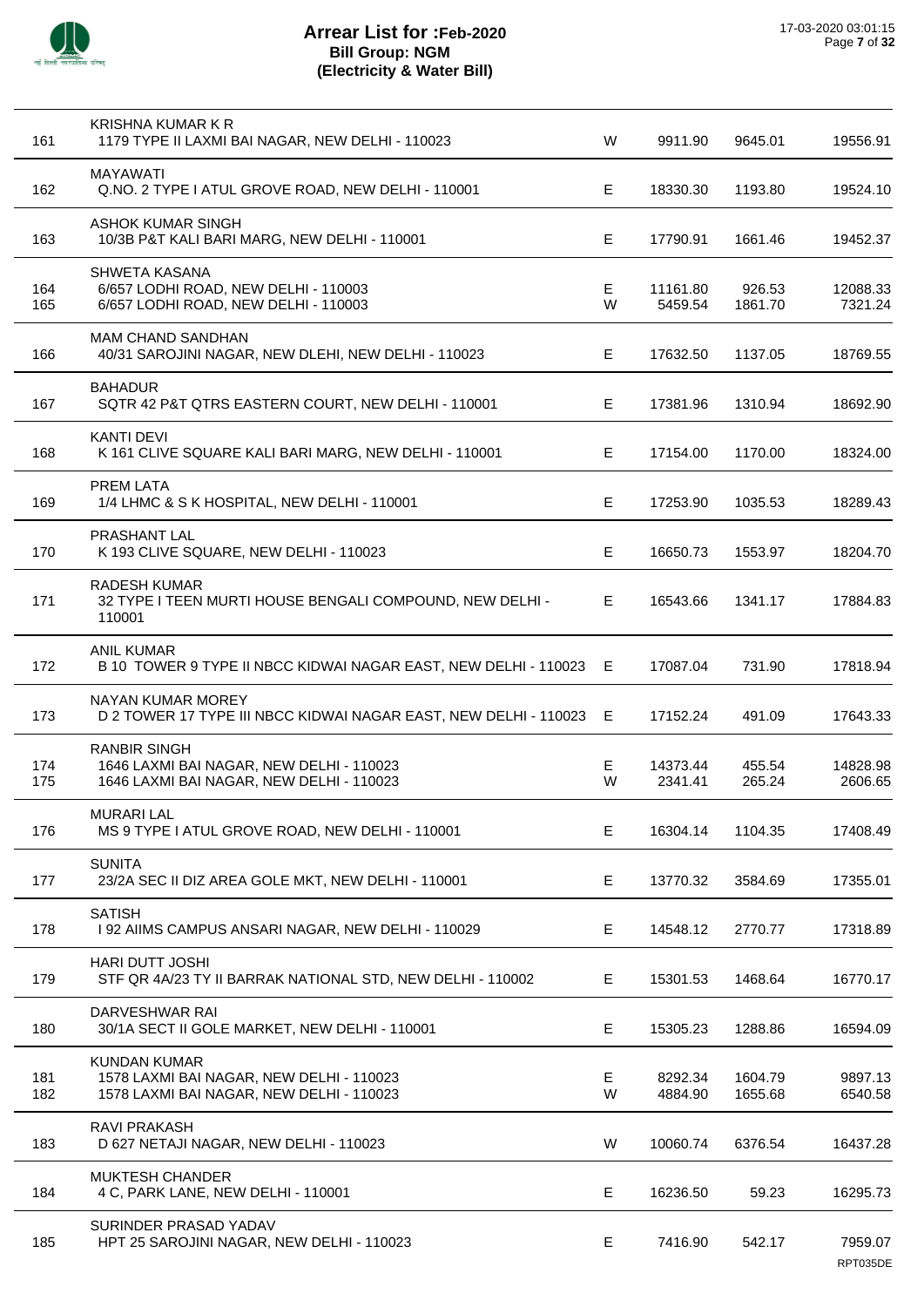

TARA CHAND GIRI

| 186        | HPT 25 SAROJINI NAGAR, NEW DELHI - 110023                                                                                 | W      | 6346.33             | 1610.97           | 7957.30             |
|------------|---------------------------------------------------------------------------------------------------------------------------|--------|---------------------|-------------------|---------------------|
| 187<br>188 | <b>DINESH</b><br>F 1980 TY I NETAJI NAGAR, NEW DELHI - 110023<br>F 1980 NETAJI NAGAR, NEW DELHI - 110023                  | E<br>W | 8709.25<br>5878.45  | 537.47<br>711.61  | 9246.72<br>6590.06  |
| 189        | <b>JAMES SCOTT EDWARDS</b><br>MS II 16 TYPE III ATUL GROVER ROAD, NEW DELHI - 110001                                      | E      | 14750.10            | 1074.82           | 15824.92            |
| 190        | <b>KUSUM LATA</b><br>66/804 P K ROAD, NEW DELHI - 110001                                                                  | E      | 15227.93            | 473.11            | 15701.04            |
| 191        | SUBHASH CHAND<br>I-325 ANSARI NAGAR, NEW DELHI - 110029                                                                   | Е      | 14061.12            | 1476.58           | 15537.70            |
| 192        | PREM KISHORE<br>37 D SEC IV DIZ AREA GOLE MARKET, NEW DELHI - 110001                                                      | Е      | 14638.93            | 830.28            | 15469.21            |
| 193        | <b>JOGINDER SINGH</b><br>332 82 SECT I GOLE MKT DIZ AREA, NEW DELHI - 110001                                              | E      | 14235.92            | 1152.00           | 15387.92            |
| 194        | RAJENDRA PRASAD<br>6/4 A P&T KALI BARI MARG, NEW DELHI - 110001                                                           | E      | 13999.06            | 1296.26           | 15295.32            |
| 195<br>196 | UMA SHANKAR DHYANI<br>6 L F TODERMAL SQUARE, NEW DELHI - 110001<br>6 L F TODERMAL SQUARE, NEW DELHI - 110001              | Е<br>W | 12139.82<br>2640.67 | 290.54<br>159.18  | 12430.36<br>2799.85 |
| 197<br>198 | OM PARKASH SOUDAN<br>HPT 105 SAROJINI NAGAR, NEW DELHI - 110023<br>HPT 105 SAROJINI NAGAR, NEW DELHI - 110023             | Е<br>W | 11961.21<br>1998.40 | 842.45<br>409.32  | 12803.66<br>2407.72 |
| 199        | <b>BHARAT BASUMATARY</b><br>B 67 /C HAVLOCK SQUARE, NEW DELHI - 110001                                                    | Е      | 12036.64            | 2917.87           | 14954.51            |
| 200        | <b>MOHAN</b><br>27/1C R K MARG, NEW DELHI - 110001                                                                        | E      | 13744.09            | 1188.54           | 14932.63            |
| 201        | <b>SATISH KUMAR</b><br>QR NO 222 TYPE II ALIGANJ, NEW DELHI - 110003                                                      | E      | 14272.12            | 616.11            | 14888.23            |
| 202        | RAVINDER KUMAR<br>8/58 L.H.M.C. & S.K. HOSPITAL, P.K. ROAD, NEW DELHI - 110001                                            | Е      | 14309.27            | 565.29            | 14874.56            |
| 203        | <b>KISHAN DEV</b><br>54-C SEC-IV DIZ AREA, NEW DELHI - 110001                                                             | Е      | 13805.93            | 966.18            | 14772.11            |
| 204        | <b>VINOD KUMAR MANJHI</b><br>1423 ANSARI NAGAR, NEW DELHI - 110029                                                        | Е      | 13341.92            | 989.43            | 14331.35            |
| 205<br>206 | <b>AJAY KUMAR</b><br>14 VALMIKI SADAN MANDIR MARG, NEW DELHI - 110001<br>14 VALMIKI SADAN MANDIR MARG, NEW DELHI - 110001 | Е<br>W | 10209.17<br>2344.49 | 1111.49<br>537.69 | 11320.66<br>2882.18 |
| 207        | <b>MANOJ KUMAR</b><br>3/1 B P&T KALI BARI MARG, NEW DELHI - 110001                                                        | E      | 13214.41            | 984.21            | 14198.62            |
| 208        | <b>DEVENDER</b><br>95/112 LHMC STAFF QTR P K ROAD, NEW DELHI - 110001                                                     | Е      | 12630.62            | 987.29            | 13617.91            |
| 209        | <b>RAMESH KONDAL</b><br>84 K SEC IV DIZ AREA, NEW DELHI - 110001                                                          | E      | 12824.45            | 772.14            | 13596.59            |
| 210        | <b>RAJINDER II</b><br>I 328 ANSARI NAGAR, NEW DELHI - 110029                                                              | Е      | 12666.94            | 896.39            | 13563.33            |
| 211        | PRAKASH CHAND<br>52/617 P K ROAD, NEW DELHI - 110001                                                                      | Е      | 13192.74            | 353.26            | 13546.00            |
|            |                                                                                                                           |        |                     |                   |                     |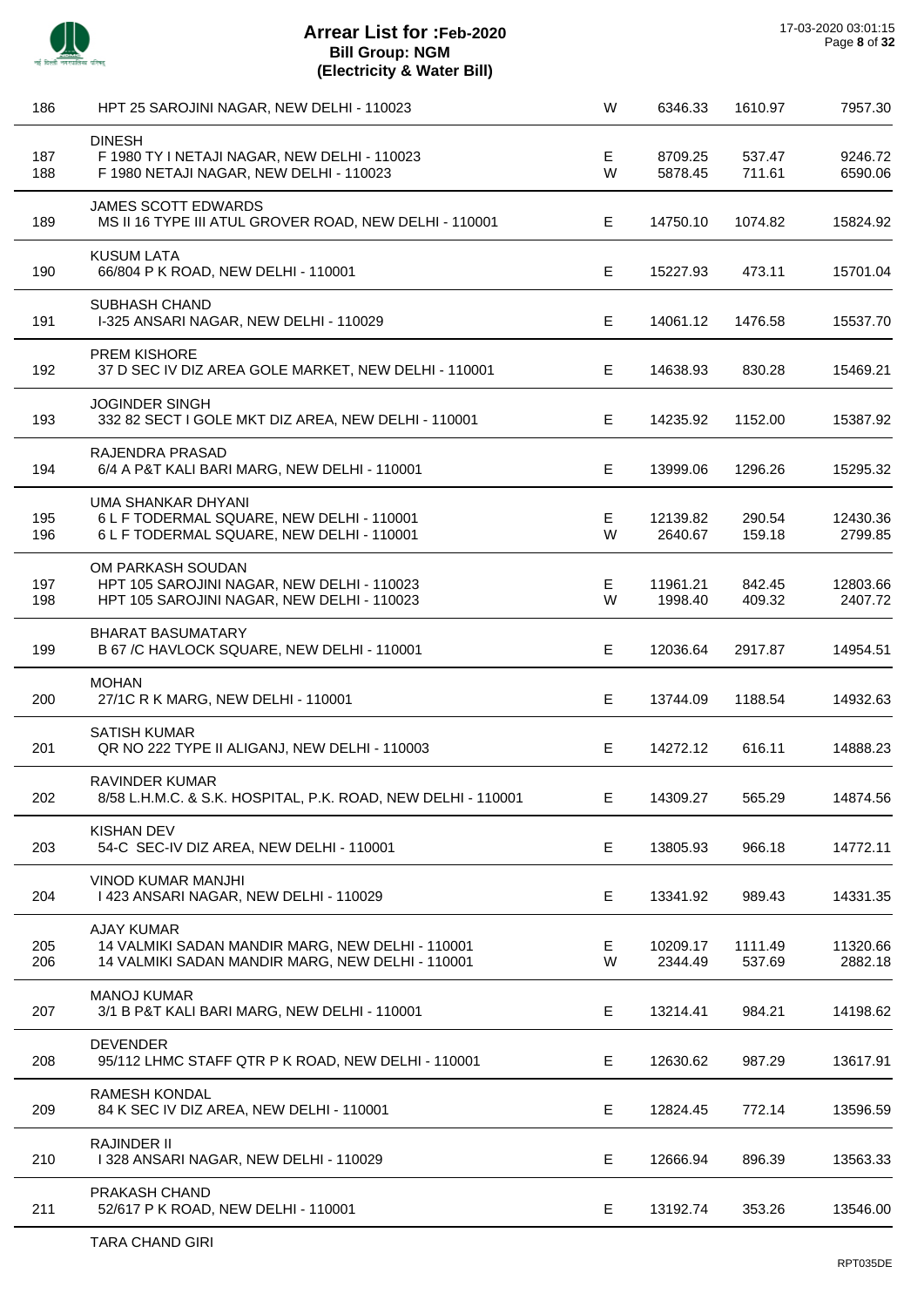

| 212        | 44 G BANGLA SAHIB ROAD, NEW DELHI - 110001                                                                                                              | Е       | 12456.57           | 1028.97           | 13485.54             |
|------------|---------------------------------------------------------------------------------------------------------------------------------------------------------|---------|--------------------|-------------------|----------------------|
| 213        | <b>ASHOK KUMAR</b><br>27/4D P&T R K MARG, NEW DELHI - 110001                                                                                            | Е       | 12002.09           | 1459.71           | 13461.80             |
| 214        | <b>CHANDER PRABHA</b><br>11/1A SECT II DIZ AREA GOLE MARKET, NEW DELHI - 110001                                                                         | Е       | 12558.93           | 673.45            | 13232.38             |
| 215<br>216 | TRIS PAL SINGH<br>1608 LAXMI BAI NAGAR, NEW DELHI - 110023<br>1608 LAXMI BAI NAGAR, NEW DELHI - 110023                                                  | Е<br>W  | 9221.64<br>2910.96 | 595.42<br>498.84  | 9817.06<br>3409.80   |
| 217<br>218 | <b>LAKSHMAN KANTH</b><br>D 84 P&T QTRS MOTI BAGH, NEW DELHI - 110021<br>D 84 P&T QTRS MOTI BAGH, NEW DELHI - 110021                                     | Е<br>W  | 7302.47<br>3789.70 | 914.97<br>1111.06 | 8217.44<br>4900.76   |
| 219        | <b>JAI PRAKASH SHUKLA</b><br>16 E SEC IV RAJA BAZAR DIZ AREA, NEW DELHI - 110001                                                                        | E       | 11578.54           | 1432.30           | 13010.84             |
| 220        | <b>RAJBIR</b><br>30/1C SEC II GOLE MARKET DIZ AREA, NEW DELHI - 110001                                                                                  | E       | 11942.09           | 853.40            | 12795.49             |
| 221        | <b>GHAR SINGH</b><br>C 189 HANUMAN ROAD, NEW DELHI - 110001                                                                                             | E       | 11982.80           | 797.41            | 12780.21             |
| 222        | YOGENDER SINGH<br>C-275 TYPE II ALBERT SQUARE DIZ AREA, NEW DELHI - 110001                                                                              | E       | 12196.38           | 521.70            | 12718.08             |
| 223        | <b>SUNIL KUMAR</b><br>BLOCK 10 QR NO 136 TYPE II ALIGANJ, NEW DELHI - 110003                                                                            | Е       | 12019.23           | 668.13            | 12687.36             |
| 224<br>225 | DEVENDER KUMAR MALHOTRA<br>QTR NO 7 CGHS DISPENSARY LAXMI BAI NAGAR, NEW DELHI - 110023<br>QTR NO 7 CGHS DISPENSARY LAXMI BAI NAGAR, NEW DELHI - 110023 | Е<br>W  | 9366.08<br>2281.84 | 644.42<br>202.24  | 10010.50<br>2484.08  |
| 226        | <b>SURESH KUMAR V</b><br>I 213 ANSARI NAGAR WEST, NEW DELHI - 110029                                                                                    | Е       | 11334.73           | 1149.39           | 12484.12             |
| 227        | <b>GAURAV KUMAR</b><br>A 66 SEC IV RAJA BAZAR, NEW DELHI - 110001                                                                                       | E       | 10847.15           | 1571.26           | 12418.41             |
| 228<br>229 | SANJEEV KUMAR RASTOGI<br>MPT 457 SAROJINI NAGAR, NEW DELHI - 110023<br>MPT 457 SAROJINI NAGAR, NEW DELHI - 110023                                       | E.<br>W | 9414.86<br>2431.88 | 422.51<br>92.03   | 9837.37<br>2523.91   |
| 230        | <b>SAJIL PHILIP</b><br>98 H SEC IV B K S MARG DIZ AREA, NEW DELHI - 110001                                                                              | Е       | 10468.37           | 1758.47           | 12226.84             |
| 231<br>232 | PREETI SHARMA<br>12 U.F. BABAR PLACE, NEW DELHI - 110001<br>12 U.F. BABAR PLACE, NEW DELHI - 110001                                                     | Е<br>W  | 7609.66<br>2471.06 | 698.44<br>1028.04 | 8308.10<br>3499.10   |
| 233        | <b>SHASHI</b><br>83/350 SECTOR I GOLE MARKET, NEW DELHI - 110001                                                                                        | Е       | 10834.79           | 926.67            | 11761.46             |
| 234        | <b>MAMTA</b><br>1190 ANSARI NAGAR, NEW DELHI - 110029                                                                                                   | Е       | 11099.86           | 635.76            | 11735.62             |
| 235<br>236 | NANAK CHAND<br>492 LAXMI BAI NAGAR, NEW DELHI - 110023<br>492 LAXMI BAI NAGAR, NEW DELHI - 110023                                                       | E<br>W  | 6893.88<br>3965.70 | 385.10<br>273.92  | 7278.98<br>4239.62   |
| 237        | <b>NIRMALA</b><br>D 9 TOWER 10 NBCC TYPE II KIDWAI NAGAR EAST, NEW DELHI - 110023                                                                       | Е       | 11116.38           | 357.48            | 11473.86             |
| 238        | <b>BHIKHARI MANDAL</b><br>14 TYPE I A G ROAD, NEW DELHI - 110001                                                                                        | Е       | 9861.10            | 1572.12           | 11433.22             |
| 239        | <b>VIRENDER KUMAR</b><br>1126 ANSARI NAGAR, NEW DELHI - 110029                                                                                          | Е       | 8696.34            | 2583.68           | 11280.02<br>RPT035DE |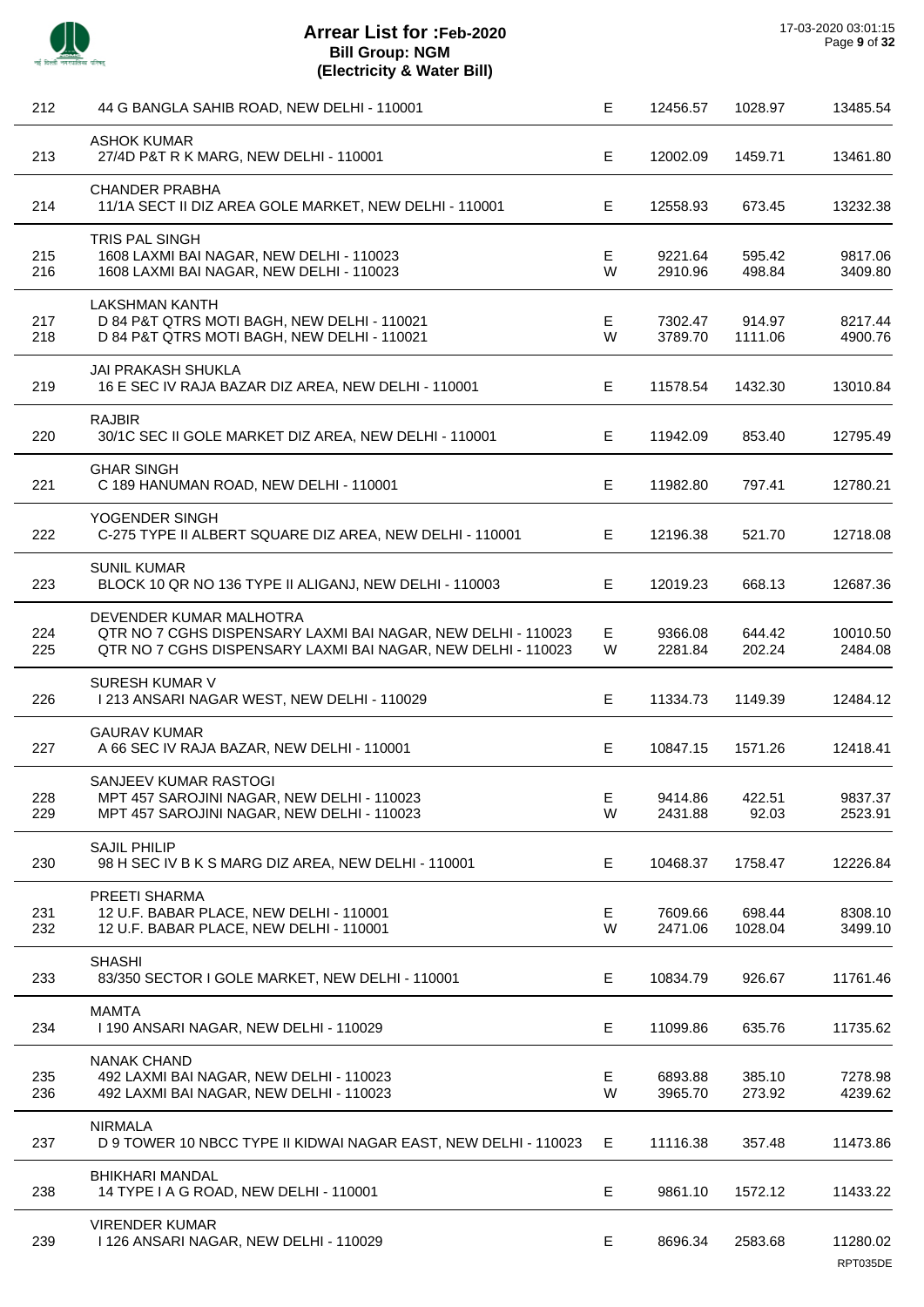

| 240        | <b>SHAKUNTALA DEVI</b><br>87 GANDHI SADAN P K ROAD, NEW DELHI - 110001                                | E      | 10302.91           | 956.88           | 11259.79           |
|------------|-------------------------------------------------------------------------------------------------------|--------|--------------------|------------------|--------------------|
| 241        | <b>SUKHBIR SINGH</b><br>I 90 WEST ANSARI NAGAR, NEW DELHI - 110001                                    | E      | 8626.78            | 2577.74          | 11204.52           |
| 242        | <b>VINOD</b><br>24 TYPE I ATUL GROVE ROAD, NEW DELHI - 110001                                         | E      | 10129.13           | 1064.43          | 11193.56           |
| 243        | <b>SUSHILA</b><br>1562 LAXMI BAI NAGAR, NEW DELHI - 110023                                            | W      | 9513.03            | 1674.89          | 11187.92           |
| 244        | SONU KHARALIA<br>D 231 MOTI BAGH, NEW DELHI - 110023                                                  | E      | 10373.55           | 811.54           | 11185.09           |
| 245        | DHARMENDRA KAUSHAL<br>23/216 LODHI ROAD, NEW DELHI - 110003                                           | E.     | 11034.15           | 9.98             | 11044.13           |
| 246        | <b>VIDHYA DEVI</b><br>QTR NO 10 SAI QTR NATIONAL STADIUM, NEW DELHI - 110002                          | Е      | 10156.26           | 667.20           | 10823.46           |
| 247        | <b>SANDHYA BAR</b><br>14/822 LODHI ROAD, NEW DELHI - 110003                                           | Е      | 9952.28            | 676.23           | 10628.51           |
| 248        | UMESH CHANDRA OJHA<br>FLAT NO 2 ESI DISPENSARY SAROJINI NAGAR, NEW DELHI - 110023                     | E      | 10238.60           | 306.79           | 10545.39           |
| 249        | <b>TARUN KUMAR KAUSHIK</b><br>7/1A SECTOR II DIZ AREA GOLE MARKET, NEW DELHI - 110001                 | E      | 9780.92            | 679.75           | 10460.67           |
| 250        | <b>SURAJ KUMAR</b><br>P&T QTR 1/4C KALI BARI MARG, NEW DELHI - 110001                                 | E      | 8839.33            | 1605.13          | 10444.46           |
| 251        | <b>RAMJI TIWARI</b><br>15B/37 NATIONAL STADIUM BARRACKS, NEW DELHI - 110002                           | Е      | 9595.48            | 840.05           | 10435.53           |
| 252        | VASANT KUMAR REUBEN<br>696 TYPE IV LAXMI BAI NAGAR, NEW DELHI - 110023                                | E      | 10313.17           | 83.81            | 10396.98           |
| 253        | <b>MAHESH</b><br>H 81 KALI BARI MARG, NEW DELHI - 110001                                              | E      | 8703.14            | 1510.06          | 10213.20           |
| 254        | OM PRAKASH<br>C 433 ALBERT SQUARE, NEW DELHI - 110001                                                 | E      | 9502.50            | 684.71           | 10187.21           |
| 255        | <b>JITENDER</b><br>3/18 LHMC & SK HOSPITAL, NEW DELHI - 110001                                        | Е      | 9487.55            | 623.66           | 10111.21           |
| 256        | <b>SATISH KUMAR</b><br>K 239 CLIVE SQUARE, NEW DELHI - 110001                                         | Е      | 9113.89            | 986.91           | 10100.80           |
| 257<br>258 | <b>HP SINGH</b><br>459 LAXMI BAI NAGAR, NEW DELHI - 110023<br>459 LAXMI BAI NAGAR, NEW DELHI - 110023 | E<br>W | 6439.99<br>3381.54 | 107.36<br>157.67 | 6547.35<br>3539.21 |
| 259        | <b>REKHA</b><br>74 A SEC IV RAJA BAZAR, NEW DELHI - 110001                                            | E      | 9528.10            | 511.42           | 10039.52           |
| 260        | <b>ANIL KUMAR</b><br>96 L.B.K. SINGH, NEW DELHI - 110001                                              | Е      | 9180.16            | 849.07           | 10029.23           |
| 261        | <b>NANDAN SINGH</b><br>21/247, P.K. ROAD, NEW DELHI - 110001                                          | Е      | 9370.22            | 657.78           | 10028.00           |
| 262        | PRAMOD PASWAN<br>SR QTR 12 DHOBI GHAT RACE COURSE CAMP, NEW DELHI - 110003                            | Е      | 8304.60            | 1578.20          | 9882.80            |
|            |                                                                                                       |        |                    |                  |                    |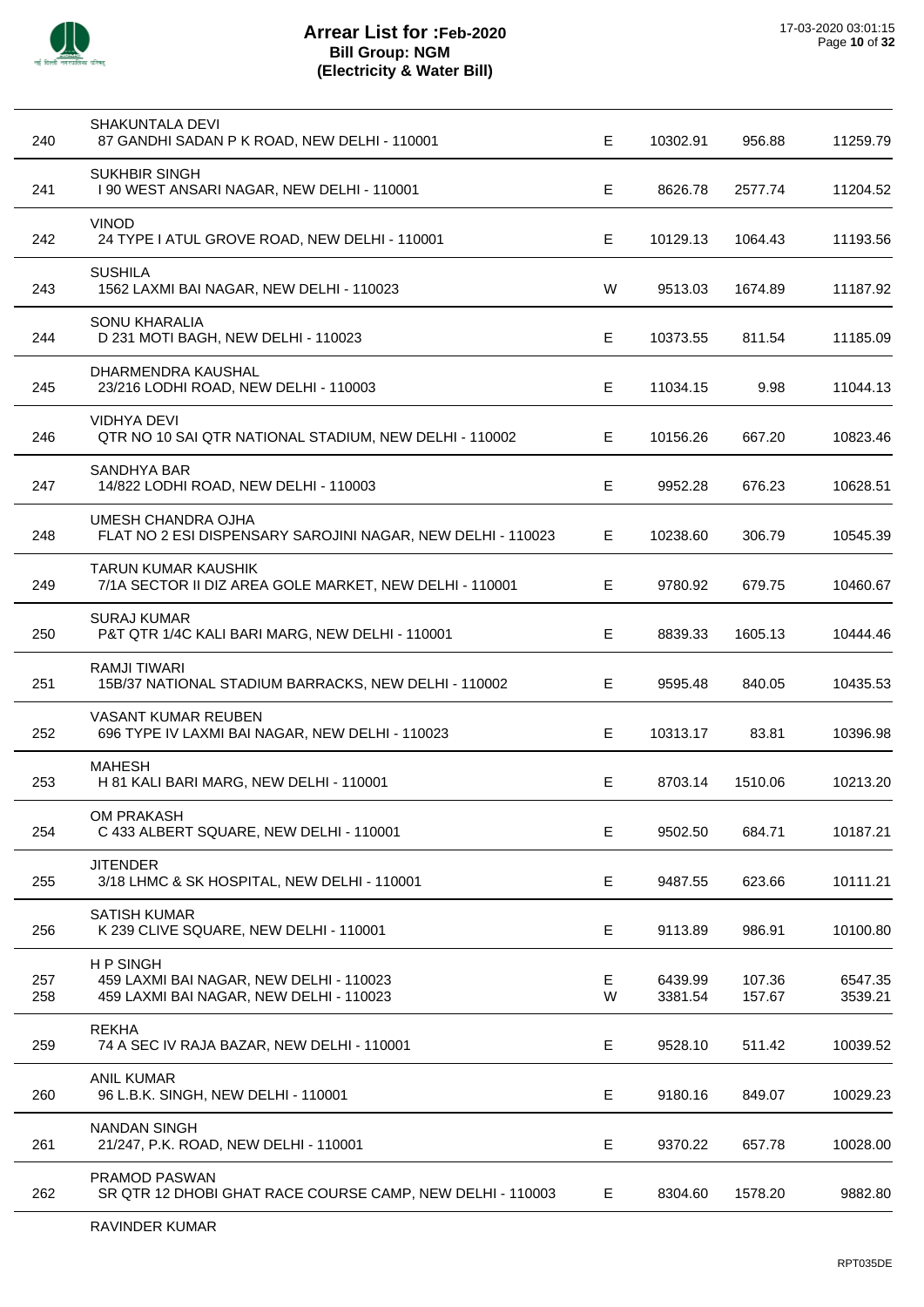

| 263        | 1541 LAXMI BAI NAGAR, NEW DELHI - 110023                                                                           | E      | 9573.71            | 250.06            | 9823.77            |
|------------|--------------------------------------------------------------------------------------------------------------------|--------|--------------------|-------------------|--------------------|
| 264        | <b>BANNO DEVI</b><br>65 F SECTOR IV DIZ AREA, NEW DELHI - 110001                                                   | E      | 9119.99            | 682.08            | 9802.07            |
| 265        | FAYYAZ AHMAD<br>58 K BANGLA SAHIB ROAD, NEW DELHI - 110001                                                         | E      | 8942.09            | 597.65            | 9539.74            |
| 266        | <b>JAI KUMAR</b><br>A 12 TOWER 9 TYPE II NBCC KIDWAI NAGAR EAST, NEW DELHI - 110023                                | E      | 9047.56            | 488.19            | 9535.75            |
| 267        | <b>CHETAN</b><br>B 111 MOTI BAGH, NEW DELHI - 110021                                                               | Е      | 9128.14            | 400.14            | 9528.28            |
| 268        | SOOFIA BILQUES<br>FLAT NO.1 CGHS DISPY.NORTH AVENU, NEW DELHI - 110001                                             | W      | 8018.02            | 1421.47           | 9439.49            |
| 269        | <b>RAM PARKASH PASWAN</b><br>27/4A TYPE II KALI BARI MARG, NEW DELHI - 110001                                      | Е      | 8806.20            | 631.41            | 9437.61            |
| 270<br>271 | <b>RAM KISHAN</b><br>D-703 NETAJI NAGAR, NEW DELHI - 110023<br>D-703 NETAJI NAGAR, NEW DELHI - 110023              | Е<br>W | 2179.88<br>5974.33 | 227.16<br>1002.81 | 2407.04<br>6977.14 |
| 272<br>273 | <b>RAJ KUMAR SUNAR</b><br>18/211 PUNCHKUIAN ROAD, NEW DELHI - 110001<br>18/211 PUNCHKUIAN ROAD, NEW DELHI - 110001 | Е<br>W | 5317.76<br>3195.67 | 365.54<br>500.63  | 5683.30<br>3696.30 |
| 274<br>275 | <b>RAJBIR</b><br>7/77 P K ROAD, NEW DELHI - 110001<br>7/77 P K ROAD, NEW DELHI - 110001                            | Е<br>W | 4988.07<br>2667.58 | 943.12<br>677.87  | 5931.19<br>3345.45 |
| 276        | <b>SURINDER SINGH</b><br>I-291, ANSARI NAGAR, NEW DELHI - 110029                                                   | Е      | 8526.48            | 728.40            | 9254.88            |
| 277        | SHAILENDRA KUMAR<br>15/3D P&T KALI BARI MARG, NEW DELHI - 110001                                                   | E      | 8554.90            | 604.71            | 9159.61            |
| 278        | M V S S NARAYAN<br>F 42 MOTI BAGH, NEW DELHI - 110023                                                              | Е      | 8587.18            | 545.95            | 9133.13            |
| 279        | <b>BRAHAM PAL</b><br>85 M PRITHVI RAJ LANE S STORY MALI QTR, NEW DELHI - 110003                                    | Е      | 8665.99            | 438.41            | 9104.40            |
| 280        | <b>JANKI JOSHI</b><br>7 PALIKA SADAN H C MATHUR LANE, NEW DELHI - 110001                                           | E      | 8861.03            | 230.46            | 9091.49            |
| 281        | VINOD KUMAR PANDEY<br>53 M SEC IV TYPE II DIZ AREA, NEW DELHI - 110001                                             | Е      | 8515.64            | 567.63            | 9083.27            |
| 282        | <b>AMAR PAL</b><br>G 67 ANSARI NAGAR, NEW DELHI - 110029                                                           | E.     | 8469.76            | 606.95            | 9076.71            |
| 283        | <b>MANU SHARMA</b><br>F G TOWER 23 TYPE III NBCC KIDWAI NAGAR EAST, NEW DELHI -<br>110023                          | Е      | 8857.05            | 199.60            | 9056.65            |
| 284        | VINOD KUMAR MAMGAIN<br>D 744 MANDIR MARG, NEW DELHI - 110001                                                       | Е      | 8435.93            | 508.43            | 8944.36            |
| 285        | <b>SURESH KUMAR</b><br>L 123 PALIKA AVAS SAROJINI NAGAR, NEW DELHI - 110023                                        | E.     | 8646.90            | 297.17            | 8944.07            |
| 286        | <b>DHARAM SINGH</b><br>1727 LAXMI BAI NAGAR, NEW DELHI - 110023                                                    | E      | 8791.49            | 127.24            | 8918.73            |
| 287        | <b>FATAH SINGH</b><br>112/47 LHMC & SMT SK HOSPITAL P K ROAD, NEW DELHI - 110001                                   | E.     | 8336.19            | 522.78            | 8858.97            |
|            |                                                                                                                    |        |                    |                   |                    |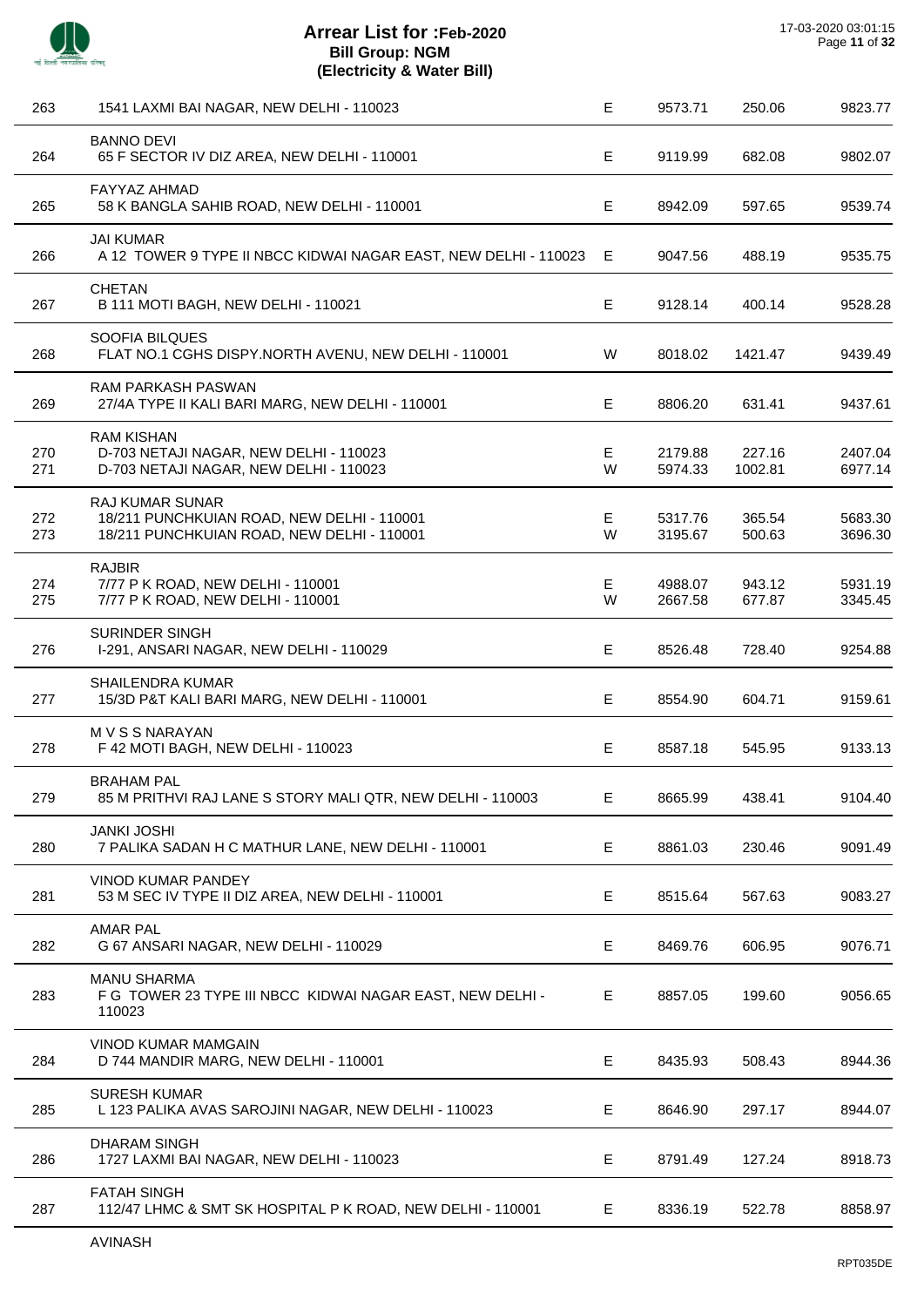

| 288 | K 164 CLIVE SQUARE, NEW DELHI - 110001                    | Е | 7469.36 | 1367.17 | 8836.53 |
|-----|-----------------------------------------------------------|---|---------|---------|---------|
|     | ANSHU MISHRA                                              |   |         |         |         |
| 289 | C-739 SAROJINI NAGAR, NEW DELHI - 110001                  | Е | 2195.30 | 16.74   | 2212.04 |
| 290 | C-739 SAROJINI NAGAR, NEW DELHI - 110001                  | W | 5366.87 | 1257.45 | 6624.32 |
|     | RAVINDRA PATRA                                            |   |         |         |         |
| 291 | 17 TYPE III TELEGRAPH PLACE, NEW DELHI - 110001           | Е | 4483.18 | 379.89  | 4863.07 |
| 292 | 17 TYPE III TELEGRAPH PLACE, NEW DELHI - 110001           | W | 3685.32 | 282.95  | 3968.27 |
|     | RANJEET TIWARI                                            |   |         |         |         |
| 293 | S 4 TUGHLAK CRESCENT, NEW DELHI - 110001                  | Е | 7162.86 | 1607.58 | 8770.44 |
|     | <b>NITIN</b>                                              |   |         |         |         |
| 294 | BLOCK 8 QR NO 824 BAPU DHAM, NEW DELHI - 110021           | Е | 8284.95 | 450.70  | 8735.65 |
|     | <b>SHILPI KUMARI</b>                                      |   |         |         |         |
| 295 | MS II 9 ATUL GROVE ROAD, NEW DELHI - 110001               | Е | 8656.28 | 6.82    | 8663.10 |
|     | <b>MANISH KUMAR MANISH</b>                                |   |         |         |         |
| 296 | J790 KALI BARI MARG, NEW DELHI - 110001                   | Е | 7726.98 | 839.71  | 8566.69 |
|     | <b>SUMITRA DEVI</b>                                       |   |         |         |         |
| 297 | 19 BLK-1 TY II LHMC&AH STF QTR P K RD, NEW DELHI - 110001 | Е | 7949.07 | 583.92  | 8532.99 |
|     | <b>ATUL KUMAR</b>                                         |   |         |         |         |
| 298 | G-57 ANSARI NAGAR, NEW DELHI - 110029                     | E | 8101.05 | 389.41  | 8490.46 |
|     | <b>DEEPAK PATHAK</b>                                      |   |         |         |         |
| 299 | 16/446 LODHI COLONY, NEW DELHI - 110003                   | Е | 3909.68 | 282.83  | 4192.51 |
| 300 | 16/446 LODHI COLONY, NEW DELHI - 110003                   | W | 3575.02 | 578.68  | 4153.70 |
|     | <b>SANJAY KUMAR</b>                                       |   |         |         |         |
| 301 | 45/157, LADY HARDING STAFF QTR., NEW DELHI - 110001       | E | 7951.73 | 379.68  | 8331.41 |
|     | <b>MANIK BANIK</b>                                        |   |         |         |         |
| 302 | K 4/22 SEC II UDYAN MARG DIZ AREA, NEW DELHI - 110001     | E | 7800.58 | 509.13  | 8309.71 |
|     | <b>BANKESH KUMAR SINHA</b>                                |   |         |         |         |
| 303 | 3 LF COLLEGE ROAD, NEW DELHI - 110001                     | Е | 2422.12 | 13.93   | 2436.05 |
| 304 | 3 LF COLLEGE ROAD, NEW DELHI - 110001                     | W | 5392.85 | 450.29  | 5843.14 |
|     | SHALINI JAUHARI                                           |   |         |         |         |
| 305 | 1021 LAXMI BAI NAGAR, NEW DELHI - 110023                  | Е | 7690.67 | 450.04  | 8140.71 |
|     | <b>GORDHAN MEENA</b>                                      |   |         |         |         |
| 306 | 47/564 P K ROAD, NEW DELHI - 110001                       | E | 5368.01 | 585.88  | 5953.89 |
| 307 | 47/564 P K ROAD, NEW DELHI - 110001                       | W | 1687.39 | 380.38  | 2067.77 |
|     | <b>RAVINDER</b>                                           |   |         |         |         |
| 308 | 1404 ANSARI NAGAR, NEW DELHI - 110029                     | Е | 7118.59 | 720.41  | 7839.00 |
|     | <b>GURMINDER KAUR</b>                                     |   |         |         |         |
| 309 | 61/3 A HAVLOCK SQUARE DIZ AREA, NEW DELHI - 110001        | Е | 7759.22 | 2.46    | 7761.68 |
|     | <b>VIMAL KUMAR</b>                                        |   |         |         |         |
| 310 | 14/815 LODHI ROAD, NEW DELHI - 110003                     | W | 6807.21 | 758.13  | 7565.34 |
|     | <b>BABU LAL</b>                                           |   |         |         |         |
| 311 | 3/1 B SEC II DIZ AREA, NEW DELHI - 110001                 | Е | 7410.34 | 75.89   | 7486.23 |
|     | <b>SREEJESH S</b>                                         |   |         |         |         |
| 312 | 1445 LAXMI BAI NAGAR, NEW DELHI - 110023                  | E | 7454.88 | 3.71    | 7458.59 |
|     | <b>BISHAMBER SINGH</b>                                    |   |         |         |         |
| 313 | 3/4 C SEC II DIZ AREA, NEW DELHI - 110001                 | E | 6030.34 | 1415.22 | 7445.56 |
|     | <b>SHIV CHARAN</b>                                        |   |         |         |         |
| 314 | I-173, ANSARI NAGAR, NEW DELHI - 110029                   | Е | 6842.80 | 586.05  | 7428.85 |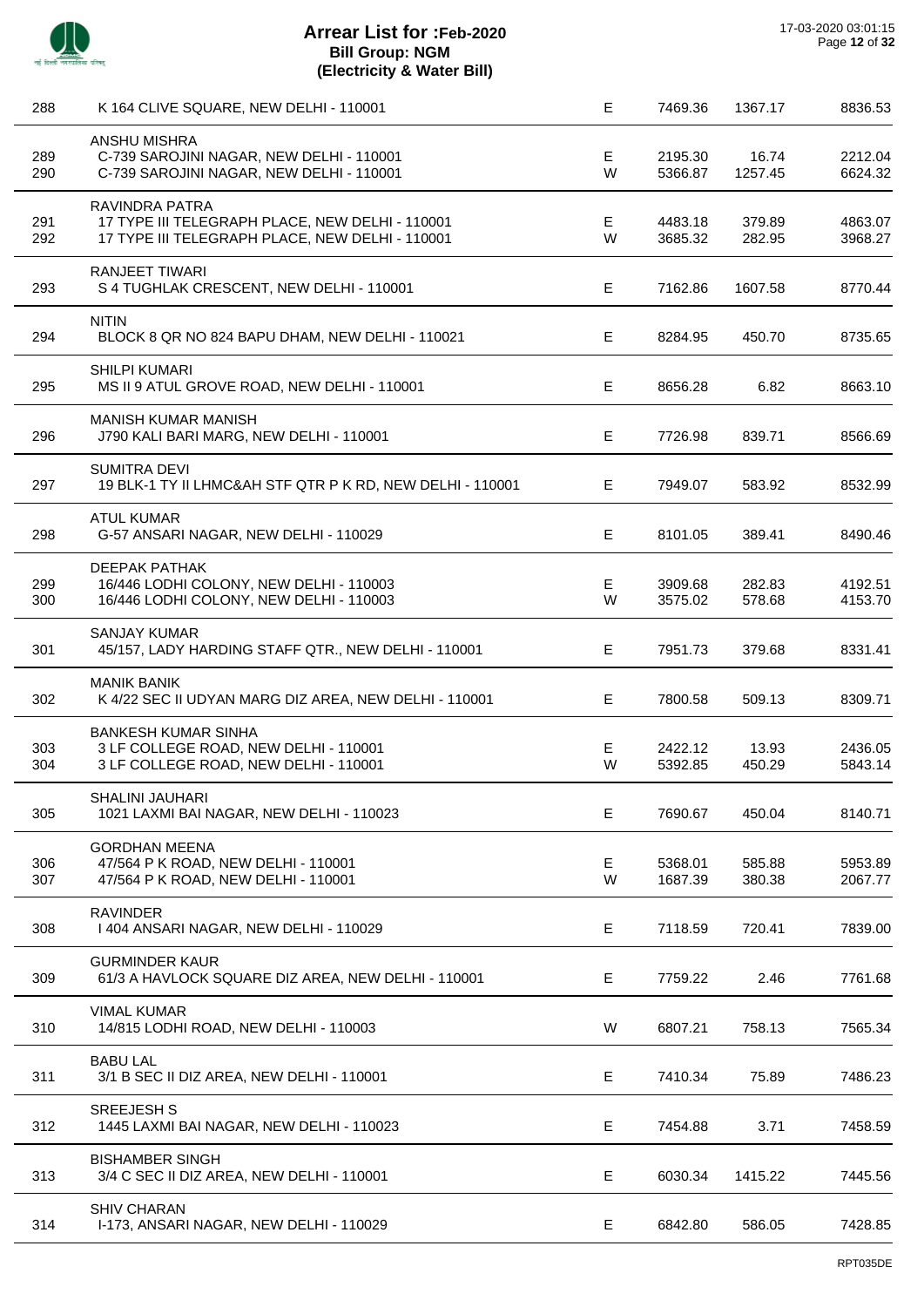

J.

J.

J.

 $\overline{a}$ 

÷.

 $\overline{a}$ 

| 315        | PARAMJEET KAUR<br>D 1 TOWER 16 NBCC TYPE III KIDWAI NAGAR EAST, NEW DELHI - 110023 E                     |         | 7269.73            | 68.68            | 7338.41                        |
|------------|----------------------------------------------------------------------------------------------------------|---------|--------------------|------------------|--------------------------------|
| 316<br>317 | <b>RAJ KUMAR</b><br>J 101 SAROJINI NAGAR, NEW DELHI - 110023<br>J 101 SAROJINI NAGAR, NEW DELHI - 110023 | E<br>W  | 3622.72<br>3129.66 | 305.51<br>189.02 | 3928.23<br>3318.68             |
| 318        | SANTOSH KUMAR MEENA<br>C 11 TYPE IV POLICE COLONY POLICE STATION MANDIR MARG, NEW<br>DELHI - 110001      | E.      | 7166.35            | 46.96            | 7213.31                        |
| 319        | <b>SHYAM LAL</b><br>34/2D SE II GOLE MKT DIZ AREA, NEW DELHI - 110001                                    | E.      | 6728.71            | 414.15           | 7142.86                        |
| 320        | <b>RAJESH KUMAR</b><br>F 1875 NETAJI NAGAR, NEW DELHI - 110023                                           | E       | 6440.58            | 674.64           | 7115.22                        |
| 321        | <b>SANTOSH KUMAR</b><br>I 418 ANSARI NAGAR, NEW DELHI - 110029                                           | E.      | 6469.43            | 547.51           | 7016.94                        |
| 322        | R.P. MEENA<br>F-I, CENTRAL EXERCISE KAKA NAGAR, NEW DELHI - 110003                                       | E.      | 6771.34            | 231.72           | 7003.06                        |
| 323        | <b>R RAJESH KUMAR</b><br>E 1 TY III SJH STAFF QT KIDWAI NAGAR WEST, NEW DELHI - 110023                   | E.      | 6779.22            | 199.49           | 6978.71                        |
| 324        | <b>INDRAWATI</b><br>108 A SEC IV DIZ AREA, NEW DELHI - 110001                                            | E       | 6403.88            | 516.70           | 6920.58                        |
| 325<br>326 | YOGESH KUMAR GUPTA<br>16/188 P K ROAD, NEW DELHI - 110001<br>16/188 P K ROAD, NEW DELHI - 110001         | E.<br>W | 4719.56<br>1728.80 | 233.27<br>145.44 | 4952.83<br>1874.24             |
| 327        | USHA KIRAN JAISWAL<br>C 266 ALBERT SQR, NEW DELHI - 110001                                               | E.      | 6776.98            | 25.25            | 6802.23                        |
| 328        | SATBIR SINGH I<br>1110 ANSARI NAGAR, NEW DELHI - 110029                                                  | E       | 6475.12            | 318.88           | 6794.00                        |
| 329        | <b>BIRJU KUMAR</b><br>B 67/113 SEC-III GOLE MARKET, NEW DELHI - 110001                                   | E.      | 6526.89            | 251.06           | 6777.95                        |
| 330        | SANDEEP KUMAR<br>55 OLD PM HOUSE TEEN MURTI COMPOUND, NEW DELHI - 110001                                 | E.      | 5883.10            | 891.98           | 6775.08                        |
| 331        | <b>BHISAM KUMAR</b><br>H 461 KALI BARI MARG, NEW DELHI - 110001                                          | Е       | 6705.75            | 8.63             | 6714.38                        |
| 332        | SANJU<br>H 158 KALI BARI MARG, NEW DELHI - 110001                                                        | Е       | 6205.39            | 480.89           | 6686.28                        |
| 333        | <b>RAM SAHAI</b><br>SR QRS NO 88 OLD P M H TEEN MURTI, NEW DELHI - 110021                                | E.      | 5030.66            | 1618.30          | 6648.96                        |
| 334<br>335 | <b>SEEMA R WASNIK</b><br>21/123 LODHI ROAD, NEW DELHI - 110003<br>21/123 LODHI ROAD, NEW DELHI - 110003  | E.<br>W | 1134.82<br>5246.67 | 120.35<br>131.17 | 1255.17<br>5377.84             |
| 336        | TULSIPRIYA RAJKUMARI<br>21/117 LODHI COLONY, NEW DELHI - 110003                                          | E.      | 6628.77            | 2.71             | 6631.48                        |
| 337        | <b>SURINDER SINGH</b><br>83 E SEC IV TYPE II DIZ AREA, NEW DELHI - 110001                                | Е       | 6135.55            | 476.61           | 6612.16                        |
| 338        | MAHENDRA UPADHYAY<br>32/L SEC-IV RAJA BAZAR, NEW DELHI - 110001                                          | Е       | 5988.55            | 558.88           | 6547.43                        |
| 339<br>340 | <b>GURUVANT SINGH</b><br>D 406 MOTI BAGH, NEW DELHI - 110021<br>D 406 MOTI BAGH, NEW DELHI - 110021      | Е<br>W  | 2444.47<br>3330.89 | 236.38<br>528.88 | 2680.85<br>3859.77<br>RPT035DE |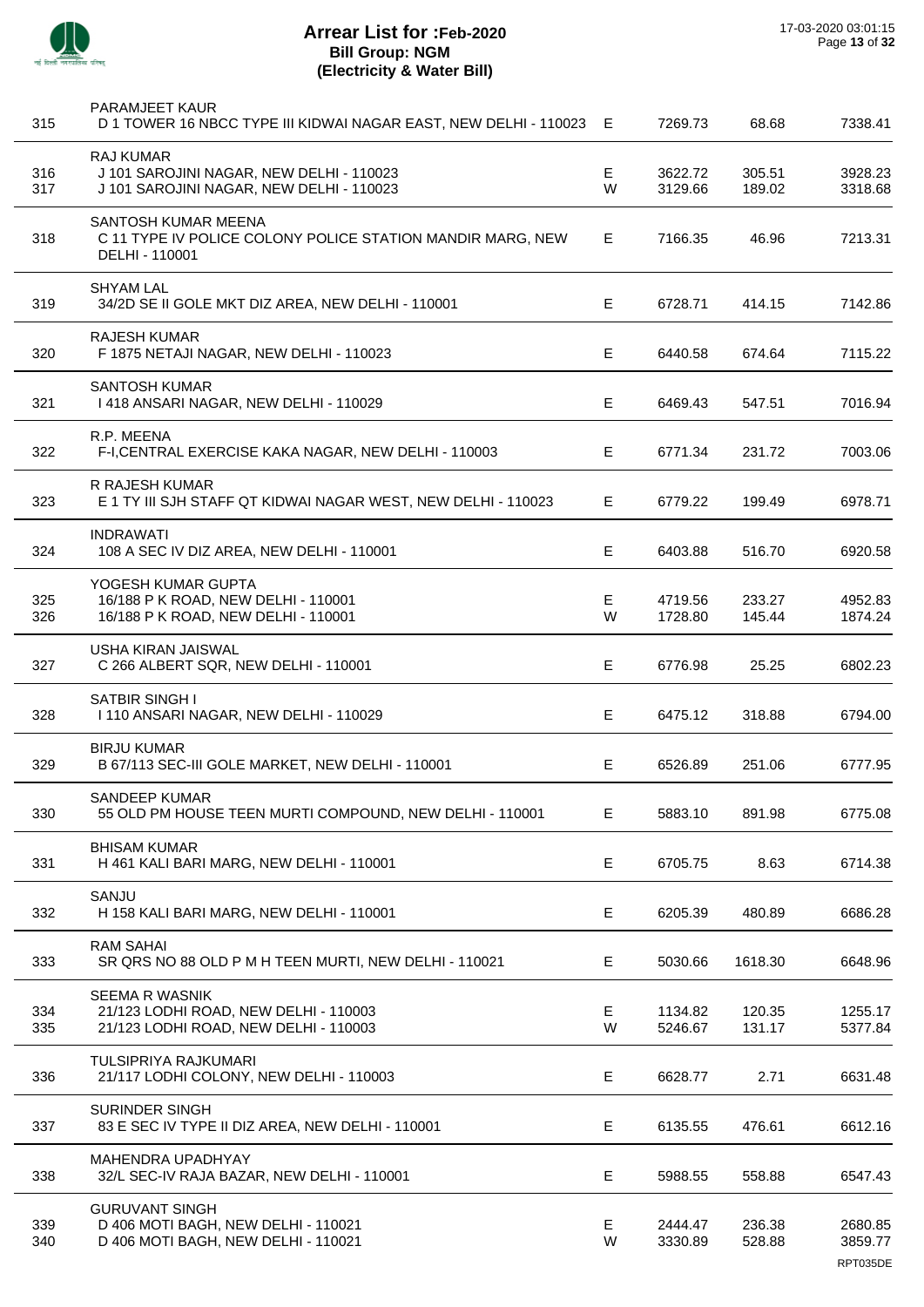

 $\overline{a}$ 

l,

 $\overline{a}$ 

l,

l,

 $\ddot{\phantom{a}}$ 

l,

| 341        | <b>SURENDER KUMAR</b><br>F 51 ANSARI NAGAR AIIMS CAMPUS, NEW DELHI - 110029                                                   | Е       | 6387.55            | 66.42            | 6453.97            |
|------------|-------------------------------------------------------------------------------------------------------------------------------|---------|--------------------|------------------|--------------------|
| 342        | <b>NIRMAL KUMAR</b><br>BLOCK 9 QR NO 943 BAPU DHAM, NEW DELHI - 110021                                                        | E       | 6364.83            | 56.32            | 6421.15            |
| 343        | THAHASEEN RIZWANA<br>FLAT NO 2 NORTH AVNEUE CGHS DIPENSARY, NEW DELHI - 110001                                                | E.      | 6415.06            | 1.48             | 6416.54            |
| 344        | PRATIMA ANAND<br>4 LAXMI BAI NAGAR CGHS DISPY, NEW DELHI - 110023                                                             | W       | 5291.85            | 1042.40          | 6334.25            |
| 345        | <b>HOSHIAR SINGH DHANKHAR</b><br>J 309 SAROJINI NAGAR, NEW DELHI - 110023                                                     | Е       | 4688.88            | 1634.72          | 6323.60            |
| 346        | OM PRAKASH<br>F 55 MOTI BAGH, NEW DELHI - 110021                                                                              | E       | 6072.96            | 248.61           | 6321.57            |
| 347        | <b>VIMLA MENON</b><br>189/439 DIZ AREA PESHWA ROAD, NEW DELHI - 110001                                                        | Е       | 5579.57            | 723.91           | 6303.48            |
| 348        | <b>ARUNA</b><br>77A RAJA BAZAR, NEW DELHI - 110001                                                                            | E       | 5627.35            | 662.55           | 6289.90            |
| 349        | <b>MUKTA SINGH</b><br>213 A GOLF LINK SADAN, NEW DELHI - 110003                                                               | E       | 6268.61            | 3.29             | 6271.90            |
| 350        | SAVITA MANCHANDA<br>C-720 SAROJINI NAGAR, NEW DELHI - 110023                                                                  | W       | 4928.73            | 1338.42          | 6267.15            |
| 351        | <b>CHANDER PAL SINGH</b><br>QR NO 225 TYPE II ALIGANJ, NEW DELHI - 110003                                                     | Е       | 5661.72            | 601.67           | 6263.39            |
| 352<br>353 | JITENDER SHARMA<br>QRT NO 27 TYPE II CAD COLONY JOR BAGH, NEW DELHI - 110003<br>II/27 CAD COLONY JOR BAGH, NEW DELHI - 110003 | Е<br>W  | 1771.80<br>4120.48 | 3.12<br>337.33   | 1774.92<br>4457.81 |
| 354<br>355 | RAJ KUMARI UJJAINWAL<br>700 LAXMI BAI NAGAR, NEW DELHI - 110023<br>700 LAXMI BAI NAGAR, NEW DELHI - 110023                    | Е<br>W  | 4130.82<br>1931.01 | 36.43<br>117.15  | 4167.25<br>2048.16 |
| 356<br>357 | P MADHURIKA RAO<br>21/108 LODHI COLONY, NEW DELHI - 110003<br>21/108 LODHI COLONY, NEW DELHI - 110003                         | E.<br>W | 2406.93<br>3664.73 | 2.98<br>116.53   | 2409.91<br>3781.26 |
| 358        | <b>RAJ KUMAR</b><br>BLOCK 8 QTR NO 112 TYPE I ALIGANJ, NEW DELHI - 110001                                                     | Е       | 5946.84            | 200.72           | 6147.56            |
| 359<br>360 | <b>GAUSUL AZAM KHAN</b><br>23/166 LODHI COLONY, NEW DELHI - 110003<br>23/166 LODHI COLONY, NEW DELHI - 110003                 | Е<br>W  | 3822.10<br>2227.22 | 27.66<br>59.28   | 3849.76<br>2286.50 |
| 361<br>362 | <b>VINOD KUMAR</b><br>F.F. 24 P S TILAK MARG, NEW DELHI - 110001<br>F 24 P S TILAK MARG, NEW DELHI - 110001                   | Е<br>W  | 3326.40<br>2400.83 | 243.29<br>159.09 | 3569.69<br>2559.92 |
| 363        | <b>MUKESH KUMAR</b><br>B 86 MOTI BAGH, NEW DELHI - 110023                                                                     | W       | 5748.13            | 316.98           | 6065.11            |
| 364        | <b>AJAY GARG</b><br>E-103 ANSARI NAGAR, NEW DELHI - 110029                                                                    | Е       | 5986.43            | 34.22            | 6020.65            |
| 365        | RAKESH KUMAR SAHU<br>C 1081 NETAJI NAGAR, NEW DELHI - 110023                                                                  | Е       | 5030.75            | 955.10           | 5985.85            |
| 366        | <b>SUNIL KUMAR</b><br>2 BLK-II TY-II LHMC & AH STF QTR PK ROAD, NEW DELHI - 110001                                            | E       | 5612.41            | 365.52           | 5977.93            |
|            |                                                                                                                               |         |                    |                  |                    |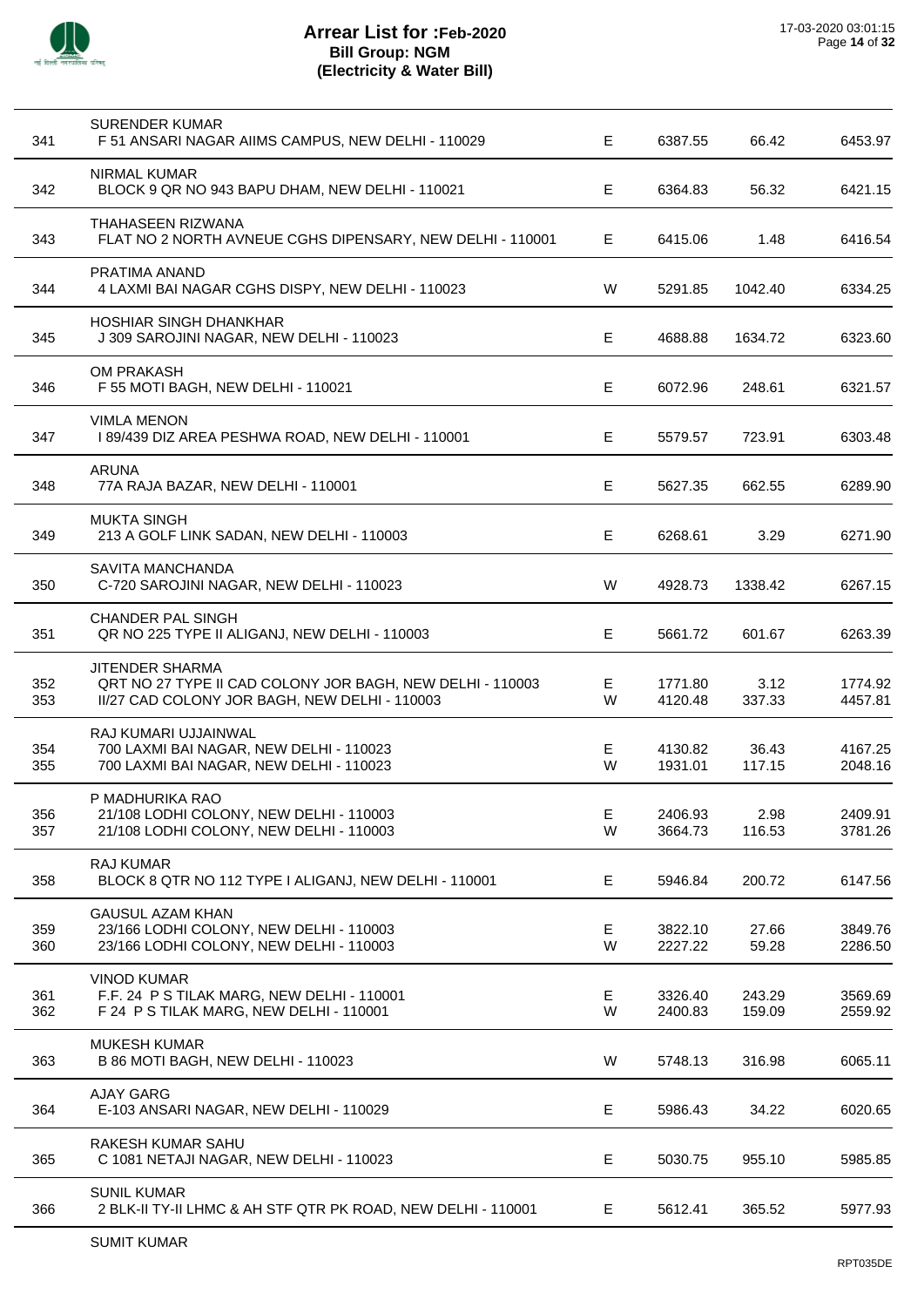

| 367        | C3 361 LODHI COLONY ELHI, NEW DELHI - 110003                                                                          | E       | 5709.47            | 256.22           | 5965.69            |
|------------|-----------------------------------------------------------------------------------------------------------------------|---------|--------------------|------------------|--------------------|
| 368<br>369 | <b>SUSHMITA BOSE</b><br>DG 1044 SAROJINI NAGAR, NEW DELHI - 110023<br>DG 1044 SAROJINI NAGAR, NEW DELHI - 110023      | E<br>W  | 1349.25<br>3428.03 | 186.92<br>901.66 | 1536.17<br>4329.69 |
| 370        | <b>UMA KUMAR</b><br>E 56 AIIMS ANSARI NAGAR, NEW DELHI - 110029                                                       | E       | 5823.50            | 30.34            | 5853.84            |
| 371        | <b>SURENDER KUMAR</b><br>5H DIZ AREA RAJA BAZAR, NEW DELHI - 110001                                                   | E       | 5331.04            | 467.97           | 5799.01            |
| 372<br>373 | <b>MUNNI DEVI</b><br>H 3 (I) CWC SAROJINI NAGAR, NEW DELHI - 110001<br>H 3 (I) CWC SAROJINI NAGAR, NEW DELHI - 110001 | E<br>W  | 2787.17<br>2412.16 | 0.36<br>567.03   | 2787.53<br>2979.19 |
| 374        | RAJ KUMAR DHANKHAR<br>72/4D SECTOR II HAVLOCK SQUARE, NEW DELHI - 110001                                              | E       | 5700.22            | 24.59            | 5724.81            |
| 375        | <b>SAVITA DEVI</b><br>F 231 MOTI BAGH, NEW DELHI - 110021                                                             | W       | 5029.66            | 687.48           | 5717.14            |
| 376        | <b>VIJAY KUMAR</b><br>F 103 WESTERN CAMPUS ANSARI NAGAR, NEW DELHI - 110029                                           | Е       | 5668.59            | 35.69            | 5704.28            |
| 377        | ABHAY NANDAN SAHAY<br>97 E SEC IV B K S MARG DIZ AREA, NEW DELHI - 110001                                             | E       | 5292.81            | 395.37           | 5688.18            |
| 378        | <b>MEENA SINGH</b><br>8/529 LODHI ROAD, NEW DELHI - 110003                                                            | W       | 4789.08            | 896.83           | 5685.91            |
| 379        | <b>RIKHI RAM</b><br>30 A HARYANA ESTATE SIKANDRA ROAD, NEW DELHI - 110001                                             | W       | 4730.93            | 936.05           | 5666.98            |
| 380        | <b>FALAQ SHER ALAM</b><br>QTR NO 17 TYP I ATUL GROVER ROAD, NEW DELHI - 110001                                        | E.      | 5390.74            | 272.68           | 5663.42            |
| 381        | <b>HARI SHANKAR SINGH</b><br>C 145 ALBERT SQR R.K. MARG, NEW DELHI - 110001                                           | E       | 5234.16            | 424.36           | 5658.52            |
| 382        | <b>SHYAM SAKRE</b><br>I /II P S TILAK MARG, NEW DELHI - 110001                                                        | W       | 4847.20            | 784.41           | 5631.61            |
| 383        | <b>KANWAL DUTT</b><br>D 75 MOTI BAGH, NEW DELHI - 110021                                                              | W       | 5216.00            | 389.12           | 5605.12            |
| 384        | <b>RITU DEVI</b><br>J 919 KALI BARI MARG, NEW DELHI - 110001                                                          | Е       | 5209.46            | 387.85           | 5597.31            |
| 385        | <b>BUDH PRAKASH</b><br>I 309 ANSARI NAGAR, NEW DELHI - 110029                                                         | E       | 5253.37            | 340.51           | 5593.88            |
| 386        | <b>RAJ KISHOR MAHTO</b><br>30/2C SECT II DIZ AREA GOLE MARKET, NEW DELHI - 110001                                     | Е       | 5247.81            | 335.99           | 5583.80            |
| 387        | <b>RAJESH</b><br>I-356 ANSARI NAGAR, NEW DELHI - 110029                                                               | E       | 4974.55            | 595.41           | 5569.96            |
| 388        | S C THALEDI<br>17 UF TANSEN MARG, NEW DELHI - 110001                                                                  | E       | 5219.55            | 346.40           | 5565.95            |
| 389        | <b>HARISH KUMAR</b><br>HPT 73 SAROJINI NAGAR, NEW DELHI - 110023                                                      | W       | 5337.46            | 224.24           | 5561.70            |
| 390<br>391 | <b>ALOK NIGAM</b><br>669 LAXMI BAI NAGAR, NEW DELHI - 110001<br>669 LAXMI BAI NAGAR, NEW DELHI - 110001               | E.<br>W | 3890.74<br>1290.27 | 210.38<br>160.31 | 4101.12<br>1450.58 |
| 392        | OM BAHADUR<br>1281 ANSARI NAGAR, NEW DELHI - 110029                                                                   | Е       | 4645.83            | 877.68           | 5523.51            |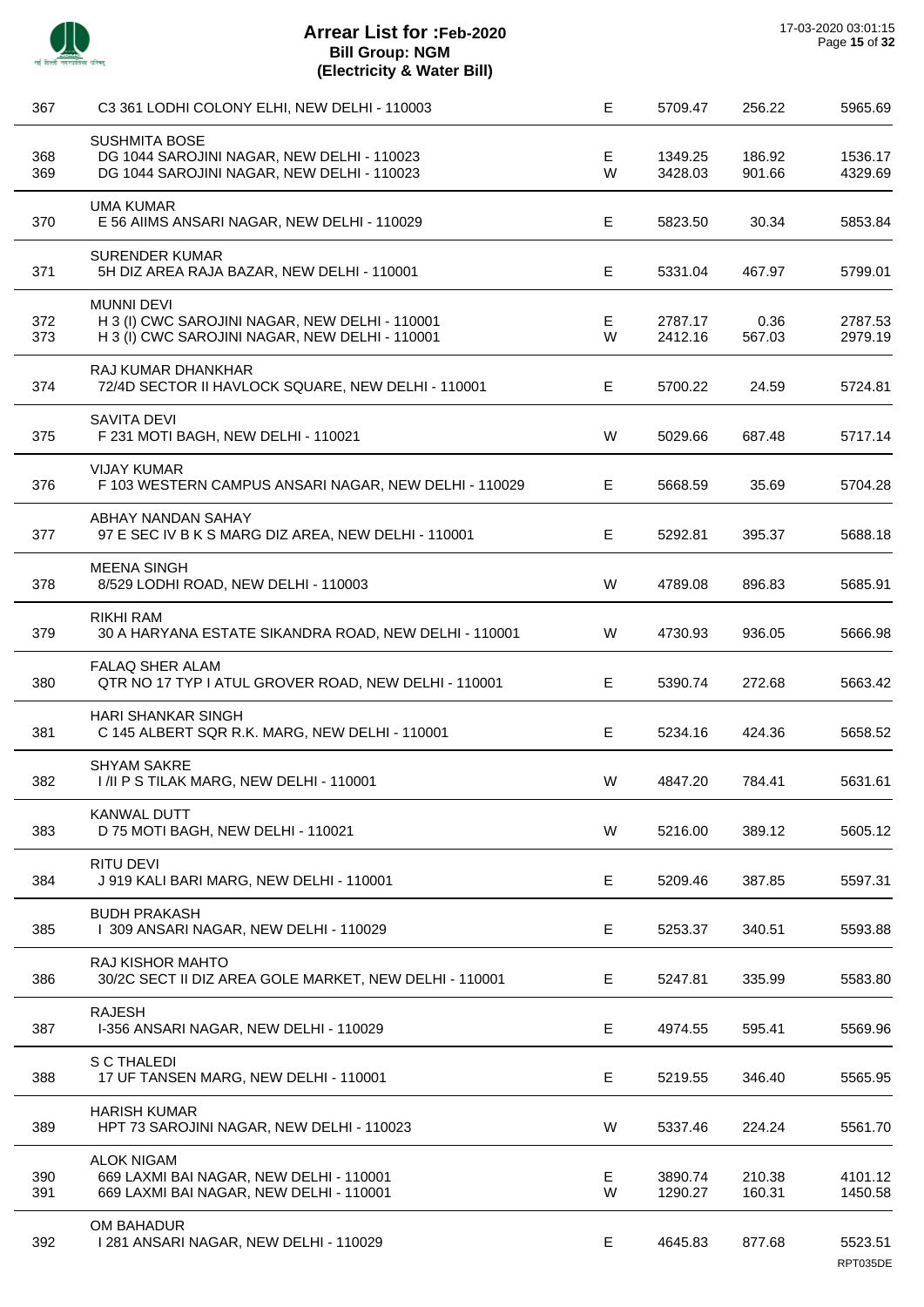

| 393        | ABDUL WAHID ANSARI<br>FLAT NO 7 GOLF LINK SADAN, NEW DELHI - 110003                                        | E.     | 5499.25            | 13.12            | 5512.37             |
|------------|------------------------------------------------------------------------------------------------------------|--------|--------------------|------------------|---------------------|
| 394        | <b>VISHAN SAVRUP</b><br>J 614 KALI BARI MARG, NEW DELHI - 110001                                           | Е      | 5186.88            | 301.10           | 5487.98             |
| 395        | PRAMOD KUMAR PRAJAPATI<br>42/505 P K ROAD, NEW DELHI - 110001                                              | W      | 4929.51            | 504.85           | 5434.36             |
| 396        | <b>SATISH KUMAR</b><br>H I E.S.I. DISPENSARY SAROJINI NAGAR, NEW DELHI - 110023                            | E.     | 5157.12            | 264.32           | 5421.44             |
| 397        | <b>DEBASISH CHOWDHURY</b><br>1057 B K SINGH MARG, NEW DELHI - 110001                                       | Е      | 5236.02            | 169.76           | 5405.78             |
| 398        | PAWAN KUMAR A M N<br>D-801 DIZ AREA MANDIR MARG, NEW DELHI - 110001                                        | E      | 5242.33            | 133.88           | 5376.21             |
| 399<br>400 | NITYANAND BHRAMAR<br>23/146 LODHI ROAD, NEW DELHI - 110003<br>23/146 LODHI ROAD, NEW DELHI - 110003        | Е<br>W | 1866.88<br>3195.00 | 94.81<br>206.31  | 1961.69<br>3401.31  |
| 401<br>402 | <b>TATA MOHAN RAO</b><br>16/460 LODHI ROAD, NEW DELHI - 110003<br>16/460 LODHI COLONY, NEW DELHI - 110003  | Е<br>W | 3384.03<br>1729.42 | 116.26<br>115.76 | 3500.29<br>1845.18  |
| 403        | <b>BHOOP SINGH</b><br>6/48 LHMC & S K HOSPITAL P K ROAD, NEW DELHI - 110001                                | E.     | 4948.45            | 370.53           | 5318.98             |
| 404        | <b>SOLA RAM</b><br>40/38, SAROJINI NAGAR, NEW DELHI - 110023                                               | Е      | 4844.27            | 459.93           | 5304.20             |
| 405        | <b>SALIM KHAN</b><br>1751 TYPE-II LAXMI BAI NAGAR, NEW DELHI - 110023                                      | W      | 4505.64            | 796.98           | 5302.62             |
| 406        | <b>VIJENDER SHARMA</b><br>84 B SEC 4 DIZ AREA, NEW DELHI - 110001                                          | E      | 4957.95            | 334.01           | 5291.96             |
| 407<br>408 | <b>BIR SINGH</b><br>9/107 P K ROAD, NEW DELHI - 110001<br>9/107 P K ROAD, NEW DELHI - 110001               | Е<br>W | 1903.29<br>3114.87 | 138.85<br>128.03 | 2042.14<br>3242.90  |
| 409        | JAGGU<br>SR QTR 56 P&T EASTERN COURT, NEW DELHI - 110001                                                   | E      | 5061.83            | 183.72           | 5245.55             |
| 410        | <b>SURENDER PAL</b><br>I 109 ANSARI NAGAR WEST, NEW DELHI - 110029                                         | Е      | 4978.36            | 251.19           | 5229.55             |
| 411        | RUBY THINDA SHARMA<br>433 LAXMI BAI NAGAR, NEW DELHI - 110023                                              | Е      | 5088.04            | 130.59           | 5218.63             |
| 412        | <b>MANISH SAXENA</b><br>40/26 SAROJINI NAGAR, NEW DLEHI, NEW DELHI - 110023                                | E.     | 5095.91            | 108.93           | 5204.84             |
| 413        | <b>NIRANJAN DASS</b><br>BLOCK 13 QR NO 181 TYPE II ALIGANJ, NEW DELHI - 110003                             | Е      | 4797.27            | 405.28           | 5202.55             |
| 414        | <b>BIMLESH</b><br>DI/96 CHEMRI LODHI ROAD, NEW DELHI - 110001                                              | Е      | 5182.85            | 0.93             | 5183.78             |
| 415<br>416 | <b>LALAN SAH</b><br>EPT 98 SAROJINI NAGAR, NEW DELHI - 110023<br>EPT 98 SAROJINI NAGAR, NEW DELHI - 110023 | E<br>W | 2572.44<br>2397.44 | 45.02<br>123.45  | 2617.46<br>2520.89  |
| 417        | <b>SANJAY SHARMA</b><br>C 371 ALBERT SQUARE R K MARG, NEW DELHI - 110001                                   | Е      | 4494.29            | 606.80           | 5101.09             |
| 418        | <b>RAMESH KUMAR</b><br>F 23 PATEL DHAM IB COLONY, NEW DELHI - 110021                                       | Е      | 1790.55            | 91.59            | 1882.14<br>RPT035DE |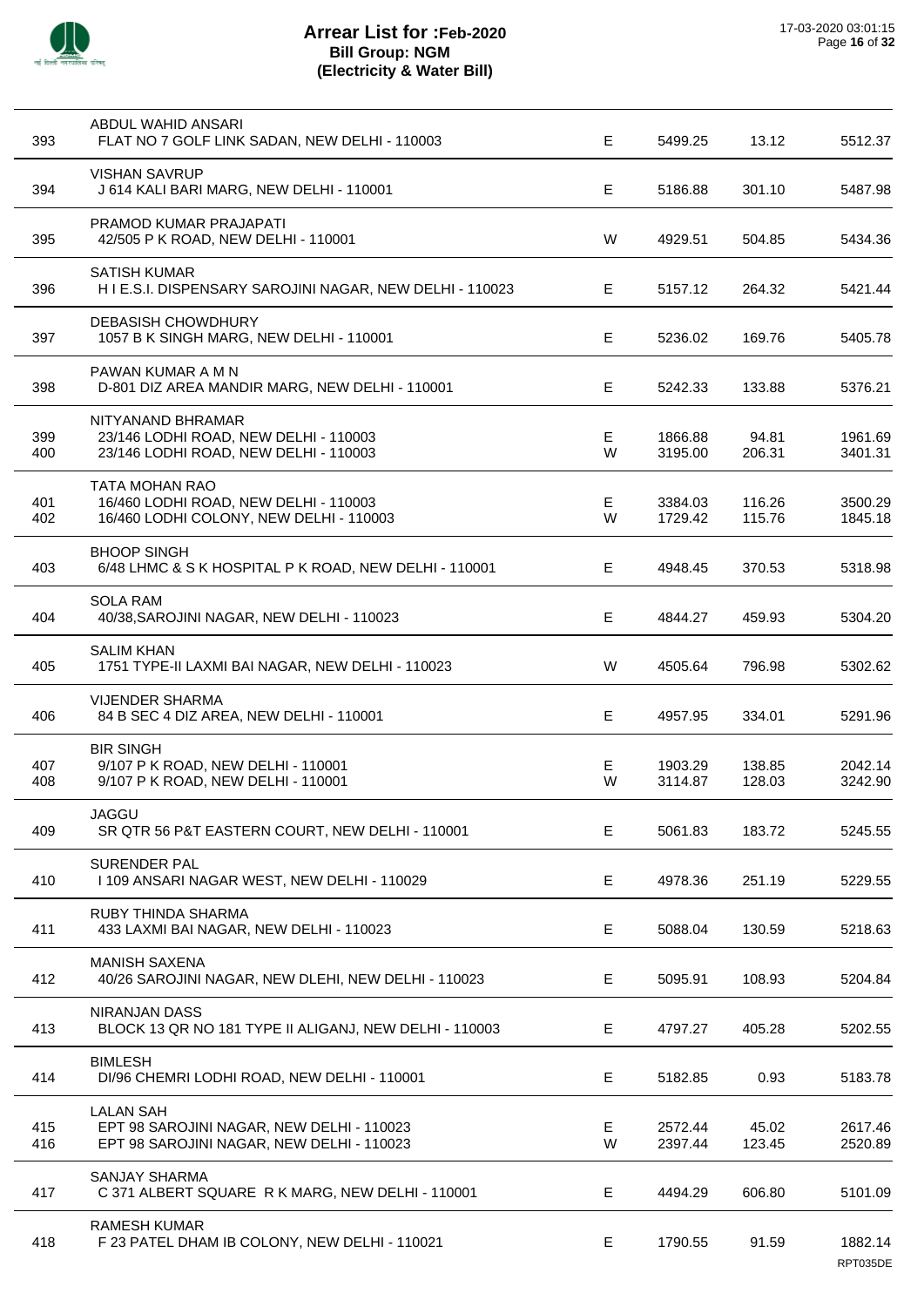

| 419        | F 23 PATEL DHAM IB COLONY, NEW DELHI - 110021                                                                      | W      | 2704.56            | 496.39           | 3200.95            |
|------------|--------------------------------------------------------------------------------------------------------------------|--------|--------------------|------------------|--------------------|
| 420        | KAILASH CHANDER<br>C III/F 47 LODHI COLONY, NEW DELHI - 110003                                                     | E      | 4717.08            | 307.08           | 5024.16            |
| 421        | <b>SURESH KUMAR</b><br>I 140 ANSARI NAGAR, NEW DELHI - 110029                                                      | E      | 4525.15            | 478.07           | 5003.22            |
| 422        | <b>NATHI SINGH</b><br>B 22-2C SEC II GOLE MARKET, NEW DELHI - 110001                                               | E      | 4618.31            | 384.76           | 5003.07            |
| 423        | <b>VASUDEV</b><br>B 305 LAXMI BAI NAGAR, NEW DELHI - 110023                                                        | E      | 4956.01            | 26.21            | 4982.22            |
| 424        | MEHRAJ AJIJ SHAIKH<br>23/150 LODHI ROAD, NEW DELHI - 110003                                                        | W      | 4365.51            | 575.75           | 4941.26            |
| 425        | <b>SANT KUMAR</b><br>E 227 MOTI BAGH, NEW DELHI - 110021                                                           | E      | 4637.23            | 300.25           | 4937.48            |
| 426        | R NARANGH<br>E 109 ANSARI NAGAR, NEW DELHI - 110029                                                                | E      | 4925.15            | 12.30            | 4937.45            |
| 427        | <b>MAYA DEVI</b><br>93 DOUBLE STOREY P R LANE, NEW DELHI - 110003                                                  | W      | 3206.64            | 1715.40          | 4922.04            |
| 428        | <b>RAJ MONGIA</b><br>19/1024 LODHI ROAD, NEW DELHI - 110003                                                        | W      | 3750.99            | 1126.94          | 4877.93            |
| 429        | <b>BABU SINGH</b><br>11/774 B K S MARG, NEW DELHI - 110001                                                         | E      | 4757.21            | 113.99           | 4871.20            |
| 430        | <b>VISHWAS MALLICK</b><br>F 13 WESTERN CAMPUS AIIMS ANSARI NAGAR, NEW DELHI - 110029                               | E      | 4557.38            | 305.76           | 4863.14            |
| 431<br>432 | MAHENDER DUTT SUNDRIYAL<br>2 LF BABAR PLACE, NEW DLEHI, NEW DELHI - 110001<br>2 LF BABAR PLACE, NEW DELHI - 110001 | Е<br>W | 2422.35<br>2251.98 | 51.19<br>106.63  | 2473.54<br>2358.61 |
| 433        | <b>SHRUTI SAURABH</b><br>LPT 315 SAROJINI NAGAR, NEW DELHI - 110023                                                | E      | 4547.31            | 248.88           | 4796.19            |
| 434<br>435 | KRISHAN SINGH BHATI<br>D 343 MOTI BAGH I, NEW DELHI - 110021<br>D 343 MOTI BAGH I, NEW DELHI - 110021              | E<br>W | 3072.50<br>1615.00 | 3.29<br>79.10    | 3075.79<br>1694.10 |
| 436        | <b>HITENDER RAI</b><br>10/4D P&T KALI BARI MARG, NEW DELHI - 110001                                                | Е      | 4524.47            | 237.68           | 4762.15            |
| 437        | SHEELU<br>4/1A P&T KALI BARI MARG, NEW DELHI - 110001                                                              | E      | 4498.68            | 236.01           | 4734.69            |
| 438        | ALVEENA LAL<br>145 LAXMI BAI NAGAR, NEW DELHI - 110023                                                             | E      | 4663.27            | 19.99            | 4683.26            |
| 439        | <b>RAMESH KUMAR</b><br>K 98 CLIVE SQUARE, NEW DELHI - 110001                                                       | Е      | 4300.48            | 343.20           | 4643.68            |
| 440        | RAJENDRA SINGH<br>T 43 ATUL GROVE ROAD, NEW DELHI - 110001                                                         | Е      | 4587.97            | 43.43            | 4631.40            |
| 441<br>442 | AMIT KUMAR TYAGI<br>793 LAXMI BAI NAGAR, NEW DELHI - 110023<br>793 LAXMI BAI NAGAR, NEW DELHI - 110023             | Е<br>W | 1726.43<br>2591.89 | 113.29<br>157.80 | 1839.72<br>2749.69 |
| 443<br>444 | <b>SHIV KUMAR</b><br>D 189 MOTI BAGH, NEW DELHI - 110023<br>D 189 MOTI BAGH, NEW DELHI - 110023                    | Е<br>W | 1597.99<br>2370.49 | 158.51<br>451.80 | 1756.50<br>2822.29 |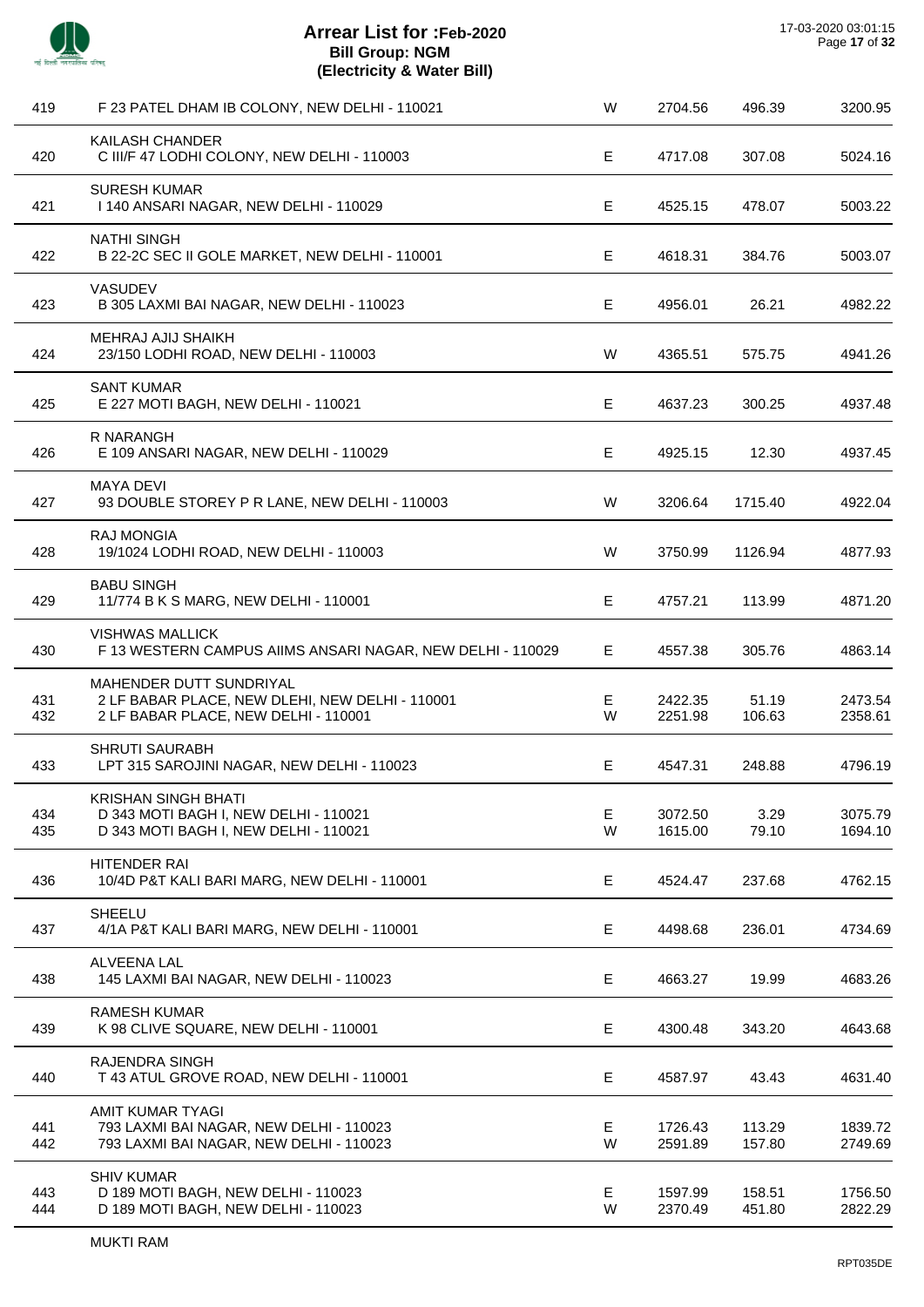

 $\overline{a}$ 

 $\overline{a}$ 

 $\overline{a}$ 

 $\overline{a}$ 

| 445        | 28 P&T QTR EASTERN COURT ATUL GROVE ROAD, NEW DELHI - 110001                                                                                    | Е       | 4256.35            | 313.32           | 4569.67             |
|------------|-------------------------------------------------------------------------------------------------------------------------------------------------|---------|--------------------|------------------|---------------------|
| 446        | <b>CHUNNI LAL</b><br>1493 LAXMI BAI NAGAR, NEW DELHI - 110023                                                                                   | W       | 4067.03            | 468.92           | 4535.95             |
| 447<br>448 | PANCHAM CHAND<br>B630 SAROJINI NAGAR, NEW DELHI - 110023<br>B630 SAROJINI NAGAR, NEW DELHI - 110023                                             | E<br>W  | 3107.16<br>997.89  | 345.74<br>66.48  | 3452.90<br>1064.37  |
| 449<br>450 | <b>SHAILESH KUMAR</b><br>D 649 NETAJI NAGAR, NEW DELHI - 110023<br>D 649 NETAJI NAGAR, NEW DELHI - 110023                                       | E<br>W  | 2362.88<br>1572.04 | 308.14<br>258.13 | 2671.02<br>1830.17  |
| 451        | ABDUL QAYYUM<br>9 L F TODAR MAL SQUARE, NEW DELHI - 110001                                                                                      | W       | 4361.93            | 125.61           | 4487.54             |
| 452<br>453 | <b>CHAITALI VASOO</b><br>M 73A AIR OBSERVATORY COMP LODHI ROAD, NEW DELHI - 110003<br>M 73A AIR OBSERVATORY COMP LODHI ROAD, NEW DELHI - 110003 | Е<br>W  | 3078.93<br>975.37  | 229.62<br>148.19 | 3308.55<br>1123.56  |
| 454        | SUSHEEL KUMAR SINGH<br>C 10 TYPE IV POLICE STATION POLICE COLONY MANDIR MARG, NEW<br>DELHI - 110001                                             | E       | 4377.39            | 37.31            | 4414.70             |
| 455        | RADHEY SHYAM<br>F 7 TOWER 22 NBCC TYPE III KIDWAI NAGAR EAST, NEW DELHI - 110023                                                                | Е       | 4295.23            | 57.09            | 4352.32             |
| 456        | R P GUPTA<br>F 12 GOLF LINK SADAN, NEW DELHI - 110003                                                                                           | E       | 4317.74            | 15.76            | 4333.50             |
| 457        | <b>MAGAN DASS</b><br>93 P SECTOR IV DIZ AREA, NEW DELHI - 110001                                                                                | E       | 4025.82            | 300.42           | 4326.24             |
| 458<br>459 | <b>SHANKER SINGH</b><br>15/178 P K ROAD, NEW DELHI - 110001<br>15/178 P K ROAD, NEW DELHI - 110001                                              | E<br>W  | 2643.68<br>1225.57 | 296.78<br>155.63 | 2940.46<br>1381.20  |
| 460<br>461 | <b>LALIT MOHAN PANDEY</b><br>14/862 LODHI COLONY, NEW DELHI - 110003<br>14/862 LODHI COLONY, NEW DELHI - 110003                                 | Е<br>W  | 1559.87<br>2437.96 | 77.72<br>225.85  | 1637.59<br>2663.81  |
| 462        | <b>NARENDER KUMAR</b><br>20/1C P&T QTR KALI BARI MARG, NEW DELHI - 110001                                                                       | E.      | 4280.97            | 4.03             | 4285.00             |
| 463        | ASHISH KUMAR DUBEY<br>16/408 LODHI COLONY, NEW DELHI - 110003                                                                                   | Е       | 4261.43            | 19.95            | 4281.38             |
| 464<br>465 | <b>LAL BABU MANJHI</b><br>1489 LAXMI BAI NAGAR, NEW DELHI - 110023<br>1489 LAXMI BAI NAGAR, NEW DELHI - 110023                                  | E<br>W  | 2252.07<br>1251.81 | 293.11<br>380.01 | 2545.18<br>1631.82  |
| 466<br>467 | RAJ PAL<br>10/113 P K ROAD T I QTR DIZ AREA, NEW DELHI - 110001<br>10/113 P K ROAD T I QTR DIZ AREA, NEW DELHI - 110001                         | E.<br>W | 3157.37<br>1001.87 | 8.56<br>0.74     | 3165.93<br>1002.61  |
| 468        | <b>RAJESH KUMAR</b><br>B 290 LAXMI BAI NAGAR, NEW DELHI - 110023                                                                                | E       | 4125.32            | 42.97            | 4168.29             |
| 469        | <b>SAVITA</b><br>A 34/362 MOTI BAGH, NEW DELHI - 110023                                                                                         | W       | 3834.83            | 311.59           | 4146.42             |
| 470        | <b>RAM BABU SHARMA</b><br>EPT 106 SAROJINI NAGAR, NEW DELHI - 110023                                                                            | W       | 3716.47            | 422.14           | 4138.61             |
| 471<br>472 | MOHD. RIZWAN<br>D 463 NETAJI NAGAR, NEW DELHI - 110023<br>D 463 NETAJI NAGAR, NEW DELHI - 110023                                                | E<br>W  | 1517.49<br>2274.88 | 72.53<br>267.80  | 1590.02<br>2542.68  |
| 473        | <b>MOHD JAVED</b><br>7/2D P&T KALI BARI MARG, NEW DELHI - 110001                                                                                | Е       | 4074.28            | 48.26            | 4122.54<br>RPT035DE |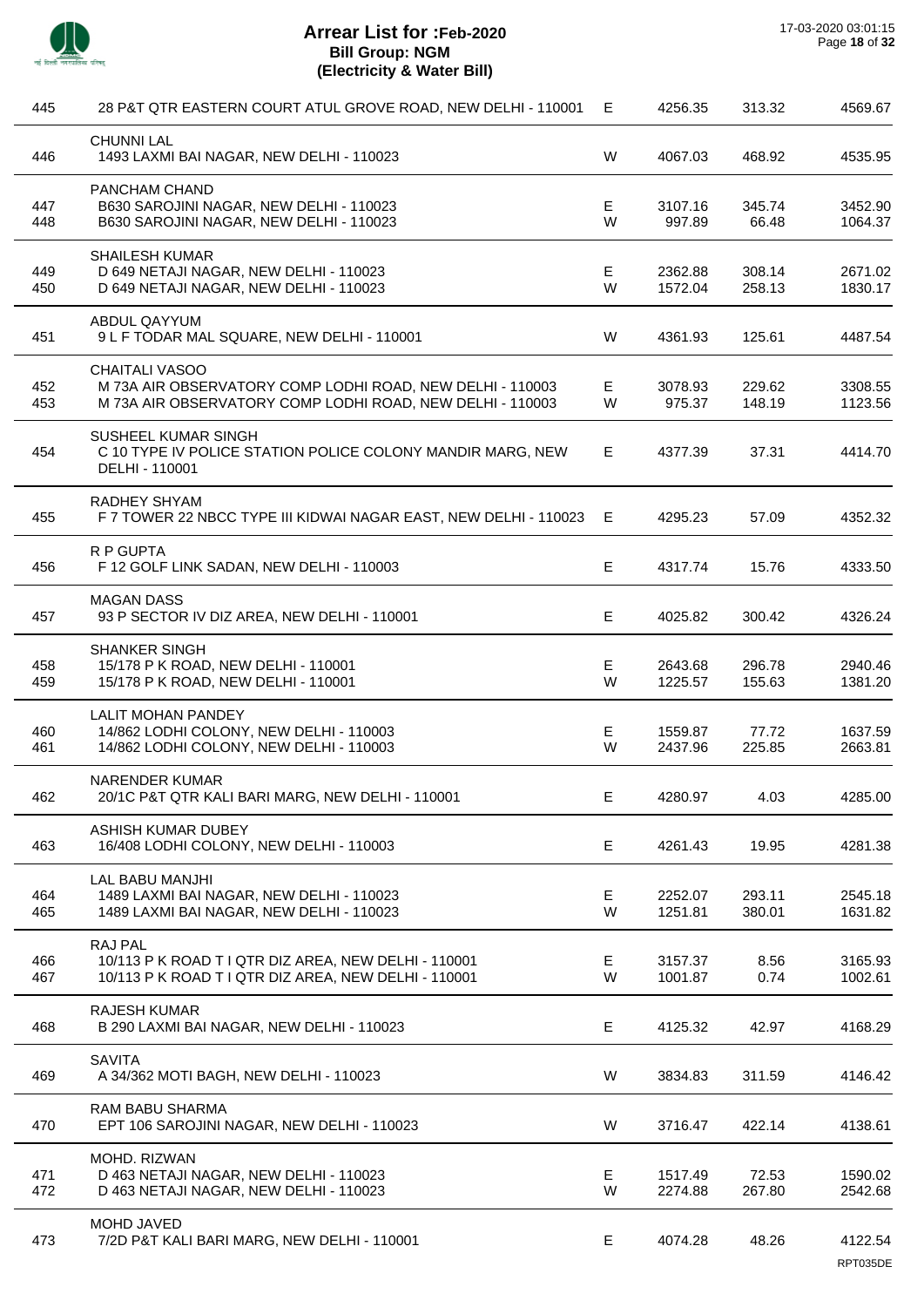

| 474<br>475 | <b>PREMWATI</b><br>1915 LAXMI BAI NAGAR, NEW DELHI - 110023<br>1915 LAXMI BAI NAGAR, NEW DELHI - 110023                 | Е<br>W | 2642.77<br>1047.27 | 368.46<br>57.54  | 3011.23<br>1104.81             |
|------------|-------------------------------------------------------------------------------------------------------------------------|--------|--------------------|------------------|--------------------------------|
| 476        | <b>SURESH KUMAR</b><br>8 POLICE COMPOUND TEEN MURTI COMPOUND, NEW DELHI - 110021                                        | E.     | 4013.82            | 23.16            | 4036.98                        |
| 477        | SATISH KUMAR SINGH<br>9/780 LODHI COLONY, NEW DELHI - 110003                                                            | W      | 3733.30            | 292.89           | 4026.19                        |
| 478        | <b>AMEEN AHMED</b><br>87 M PRITHVI RAJ LANE, NEW DELHI - 110003                                                         | E      | 3656.57            | 319.37           | 3975.94                        |
| 479        | NEMJAHAT TOUTHANG<br>D 379 MOTI BAGH, NEW DELHI - 110021                                                                | W      | 3326.20            | 631.03           | 3957.23                        |
| 480        | <b>MADHURI</b><br>E P T 142 SAROJINI NAGAR, NEW DELHI - 110023                                                          | E      | 3883.05            | 58.93            | 3941.98                        |
| 481<br>482 | <b>SANTOSH PRASAD</b><br>H.P.T. 74, SAROJINI NAGAR, NEW DELHI - 110023<br>H.P.T. 74, SAROJINI NAGAR, NEW DELHI - 110023 | Е<br>W | 2532.97<br>1085.11 | 153.58<br>136.94 | 2686.55<br>1222.05             |
| 483<br>484 | <b>R SAIRAM</b><br>1895 LAXMI BAI NAGAR, NEW DELHI - 110023<br>1895 LAXMI BAI NAGAR, NEW DELHI - 110023                 | E<br>W | 1292.30<br>2091.58 | 121.01<br>396.13 | 1413.31<br>2487.71             |
| 485        | VIDYA SAGAR BHARDWAJ<br>F 8 FF P S TILAK MARG, NEW DELHI - 110001                                                       | E      | 3571.75            | 326.70           | 3898.45                        |
| 486        | K VARUTHARAJ<br>1539 LAXMI BAI NAGAR, NEW DELHI - 110023                                                                | W      | 3125.30            | 746.42           | 3871.72                        |
| 487        | <b>HARMEET KAUR</b><br>B-9, NABHA HOUSE,, NEW DELHI - 110001                                                            | E      | 3724.62            | 132.56           | 3857.18                        |
| 488        | <b>K C N MENON</b><br>21/118 LODHI COLONY, NEW DELHI - 110003                                                           | E      | 3488.40            | 366.53           | 3854.93                        |
| 489        | <b>JAGPAL SINGH</b><br>11/799 LODHI ROAD, NEW DELHI - 110003                                                            | Е      | 3661.40            | 192.80           | 3854.20                        |
| 490        | <b>HEERA LAL SINGH</b><br>C6 TOWER 13 TYPE III NBCC KIDWAI NAGAR EAST, NEW DELHI - 110023                               | Е.     | 3755.30            | 95.00            | 3850.30                        |
| 491        | <b>BABU RAM</b><br>86 R DIZ AREA SEC IV B K SINGH MARG, NEW DELHI - 110001                                              | Е      | 3589.43            | 246.19           | 3835.62                        |
| 492        | <b>BABU LAL V</b><br>1357 ANSARI NAGAR, NEW DELHI - 110029                                                              | E      | 3532.21            | 297.61           | 3829.82                        |
| 493        | <b>ANANT RAM</b><br>60/717 P K ROAD, NEW DELHI - 110001                                                                 | Е      | 3324.44            | 501.27           | 3825.71                        |
| 494        | <b>SULE MAN</b><br>40/A B.S. ROAD, NEW DELHI - 110001                                                                   | Е      | 3592.14            | 208.29           | 3800.43                        |
| 495        | <b>RAJBIR</b><br>46 A SEC IV DIZ AREA, NEW DELHI - 110001                                                               | E      | 3691.64            | 85.10            | 3776.74                        |
| 496        | <b>AVINISH KUMAR</b><br>1783 LAXMI BAI NAGAR, NEW DELHI - 110023                                                        | W      | 3375.68            | 358.44           | 3734.12                        |
| 497        | <b>KRISHAN KUMAR</b><br>A 2 TYPE III ASHOKA POLICE LINE, NEW DELHI - 110021                                             | Е      | 3659.52            | 67.60            | 3727.12                        |
| 498<br>499 | <b>MEENA MAHAJAN</b><br>1075 LAXMI BAI NAGAR, NEW DELHI - 110023<br>1075 LAXMI BAI NAGAR, NEW DELHI - 110023            | Е<br>W | 1980.17<br>1414.86 | 187.61<br>142.03 | 2167.78<br>1556.89<br>RPT035DE |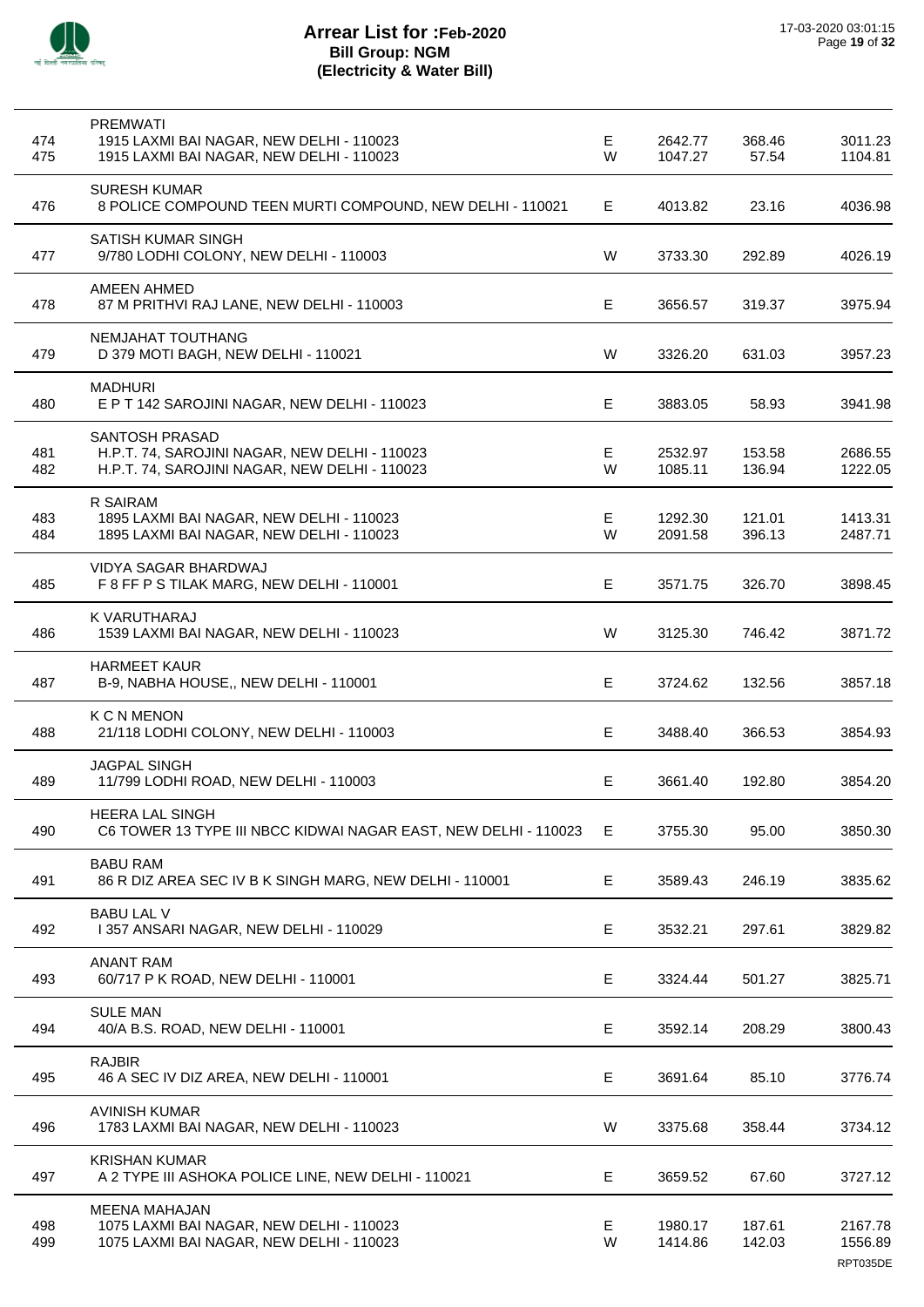

 $\overline{a}$ 

l,

 $\overline{a}$ 

l,

| 500        | CONTROLLER COMMUNICATION ACCOUNTS DELHI REGION<br>25 U F TANSEN MARG, NEW DELHI - 110001                    | E      | 3629.32            | 94.53          | 3723.85            |
|------------|-------------------------------------------------------------------------------------------------------------|--------|--------------------|----------------|--------------------|
| 501        | <b>SHRI SUDHER</b><br>I 336 ANSARI NAGAR, NEW DELHI - 110029                                                | Е      | 3339.98            | 351.50         | 3691.48            |
| 502        | <b>BALBIR SINGH</b><br>79/300 SEC I GOLE MARKET, NEW DELHI - 110001                                         | Е      | 3676.52            | 1.06           | 3677.58            |
| 503        | PRIYANKA SINGH<br>M 28/D AIR OBSERVETORY LODHI ROAD, NEW DELHI - 110003                                     | E      | 3389.06            | 285.50         | 3674.56            |
| 504        | VADAVATHI RAJAN<br>78/283 SEC I GOLE MARKET DIZ AREA, NEW DELHI - 110001                                    | Е      | 3243.58            | 396.27         | 3639.85            |
| 505        | <b>ANIRBAN SEN</b><br>5/1C SECT II DIZ AREA MANDIR MARG, NEW DELHI - 110001                                 | E.     | 3576.71            | 55.69          | 3632.40            |
| 506        | <b>MALKEET SINGH</b><br>110-M MALI QTR P R LANE, NEW DELHI - 110003                                         | E      | 3301.61            | 330.17         | 3631.78            |
| 507        | <b>SWAMI NATH</b><br>B 65/89 SECTOR IV GOLE MARKET, NEW DELHI - 110001                                      | Е      | 3607.91            | 4.78           | 3612.69            |
| 508        | <b>RANI DHILLOR</b><br>73/206 SECTOR I DIZ AREA, NEW DELHI - 110001                                         | Е      | 3432.25            | 171.36         | 3603.61            |
| 509        | TEJ KUMAR MOZA<br>125 LAXMI BAI NAGAR, NEW DELHI - 110023                                                   | W      | 3356.43            | 233.27         | 3589.70            |
| 510        | ANITA KUMARI SHARMA<br>HPT 98 SAROJINI NAGAR, NEW DELHI - 110023                                            | W      | 1109.33            | 2436.08        | 3545.41            |
| 511        | <b>LALITA</b><br>36 TYPE II N W MOTI BAGH, NEW DELHI - 110021                                               | Е      | 3510.87            | 26.10          | 3536.97            |
| 512        | <b>VIDYA SAGAR SHARMA</b><br>12/461 SEC I GOLE MARKET DIZ AREA, NEW DELHI - 110001                          | Е      | 3382.47            | 116.57         | 3499.04            |
| 513<br>514 | <b>MAHENDER SINGH</b><br>549-LAXMI BAI NAGAR, NEW DELHI - 110023<br>549-LAXMI BAI NAGAR, NEW DELHI - 110023 | Е<br>W | 2275.77<br>1095.07 | 93.19<br>33.29 | 2368.96<br>1128.36 |
| 515        | <b>PUSHPA DHAR</b><br>E 21 WEST CAMPUS ANSARI NAGAR, NEW DELHI - 110029                                     | E      | 3487.73            | 1.02           | 3488.75            |
| 516        | <b>CHANDER SHEKHAR</b><br>J 905 KALI BARI MARG, NEW DELHI - 110001                                          | E      | 3038.47            | 448.34         | 3486.81            |
| 517        | <b>ASHOK KUMAR SAH</b><br>H 477 KALIBARI MARG, NEW DELHI - 110001                                           | Е      | 3037.61            | 448.45         | 3486.06            |
| 518        | <b>SEEMA ELYAS</b><br>A 13 TOWER 15 TYPE IV NBCC EAST KIDWAI NAGAR, NEW DELHI -<br>110023                   | E.     | 3463.07            | 0.36           | 3463.43            |
| 519        | <b>M SENTHIL</b><br>7/2C P&T KALI BARI MARG, NEW DELHI - 110001                                             | E      | 3055.07            | 405.89         | 3460.96            |
| 520        | PARMOD SHARMA<br>E 27 PALIKA MILLAN S P MARG, NEW DELHI - 110021                                            | Е      | 3295.01            | 165.50         | 3460.51            |
| 521        | <b>SANJAY KUMAR</b><br>1145 ANSARI NAGAR, NEW DELHI - 110029                                                | Е      | 3051.84            | 405.65         | 3457.49            |
| 522<br>523 | <b>LAXMI PRASAD</b><br>1271 LAXMI BAI NAGAR, NEW DELHI - 110023<br>1271 LAXMI BAI NAGAR, NEW DELHI - 110023 | Е<br>W | 2129.89<br>1169.81 | 71.63<br>66.78 | 2201.52<br>1236.59 |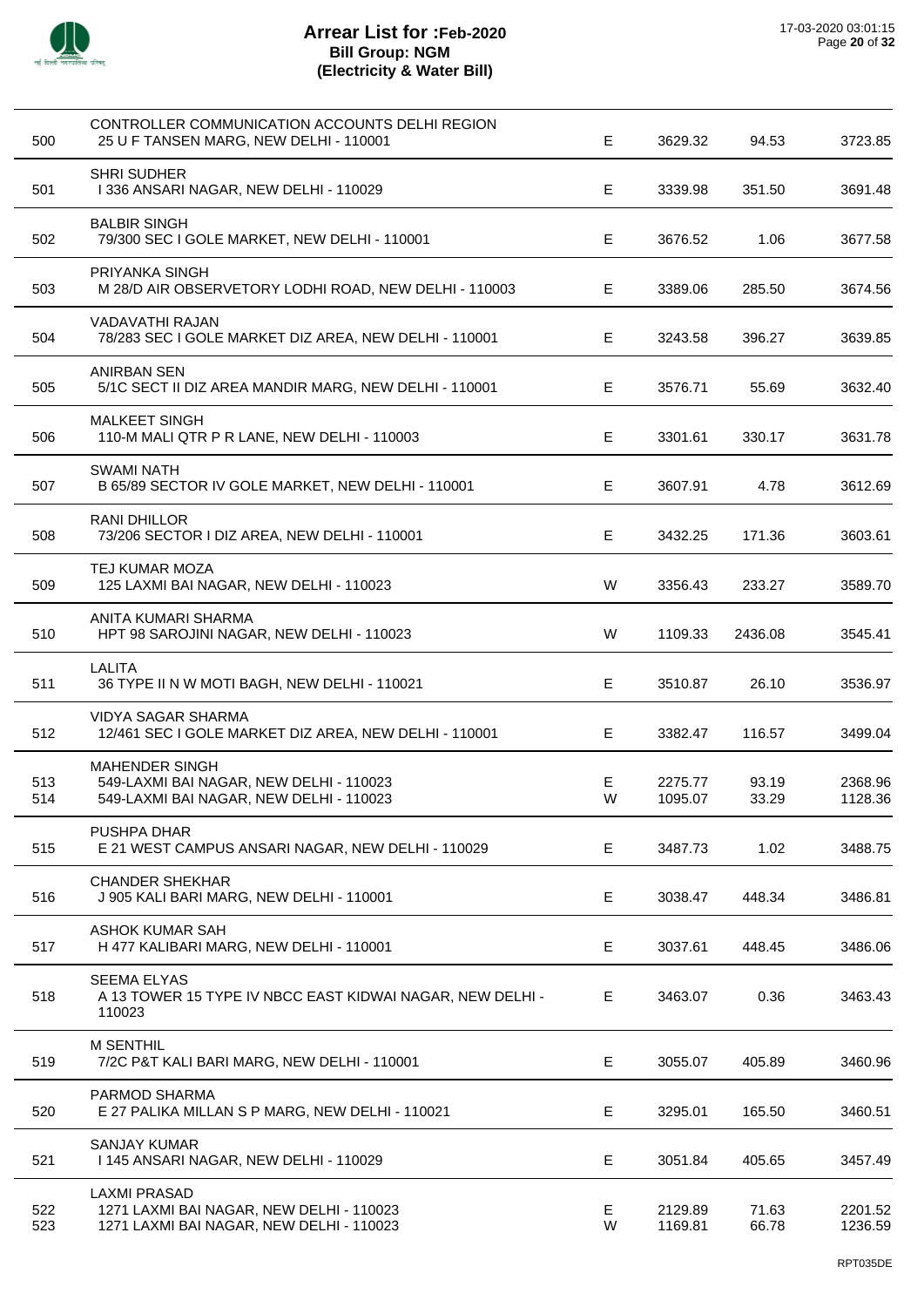

| 524        | SHISHU PAL SINGH<br>107 G SEC IV B K S MARG, NEW DELHI - 110001                                                            | E       | 3164.19            | 265.80           | 3429.99            |
|------------|----------------------------------------------------------------------------------------------------------------------------|---------|--------------------|------------------|--------------------|
| 525        | <b>SHIV SHANKER</b><br>K 154 TYPE I KALI BARI MARG, NEW DELHI - 110001                                                     | E       | 3329.20            | 72.83            | 3402.03            |
| 526        | <b>MAYA</b><br>1607 LAXMI BAI NAGAR, NEW DELHI - 110023                                                                    | W       | 3086.72            | 285.56           | 3372.28            |
| 527        | RANDHIR SINGH RANA<br>19 LAXMI BAI NAGAR, NEW DELHI - 110023                                                               | W       | 2859.19            | 481.06           | 3340.25            |
| 528<br>529 | <b>ARTI KATIYAR</b><br>22/1092 LODHI COLONY, NEW DELHI - 110001<br>22/1092 LODHI COLONY, NEW DELHI - 110001                | Е<br>W  | 1874.92<br>1305.92 | 65.13<br>86.67   | 1940.05<br>1392.59 |
| 530        | <b>PRAMOD KUMAR</b><br>HPT 110 SAROJINI NAGAR, NEW DELHI - 110023                                                          | W       | 2952.09            | 359.78           | 3311.87            |
| 531        | ANIL KUMAR SHARMA<br>D 20 PALIKA MILAN S P MARG, NEW DELHI - 110001                                                        | E.      | 3277.05            | 33.33            | 3310.38            |
| 532        | <b>DHARAM BIR</b><br>I 388 ANSARI NAGAR, NEW DELHI - 110029                                                                | E.      | 2896.18            | 407.27           | 3303.45            |
| 533<br>534 | KARAM CHAND VERMA<br>19/999 LODHI COLONY, NEW DELHI - 110003<br>19/999 LODHI COLONY, NEW DELHI - 110003                    | Е<br>W  | 1548.74<br>1405.15 | 183.83<br>158.11 | 1732.57<br>1563.26 |
| 535        | <b>DALIP PRATAP SINGH</b><br>6/673 LODHI COLONY, NEW DELHI - 110003                                                        | W       | 3105.92            | 188.19           | 3294.11            |
| 536        | <b>ANIL KUMAR</b><br>16 BLK-1 TY II LHMC&AH STF QTR P K RD, NEW DELHI - 110001                                             | E.      | 3237.18            | 32.49            | 3269.67            |
| 537        | <b>GOPAL SAHU</b><br>F 1300 LAXMI BAI NAGAR, NEW DELHI - 110023                                                            | W       | 3099.55            | 153.48           | 3253.03            |
| 538        | <b>LATHA KARUNANETHY</b><br>19/967 LODHI ROAD, NEW DELHI - 110003                                                          | E       | 3230.32            | 18.28            | 3248.60            |
| 539        | MAHAKALESHWAR NATH<br>B 9 IB COLONY PATEL DHAM, NEW DELHI - 110021                                                         | Е       | 2991.87            | 249.16           | 3241.03            |
| 540        | DARBAN SINGH RAWAT<br>19/3 C P & T QTR KALI BARI MARG, NEW DELHI - 110001                                                  | Е       | 3195.78            | 31.52            | 3227.30            |
| 541<br>542 | <b>LEELA DHAR</b><br>F 4 PALIKA AVAS R K ASHRAM MARG, NEW DELHI - 110001<br>F 4 PALIKA AVAS R K ASHRAM, NEW DELHI - 110001 | E.<br>W | 1786.30<br>1155.20 | 116.92<br>139.03 | 1903.22<br>1294.23 |
| 543        | T RAJENDRA PRASAD<br>A 10 TOWER 13 TYPE III NBCC KIDWAI NAGAR, NEW DELHI - 110023                                          | E.      | 3058.32            | 128.13           | 3186.45            |
| 544        | <b>ANANT KUMAR</b><br>A 7 TOWER 16 TYPE III NBCC EAST KIDWAI NAGAR, NEW DELHI - 110023                                     | E       | 3130.00            | 12.50            | 3142.50            |
| 545        | <b>LAXMAN SINGH</b><br>I-264 ANSARI NAGAR, NEW DELHI - 110029                                                              | E       | 2626.90            | 511.59           | 3138.49            |
| 546        | <b>RAJ KUMAR</b><br>I-349 ANSARI NAGAR, NEW DELHI - 110029                                                                 | E       | 2821.53            | 301.72           | 3123.25            |
| 547        | J.P. PALIWAL<br>1801 LAXMI BAI NAGAR, NEW DELHI - 110023                                                                   | W       | 2626.46            | 458.46           | 3084.92            |
| 548        | <b>LATA RANI</b><br>12/464 SECT I DIZ AREA, GOLE MARKET, NEW DELHI - 110001                                                | E       | 2903.77            | 163.99           | 3067.76            |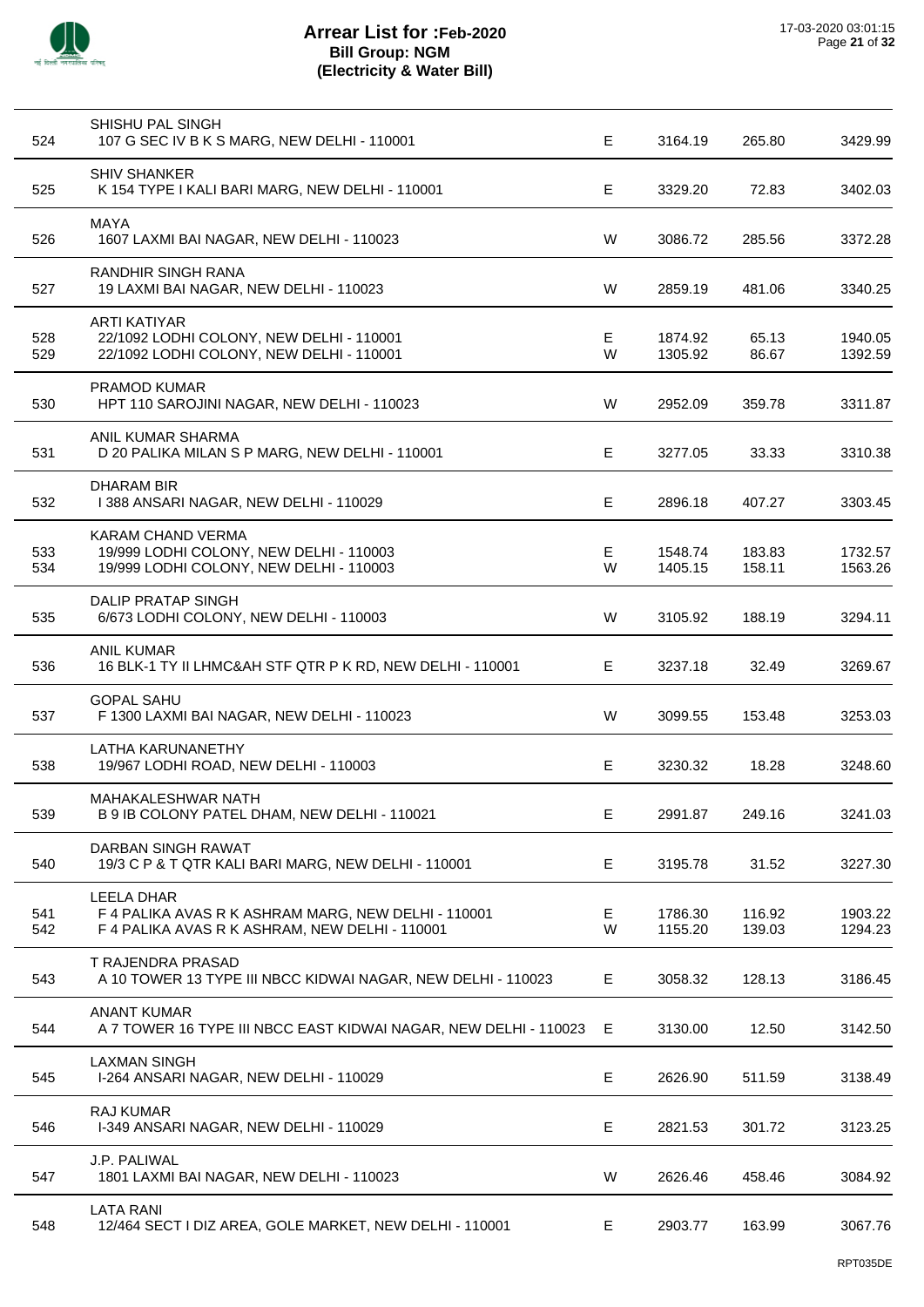

| 549        | <b>JAGDISH</b><br>I 119 ANSARI NAGAR, NEW DELHI - 110029                                                       | E      | 2297.45            | 754.50          | 3051.95            |
|------------|----------------------------------------------------------------------------------------------------------------|--------|--------------------|-----------------|--------------------|
| 550<br>551 | RAMCHANDER SINGH<br>DI/98 CHEMRI LODHI ROAD, NEW DELHI - 110003<br>DI/98 CHEMRI LODHI ROAD, NEW DELHI - 110003 | Е<br>W | 1397.94<br>1484.96 | 67.98<br>91.67  | 1465.92<br>1576.63 |
| 552        | SUBHASH CHAND SHARMA<br>B 1 TOWER 9 TYPE II NBCC KIDWAI NAGAR EAST, NEW DELHI - 110023                         | E      | 3014.64            | 10.83           | 3025.47            |
| 553        | <b>VIJAY LAXMI SHARMA</b><br>13/492 LODHI ROAD, NEW DELHI - 110003                                             | W      | 2937.76            | 87.00           | 3024.76            |
| 554        | <b>RAJESH KUMAR</b><br>HPT 26 SAROJINI NAGAR, NEW DELHI - 110023                                               | W      | 2568.92            | 451.26          | 3020.18            |
| 555        | <b>B S BHATI</b><br>FLAT 1 TYPE V GOLF LINK SADAN, NEW DELHI - 110001                                          | E      | 2830.39            | 183.22          | 3013.61            |
| 556        | <b>SOMESH GUPTA</b><br>F 87 ANSARI NAGAR, NEW DELHI - 110029                                                   | E      | 2994.28            | 2.79            | 2997.07            |
| 557<br>558 | <b>MEENU SHARMA</b><br>9/731 LODHI COLONY, NEW DELHI - 110003<br>9/731 LODHI COLONY, NEW DELHI - 110003        | Е<br>W | 1269.75<br>1487.66 | 177.61<br>37.78 | 1447.36<br>1525.44 |
| 559        | PARVAIZ AHAMED<br>14 BACK SIDE KASHMIR HOUSE, NEW DELHI - 110011                                               | Е      | 2636.99            | 331.36          | 2968.35            |
| 560        | <b>SUDHA</b><br>D 3 TOWER 12 KIDWAI NAGER EAST, NEW DELHI - 110023                                             | E      | 2738.42            | 164.22          | 2902.64            |
| 561        | <b>SHANTI DEVI</b><br>12/4C P&T QRS KALI BARI MARG, NEW DELHI - 110001                                         | E      | 2796.13            | 106.31          | 2902.44            |
| 562        | <b>MADAN LAL</b><br>H 199 KALI BARI MARG, NEW DELHI - 110001                                                   | E      | 2877.72            | 14.20           | 2891.92            |
| 563        | <b>GIRDHARI SHAH</b><br>BLOCK 12 QR NO 171 TYPE II ALIGANJ, NEW DELHI - 110003                                 | E.     | 2795.61            | 82.94           | 2878.55            |
| 564        | <b>MANDA KISANRAO</b><br>659 BLOCK 4 B K S MARG, NEW DELHI - 110001                                            | Е.     | 2867.73            | 0.70            | 2868.43            |
| 565        | SATYABAN GOUDA<br>6/23 TYP III BARRACK NATIONAL STADIUM, NEW DELHI - 110002                                    | E      | 2738.89            | 91.90           | 2830.79            |
| 566        | PREM LATA<br>S-3 TYPE-IV JOR BAGH COMPLEX, NEW DELHI - 110001                                                  | Е      | 2631.41            | 131.40          | 2762.81            |
| 567        | ALI MOHAMMAD<br>BLOCK 7 QR NO 734 BAPU DHAM, NEW DELHI - 110021                                                | Е      | 2725.66            | 27.64           | 2753.30            |
| 568        | <b>JUGNU</b><br>26/308 P K ROAD, NEW DELHI - 110001                                                            | W      | 2529.65            | 221.68          | 2751.33            |
| 569        | UMESH CHANDRA SRIVASTAVA<br>B 10 TOWER 15 NBCC TYPE III KIDWAI NAGAR EAST, NEW DELHI -<br>110023               | E.     | 2743.86            | 6.24            | 2750.10            |
| 570        | OM PRAKASH PANDEY<br>EPT 51 SAROJINI NAGAR, NEW DELHI - 110023                                                 | W      | 2302.66            | 441.00          | 2743.66            |
| 571        | <b>MEENA</b><br>20/236 PANCHKUIYAN ROAD, NEW DELHI - 110001                                                    | W      | 2348.34            | 379.56          | 2727.90            |
| 572        | OM PARKASH<br>C-15 TY III SJH STAFF QT KIDWAI NAGAR, NEW DELHI - 110023                                        | E.     | 2677.14            | 33.84           | 2710.98            |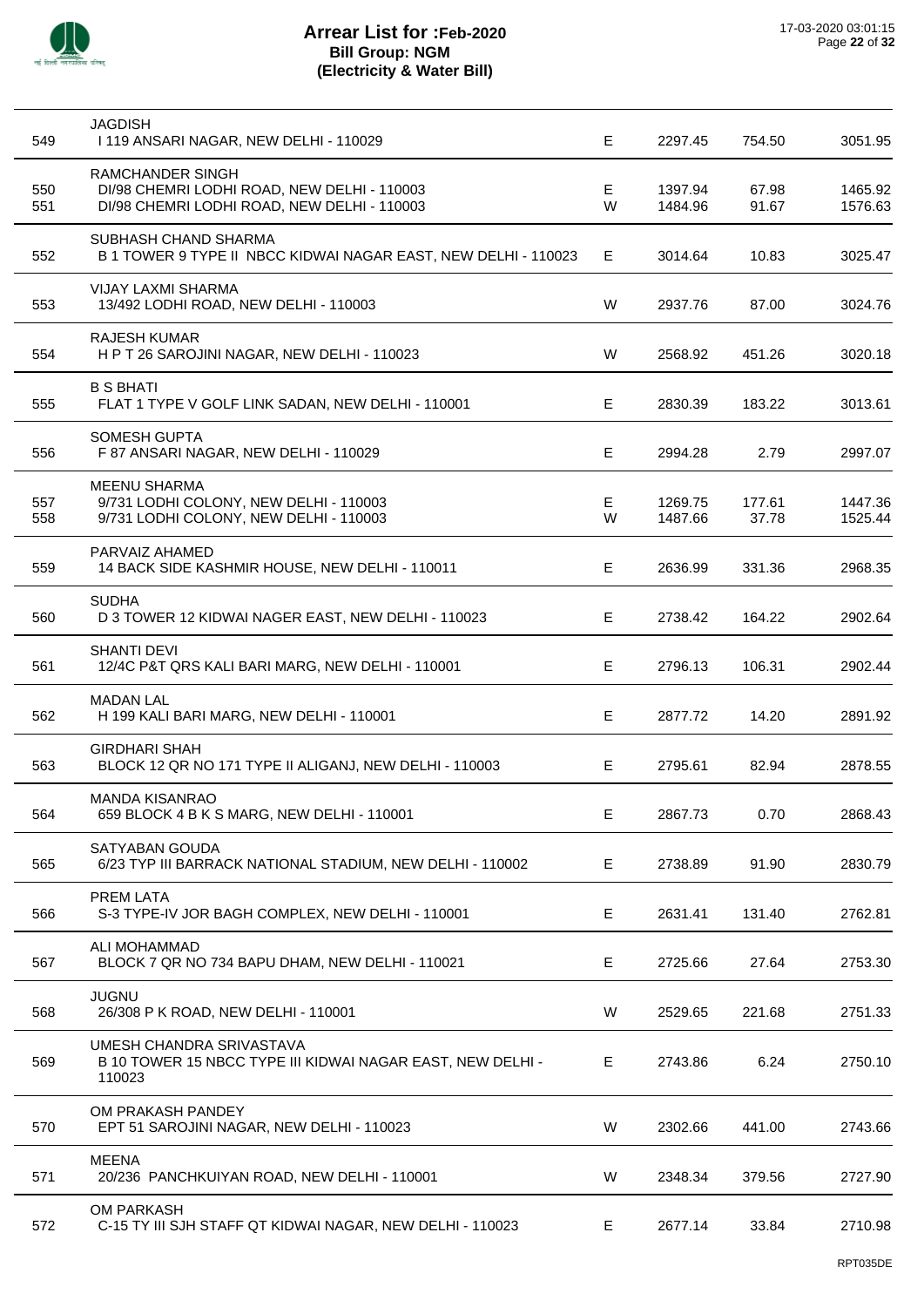

| 573        | <b>VIKRAM SINGH</b><br>21 L F TANSEN MARG, NEW DELHI - 110001                                              | W       | 2490.20            | 216.28         | 2706.48            |
|------------|------------------------------------------------------------------------------------------------------------|---------|--------------------|----------------|--------------------|
| 574<br>575 | <b>VINOD KUMAR KAUSHIK</b><br>7 LF BABAR PLACE, NEW DELHI - 110001<br>7 LF BABAR PLACE, NEW DELHI - 110001 | E.<br>W | 1194.86<br>1420.75 | 49.63<br>31.99 | 1244.49<br>1452.74 |
| 576        | <b>NISHA VERMA</b><br>772 BABA KHARAK SINGH MARG DIZ AREA, NEW DELHI - 110001                              | E.      | 2617.51            | 75.87          | 2693.38            |
| 577        | <b>CHANDRA SINGH</b><br>G 16 MOTI BAGH, NEW DELHI - 110001                                                 | W       | 2439.52            | 231.90         | 2671.42            |
| 578        | LISSIE RAMESH<br>E 2 TOWER 17 NBCC TYPE IV KIDWAI NAGAR EAST, NEW DELHI - 110023                           | Е       | 2635.19            | 34.63          | 2669.82            |
| 579        | Y PUNARTHANAM<br>24 TY IV KALI BARI APPT SEEMAL BAGH, NEW DELHI - 110001                                   | E       | 2527.59            | 137.62         | 2665.21            |
| 580        | <b>MURTI DEVI</b><br>I-446, ANSARI NAGAR, NEW DELHI - 110029                                               | E       | 2587.71            | 76.65          | 2664.36            |
| 581        | <b>FAGU SHAH</b><br>B 94 MOTI BAGH, NEW DELHI - 110023                                                     | W       | 2623.96            | 38.87          | 2662.83            |
| 582        | <b>G THABITHAL OMNA</b><br>C 13 TOWER 16 NBCC TYPE IV KIDWAI NAGAR EAST, NEW DELHI -<br>110023             | E       | 2648.72            | 8.82           | 2657.54            |
| 583        | <b>JOGINDER KUMAR RANA</b><br>22/1077 LODHI COLONY, NEW DELHI - 110003                                     | E       | 2641.78            | 8.52           | 2650.30            |
| 584        | SIMA JHA<br>D 90 MOTI BAGH, NEW DELHI - 110023                                                             | W       | 2375.66            | 262.44         | 2638.10            |
| 585        | <b>MOHD ASHRAF GANIE</b><br>E 106 ANSARI NAGAR, NEW DELHI - 110029                                         | E.      | 2337.10            | 289.17         | 2626.27            |
| 586        | PRADEEP CHAND PHULORIA<br>C - 180 HANUMAN ROAD, NEW DELHI - 110001                                         | Е       | 2482.21            | 142.15         | 2624.36            |
| 587        | <b>USHA RANI</b><br>A 228 MOTI BAGH, NEW DELHI - 110021                                                    | W       | 2396.42            | 204.78         | 2601.20            |
| 588        | <b>RAM CHANDER</b><br>92 R SEC IV DIZ AREA GOLE MARKET, NEW DELHI - 110001                                 | Е       | 2592.27            | 8.49           | 2600.76            |
| 589        | <b>MUKESH KUMAR</b><br>STAFF QTR NO 6 KASHMIR HOUSE RAJAJI MARG, NEW DELHI - 110011                        | E       | 2397.30            | 166.79         | 2564.09            |
| 590        | <b>SUNIL KUMAR</b><br>61/16 SEC III DIZ AREA GOLE MKT, NEW DELHI - 110001                                  | Е       | 2537.17            | 19.06          | 2556.23            |
| 591        | <b>RAJ KUMAR</b><br>DG TOWER 12 TYPE II KIDWAI NAGAR EAST, NEW DELHI - 110001                              | Е       | 2546.25            | 8.02           | 2554.27            |
| 592        | <b>RAM AVTAR</b><br>1477 LAXMI BAI NAGAR, NEW DELHI - 110023                                               | W       | 2320.51            | 230.05         | 2550.56            |
| 593        | SUBHASH CHANDRA SINGH<br>8/525 LODHI COLONY, NEW DELHI - 110003                                            | W       | 2494.79            | 55.04          | 2549.83            |
| 594<br>595 | T N MEENA<br>750 LAXMI BAI NAGAR, NEW DELHI - 110023<br>750 LAXMI BAI NAGAR, NEW DELHI - 110023            | E.<br>W | 1250.35<br>1184.59 | 83.14<br>30.24 | 1333.49<br>1214.83 |
| 596        | <b>DHIR SINGH</b><br>C 3 TOWER 9 TYPE II NBCC KIDWAI NAGAR EAST, NEW DELHI - 110023                        | Е       | 2427.47            | 117.13         | 2544.60            |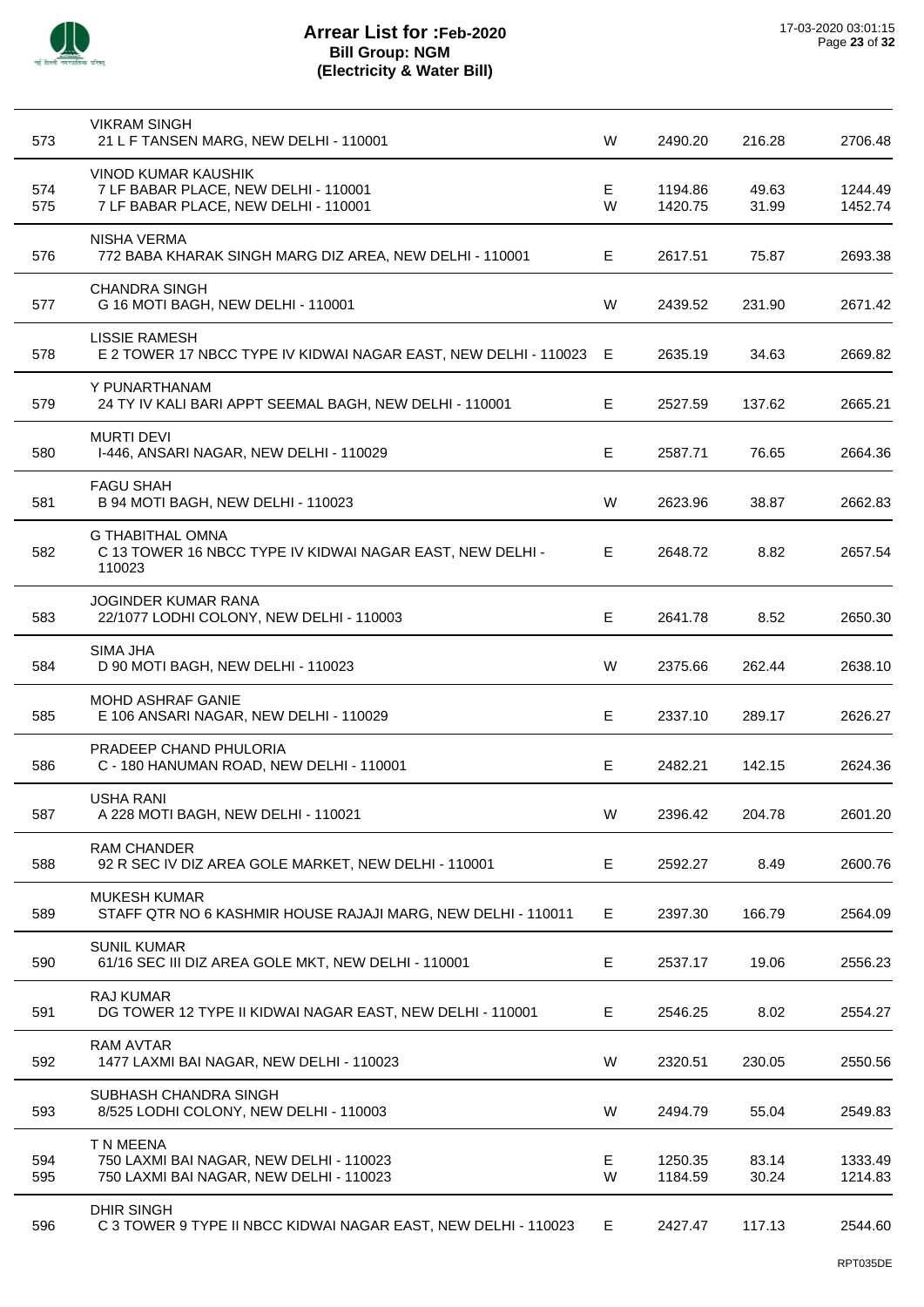

| 597        | <b>SRI PAL</b><br>89/445 SEC I GOLE MARKET DIZ AREA, NEW DELHI - 110001                                            | E       | 2304.29            | 217.38         | 2521.67            |
|------------|--------------------------------------------------------------------------------------------------------------------|---------|--------------------|----------------|--------------------|
| 598        | <b>MANJU SEHGAL</b><br>A 2 TOWER 17 TYPE III NBCC EAST KIDWAI NAGAR, NEW DELHI - 110023                            | Е       | 2494.80            | 6.74           | 2501.54            |
| 599        | V K MALHOTRA<br>9 LF SAFDAR HASHMI MARG, NEW DELHI - 110001                                                        | W       | 2222.95            | 270.14         | 2493.09            |
| 600<br>601 | FEDERATION OF NATIONAL P&T ORG<br>24 ATUL GORVE ROAD, NEW DELHI - 110001<br>24 ATUL GORVE ROAD, NEW DELHI - 110001 | E.<br>W | 1144.55<br>1270.18 | 0.76<br>64.70  | 1145.31<br>1334.88 |
| 602        | <b>RAKESH KUMARI</b><br>263 LAXMI BAI NAGAR, NEW DELHI - 110023                                                    | Е       | 2478.57            | 0.21           | 2478.78            |
| 603        | <b>SUNIL KUMAR VERMA</b><br>8/4 A SEC II GOLE MKT DIZ AREA, NEW DLEHI, NEW DELHI - 110001                          | Е       | 2466.85            | 0.03           | 2466.88            |
| 604        | <b>GIRISH CHAND</b><br>QTR NO 5 CGHS DISPY LAXMI BAI NAGAR, NEW DELHI - 110023                                     | W       | 2340.24            | 117.01         | 2457.25            |
| 605        | <b>CAROLYN NEINUNLIM</b><br>B 150 MOTI BAGH, NEW DELHI - 110021                                                    | W       | 2286.41            | 166.35         | 2452.76            |
| 606        | <b>MUKESH KUMAR</b><br>1287 LAXMI BAI NAGAR, NEW DELHI - 110023                                                    | E       | 2448.11            | 2.46           | 2450.57            |
| 607        | AJAY KUMAR SAXENA<br>40/26 SLUM QUARTER SAROJINI NAGAR, NEW DELHI - 110023                                         | W       | 2306.82            | 134.17         | 2440.99            |
| 608        | <b>RASHMI SINGHAL</b><br>104 LAXMI BAI NAGAR, NEW DELHI - 110023                                                   | W       | 2390.44            | 42.49          | 2432.93            |
| 609        | <b>MOOL CHAND KAUSHIK</b><br>D 127 MOTI BAGH, NEW DELHI - 110001                                                   | E       | 2238.04            | 194.70         | 2432.74            |
| 610        | <b>MANMOHAN SINGH RAWAT</b><br>EPT 74 SAROJINI NAGAR, NEW DELHI - 110023                                           | E       | 2427.66            | 0.22           | 2427.88            |
| 611        | <b>RAJ KUMAR</b><br>8-2 A KALI BARI MARG, NEW DELHI - 110001                                                       | E       | 2263.77            | 141.57         | 2405.34            |
| 612<br>613 | <b>MADHU BALA MATHUR</b><br>407 LAXMI BAI NAGAR, NEW DELHI - 110023<br>407 LAXMI BAI NAGAR, NEW DELHI - 110023     | Е<br>W  | 1044.69<br>1297.11 | 25.88<br>37.23 | 1070.57<br>1334.34 |
| 614        | <b>RAM KALI</b><br>F-195, MOTI BAGH, NEW DELHI - 110021                                                            | W       | 2337.76            | 62.84          | 2400.60            |
| 615        | <b>RAVINDER GOSWAMI</b><br>E 107 ANSARI NAGAR, NEW DELHI - 110029                                                  | E       | 2357.74            | 37.78          | 2395.52            |
| 616        | <b>NIRMAL RANI</b><br>1853 LAXMI BAI NAGAR, NEW DELHI - 110023                                                     | E       | 2076.16            | 292.57         | 2368.73            |
| 617        | <b>AJAY SHARMA</b><br>97 C SEC IV B K S MARG DIZ AREA, NEW DELHI - 110001                                          | E       | 2271.28            | 95.52          | 2366.80            |
| 618        | <b>MANJUL SONI</b><br>19/4B BSNL QTR TYPE IV KALI BARI MARG, NEW DELHI - 110001                                    | Е       | 2364.91            | 1.44           | 2366.35            |
| 619        | MARY SAROJ XALXO<br>71/175 SEC III DIZ AREA, NEW DELHI - 110001                                                    | Е       | 2351.64            | 10.28          | 2361.92            |
| 620        | <b>SHANTI KUDADA</b><br>J 934 KALI BARI MARG, NEW DELHI - 110001                                                   | E       | 2300.64            | 39.20          | 2339.84            |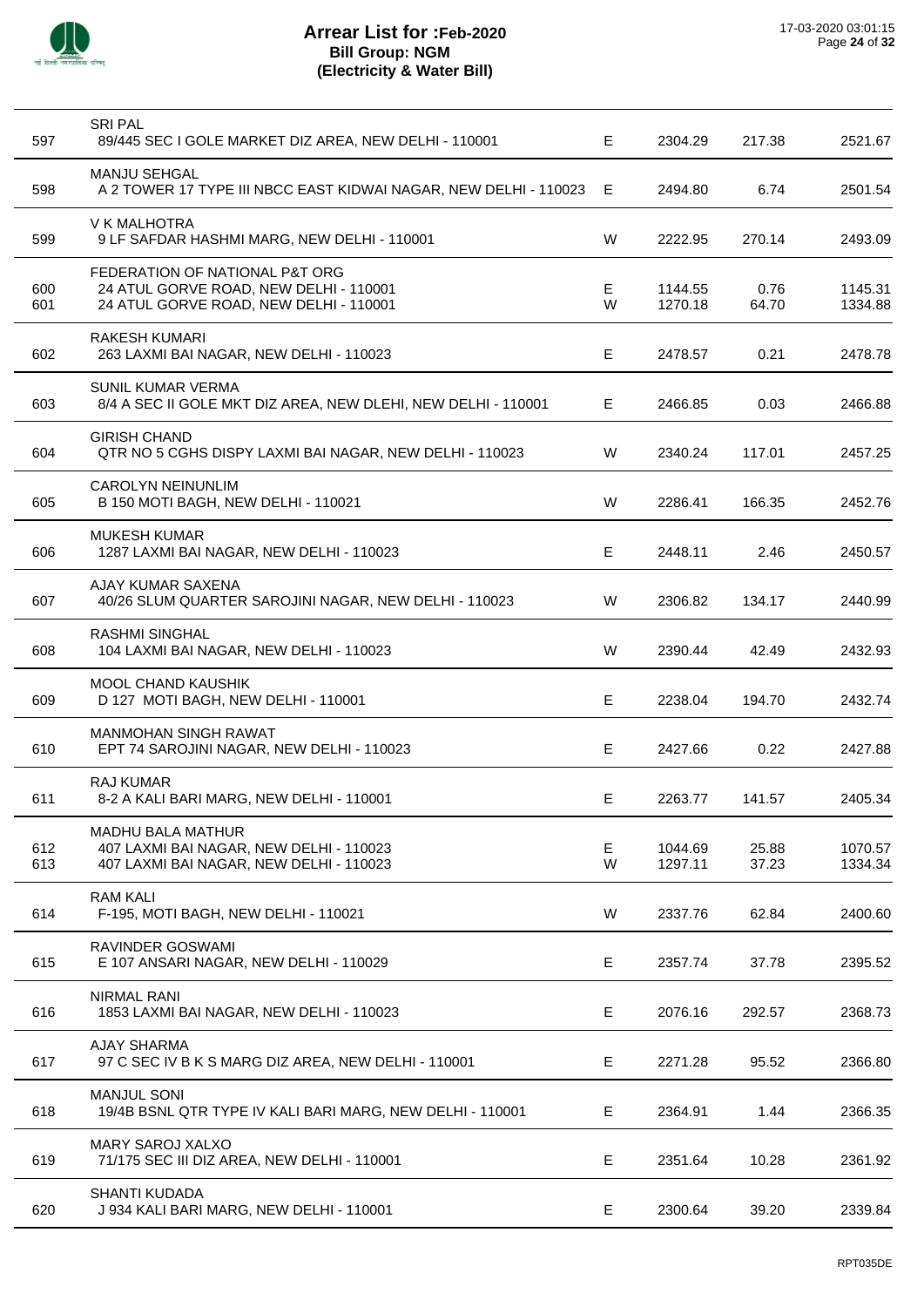

l,

l,

l,

 $\overline{a}$ 

| 621        | <b>RAVI SUNDER</b><br>5 LF TODERMAL SQUARE BENGALI MKT, NEW DELHI - 110001                       | E.      | 2253.68            | 83.12           | 2336.80            |
|------------|--------------------------------------------------------------------------------------------------|---------|--------------------|-----------------|--------------------|
| 622        | <b>RAM NARESH</b><br>66 C RAJA BAZAR, NEW DELHI - 110001                                         | E       | 2333.94            | 2.55            | 2336.49            |
| 623        | R K VAID<br>169 LAXMI BAI NAGAR, NEW DELHI - 110023                                              | E.      | 2321.40            | 10.72           | 2332.12            |
| 624        | <b>VINOD PANDEY</b><br>444 LAXMI BAI NAGAR, NEW DELHI - 110023                                   | E       | 2328.80            | 2.26            | 2331.06            |
| 625        | RATAN SINGH<br>H-81 SECT IV DIZ AREA, NEW DELHI - 110001                                         | E       | 2159.34            | 170.52          | 2329.86            |
| 626        | <b>PAWAN KUMAR</b><br>45/4B SECTOR II GOLE MARKET, NEW DELHI - 110001                            | E.      | 2046.04            | 263.46          | 2309.50            |
| 627<br>628 | AMAR CHAND MEENA<br>9/743 LODHI ROAD, NEW DELHI - 110003<br>9/743 LODHI ROAD, NEW DELHI - 110003 | E.<br>W | 1000.83<br>1136.28 | 139.58<br>27.25 | 1140.41<br>1163.53 |
| 629        | S LEVE JOSEPH DEVARAJAN<br>F 102 ANSARI NAGAR, NEW DELHI - 110029                                | E.      | 2287.89            | 5.83            | 2293.72            |
| 630        | KULBHUSHAN SINGH BHALLA<br>D 674 NETAJI NAGAR, NEW DELHI - 110023                                | E       | 2112.86            | 136.60          | 2249.46            |
| 631        | <b>SURENDER SINGH</b><br>B 61 MOTI BAGH, NEW DELHI - 110023                                      | W       | 2112.84            | 131.63          | 2244.47            |
| 632        | SANJAY KATHPALIA<br>F 5 TOWER 22 NBCC TYPE III KIDWAI NAGAR EAST, NEW DELHI - 110023             | Е       | 2191.60            | 51.30           | 2242.90            |
| 633        | <b>VINOD KUMAR</b><br>I-278 ANSARI NAGAR, NEW DELHI - 110029                                     | E       | 2087.97            | 153.61          | 2241.58            |
| 634        | <b>BENEDICT GEORGE</b><br>33/4A SEC II TYPE II DIZ AREA, NEW DELHI - 110001                      | E       | 2122.51            | 101.15          | 2223.66            |
| 635        | AKHILESH KUMAR<br>H 176 KALI BARI MARG, NEW DELHI - 110001                                       | E       | 2094.62            | 114.98          | 2209.60            |
| 636        | <b>K VIKRANT</b><br>BLOCK 21 HOUSE NO. 69 LODHI COLONY, NEW DELHI - 110003                       | E.      | 2181.16            | 1.16            | 2182.32            |
| 637        | <b>ANITA ANURAG</b><br>6-E FOCH SQR, NEW DELHI - 110001                                          | Е       | 2173.82            | 2.06            | 2175.88            |
| 638        | LALIT<br>R 11 CWC SAROJINI NAGAR, NEW DELHI - 110023                                             | Е       | 2011.70            | 112.00          | 2123.70            |
| 639        | PRAVAL VARMA<br>Q NO 6 TY II SEC II DIZ AREA GOLE MARKET, NEW DELHI - 110001                     | Е       | 2117.55            | 4.02            | 2121.57            |
| 640        | <b>SALEK CHAND</b><br>C 23 HANUMAN ROAD, NEW DELHI - 110001                                      | Е       | 1973.81            | 141.04          | 2114.85            |
| 641        | <b>SURESH KUMAR</b><br>57 R BANGLA SAHIB ROAD, NEW DELHI - 110001                                | E       | 1983.37            | 118.85          | 2102.22            |
| 642        | NARAYAN MEENA<br>9/745 LODHI ROAD, NEW DELHI - 110003                                            | W       | 1563.69            | 532.60          | 2096.29            |
| 643        | <b>MOONI GOSAIN</b><br>15-TY-III N.W. MOTI BAGH, NEW DELHI - 110021                              | E       | 2036.81            | 46.92           | 2083.73            |
| 644        | VINAY KRISHNA SHARMA<br>B 6/8 M S FLATS PESHWA ROAD, NEW DELHI - 110001                          | Е       | 2055.89            | 0.22            | 2056.11            |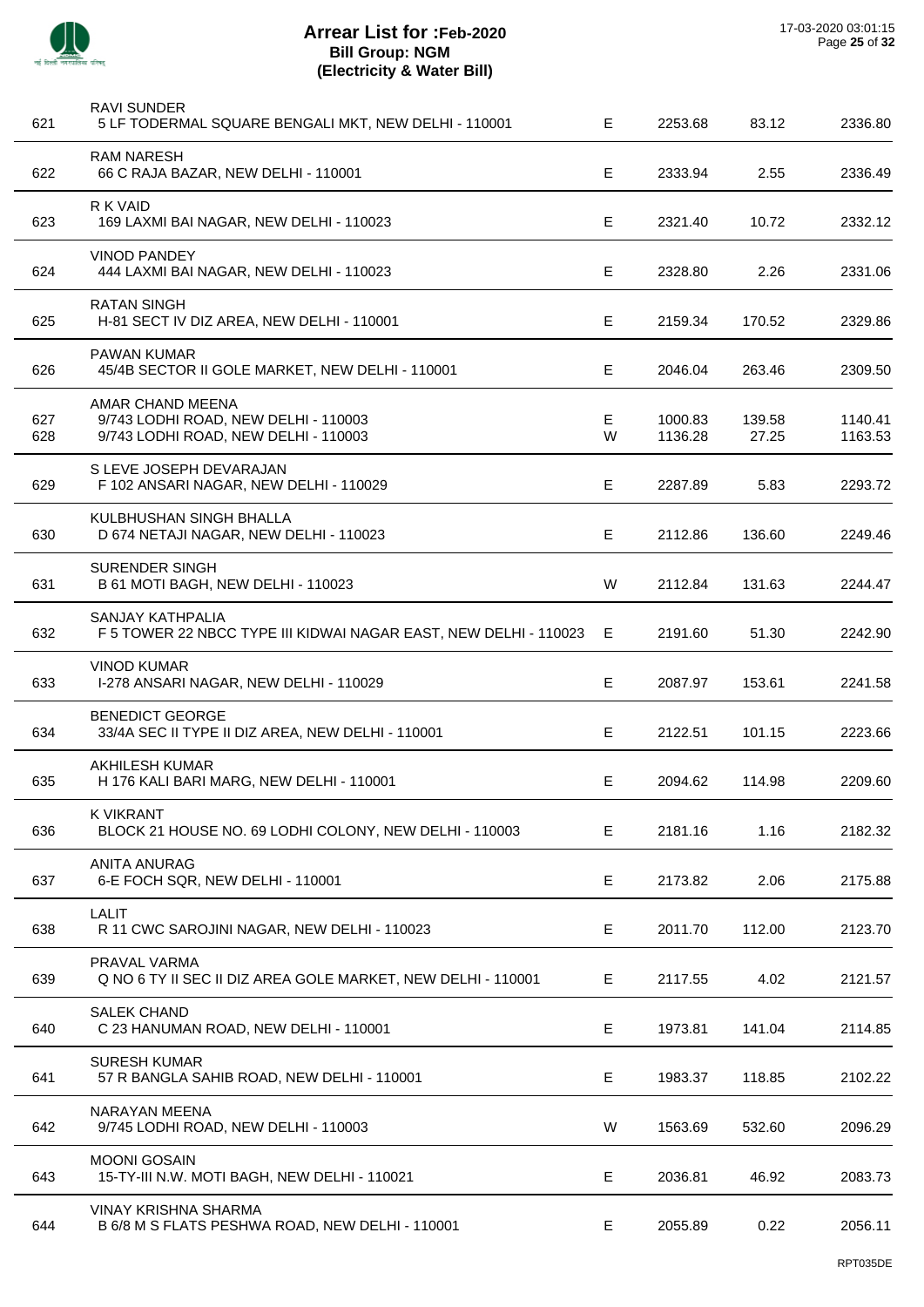

| 645 | <b>SHUBHAM KAMBLE</b><br>1080 LAXMI BAI NAGAR, NEW DELHI - 110023                                          | W  | 1949.01 | 100.35 | 2049.36 |
|-----|------------------------------------------------------------------------------------------------------------|----|---------|--------|---------|
| 646 | SAYAPAT SINGH<br>9-716 LODHI ROAD, NEW DELHI - 110003                                                      | Е  | 2008.49 | 40.14  | 2048.63 |
| 647 | <b>ARVIND KUMAR</b><br>SR QR 2 OUT HOUSE OF KASHMIR RAJAJI MARG, KING GEORGE<br>AVENUE, NEW DELHI - 110011 | Е  | 1808.76 | 235.75 | 2044.51 |
| 648 | <b>GITA SHARMA</b><br>1111 B K S MARG, NEW DELHI - 110001                                                  | Е  | 1765.65 | 261.25 | 2026.90 |
| 649 | <b>HAR GOVIND PAWAR</b><br>I-193 ANSARI NAGAR, NEW DELHI-110029                                            | Е  | 2016.92 | 7.14   | 2024.06 |
| 650 | <b>RITU TYAGI</b><br>F 1 E S S MALCHA MARG, NEW DELHI - 110001                                             | E  | 2010.61 | 12.15  | 2022.76 |
| 651 | R S CHAUHAN<br>T 12 ATUL GROVE ROAD, NEW DELHI - 110001                                                    | W  | 1924.22 | 97.14  | 2021.36 |
| 652 | S K AMAR<br>D-223 MOTI BAGH, NEW DELHI - 110021                                                            | W  | 1948.35 | 61.25  | 2009.60 |
| 653 | <b>VIVEKANAND VATS</b><br>16/398 LODHI COLONY, NEW DELHI - 110003                                          | W  | 1847.44 | 143.07 | 1990.51 |
| 654 | PRATIBHA CHOPRA<br>46/1B SECTOR II GOLE MARKET DIZ AREA, NEW DELHI - 110001                                | E  | 1928.30 | 46.45  | 1974.75 |
| 655 | <b>RAJ KUMAR</b><br>7/4B P & T QTR KALI BARI MARG, NEW DELHI - 110001                                      | Е  | 1808.79 | 154.85 | 1963.64 |
| 656 | ANIL KUMAR SHARMA<br>G 37 ANSARI NAGAR, NEW DELHI - 110029                                                 | Е  | 1878.09 | 80.65  | 1958.74 |
| 657 | <b>PREM PRAKASH</b><br>10/116 P K ROAD, NEW DELHI - 110001                                                 | Е  | 1941.80 | 9.28   | 1951.08 |
| 658 | ANIL KUMAR C V<br>23/143 LODHI COLONY, NEW DELHI - 110003                                                  | W  | 1749.68 | 193.96 | 1943.64 |
| 659 | <b>AVDESH KUMAR</b><br>H M 6 TELEGRAPH LANE, NEW DELHI - 110001                                            | E. | 1911.27 | 19.08  | 1930.35 |
| 660 | <b>DINESH KUMAR</b><br>A 18 TYPE IV LAXMI BAI NAGAR, NEW DELHI - 110023                                    | W  | 1772.64 | 145.41 | 1918.05 |
| 661 | <b>MADHU RAWAT</b><br>A 3 TOWER 9 NBCC TYPE II KIDWAI NAGAR EAST, NEW DELHI - 110023                       | Е  | 1817.05 | 98.37  | 1915.42 |
| 662 | SUDHIR PRASAD GHILDIYAL<br>4 TY IV NORTH WEST MOTI BAGH, NEW DELHI - 110023                                | Е  | 1896.50 | 14.12  | 1910.62 |
| 663 | ANJALI KAJAL<br>T 20/7 ATUL GROVE ROAD, NEW DELHI - 110001                                                 | Е  | 1776.60 | 119.20 | 1895.80 |
| 664 | <b>SHOBHIT KATIYAR</b><br>M 103 MET COMPLEX LODHI ROAD, NEW DELHI - 110003                                 | W  | 1740.45 | 125.74 | 1866.19 |
| 665 | <b>SURINDER KUMAR</b><br>SR QR 13 P M HOUSE TEEN MURTI NEHRU COMP, NEW DELHI - 110001                      | E. | 1694.15 | 162.27 | 1856.42 |
| 666 | V SOVNDER<br>1828 LAXMI BAI NAGAR, NEW DELHI - 110023                                                      | W  | 1555.11 | 298.21 | 1853.32 |
|     |                                                                                                            |    |         |        |         |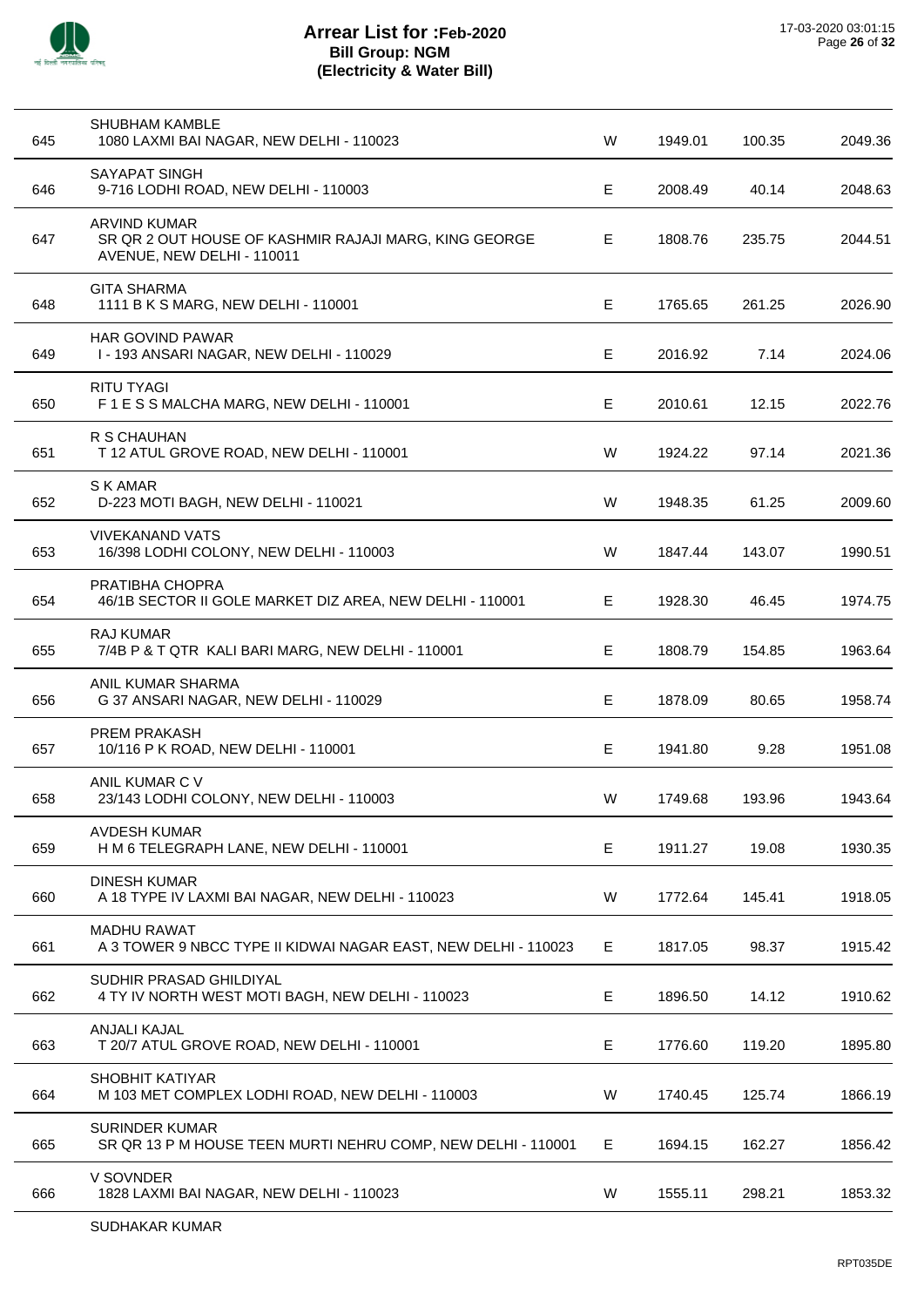

| 667 | FLAT NO.2 S/S MALCHA MARG, NEW DELHI - 110001                                         | Е  | 1827.09 | 7.63   | 1834.72 |
|-----|---------------------------------------------------------------------------------------|----|---------|--------|---------|
| 668 | SYED ZUBAIR HUSAIN NOQVI<br>9/711 LODHI ROAD, NEW DELHI - 110003                      | Е  | 1811.36 | 4.67   | 1816.03 |
| 669 | <b>VIJAY DAHIYA</b><br>F 3 DELHI FIRE SERVIC HEAD QTR. C. P., NEW DELHI - 110001      | E. | 1746.53 | 65.69  | 1812.22 |
| 670 | <b>BALI RAM</b><br>B 72/186 SEC III DIZ AREA, NEW DELHI - 110001                      | Е  | 1670.79 | 140.82 | 1811.61 |
| 671 | <b>RAJ KUMAR VAID</b><br>54/644 P K ROAD, NEW DELHI - 110001                          | Е  | 1680.08 | 130.46 | 1810.54 |
| 672 | <b>RAJU KUMAR</b><br>SR QR 23 P&T EASTERN COURT, NEW DELHI - 110001                   | Е  | 1699.54 | 97.69  | 1797.23 |
| 673 | <b>SARIKA VOHRA</b><br>6/661 LODHI COLONY, NEW DELHI - 110003                         | W  | 1702.26 | 83.97  | 1786.23 |
| 674 | <b>VISHNU KANT KAUSHIK</b><br>EPT 77 SAROJINI NAGAR, NEW DELHI - 110023               | W  | 1598.41 | 186.48 | 1784.89 |
| 675 | <b>SURESH KUMAR</b><br>D 409 MOTI BAGH, NEW DELHI - 110023                            | W  | 1718.38 | 66.05  | 1784.43 |
| 676 | <b>JAI PRAKASH</b><br>1323 LAXMI BAI NAGAR, NEW DELHI - 110023                        | W  | 1508.85 | 269.90 | 1778.75 |
| 677 | <b>SUNITA</b><br>14/163, P.K. ROAD, NEW DELHI - 110001                                | W  | 1744.04 | 26.13  | 1770.17 |
| 678 | <b>JAGDISH MAHTO</b><br>73 A SECTOR IV DIZ AREA, NEW DELHI - 110001                   | Е  | 1733.43 | 27.43  | 1760.86 |
| 679 | <b>CHANDER SINGH RAWAT</b><br>A 283 MOTI BAGH, NEW DELHI - 110021                     | W  | 1675.55 | 84.17  | 1759.72 |
| 680 | SHABIR AHMAD GANIE<br>SQR NO 7 OUTHOUSE OF KASHMIR, NEW DELHI - 110001                | E. | 1671.70 | 67.60  | 1739.30 |
| 681 | <b>HARIKISHAN MEENA</b><br>A 186 MOTI BAGH, NEW DELHI - 110021                        | W  | 1643.89 | 88.04  | 1731.93 |
| 682 | DHIRENDER KUMAR<br>HPT 103 SAROJINI NAGAR, NEW DELHI - 110023                         | W  | 1641.76 | 80.59  | 1722.35 |
| 683 | <b>CHANDANA RAUL</b><br>14/820 LODHI ROAD, NEW DELHI - 110003                         | W  | 1350.09 | 370.30 | 1720.39 |
| 684 | <b>SATENDER SINGH</b><br>1647 LAXMI BAI NAGAR, NEW DELHI - 110023                     | W  | 1643.61 | 75.70  | 1719.31 |
| 685 | <b>SUNITA</b><br>46/545 PANCHKUIAN ROAD, NEW DELHI - 110001                           | W  | 1528.86 | 160.48 | 1689.34 |
| 686 | SUDHIR KUMAR VERMA<br>HPT 79 SAROJINI NAGAR, NEW DELHI - 110023                       | W  | 1558.54 | 124.35 | 1682.89 |
| 687 | <b>VIKRANT BHARDWAJ</b><br>137A BLOCK 12 PANCHKUIAN ROAD GOAL MKT, NEW DELHI - 110001 | Е  | 1655.35 | 24.76  | 1680.11 |
| 688 | SARITA KAKKAR<br>46 TY III N W MOTI BAGH IST FLOOR, NEW DELHI - 110021                | Е  | 1548.25 | 125.31 | 1673.56 |
| 689 | <b>SUNIL BHATI</b><br>2/22 P K ROAD, NEW DELHI - 110001                               | W  | 1598.21 | 69.12  | 1667.33 |
|     |                                                                                       |    |         |        |         |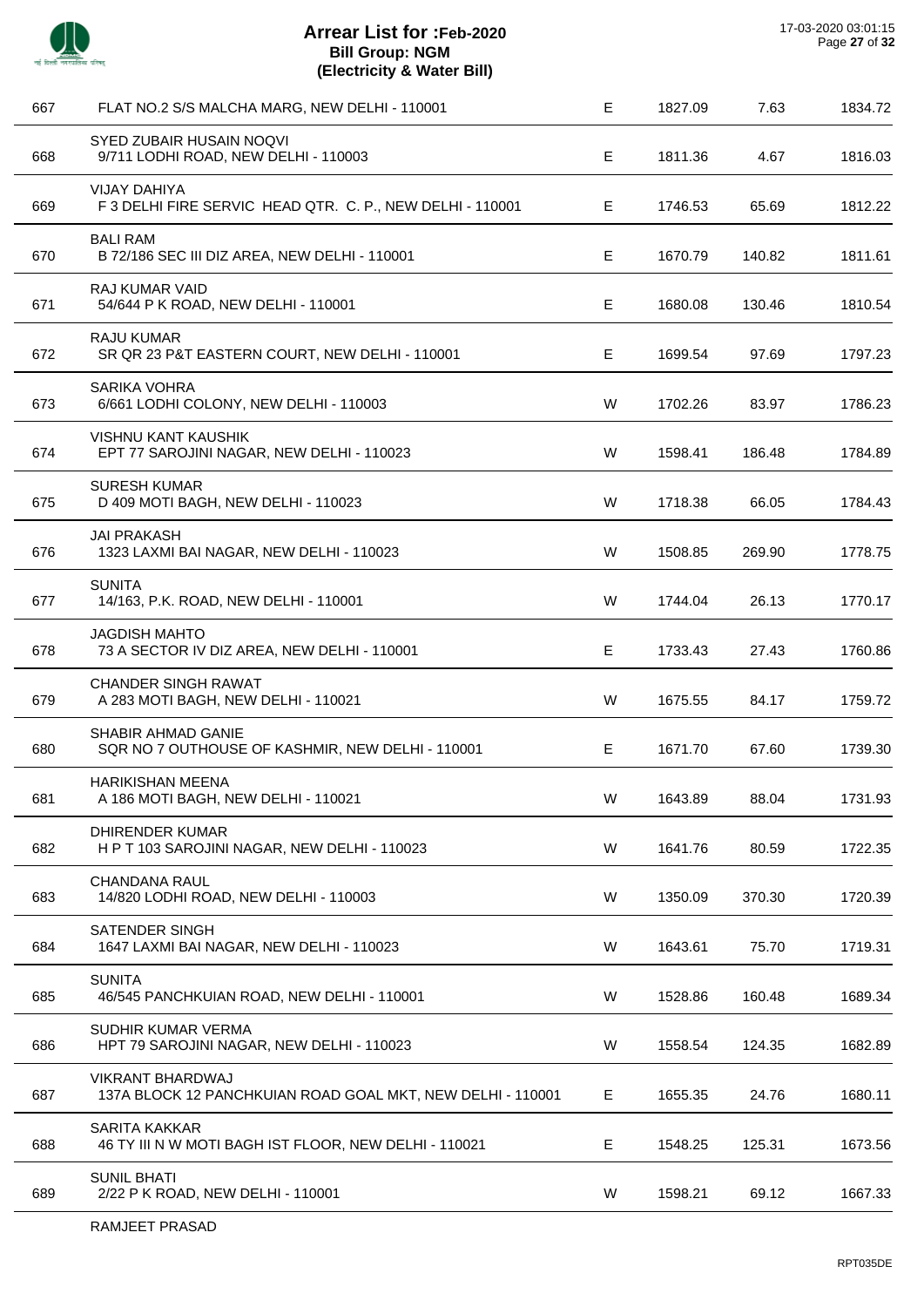

 $\overline{a}$ 

J.

 $\overline{a}$ 

 $\overline{a}$ 

J.

 $\overline{a}$ 

J.

 $\overline{a}$ 

J.

| 690 | 80/314 SEC I GOLE MARKET DIZ AREA, NEW DELHI - 110001                                       | E  | 1542.02 | 123.85  | 1665.87 |
|-----|---------------------------------------------------------------------------------------------|----|---------|---------|---------|
| 691 | <b>SUSHEELA</b><br>F-127, MOTI BAGH, NEW DELHI - 110023                                     | W  | 1625.72 | 37.15   | 1662.87 |
| 692 | <b>HEMANT KUMAR</b><br>M.P.T. 407, SAROJINI NAGAR, NEW DELHI - 110023                       | W  | 1545.59 | 113.65  | 1659.24 |
| 693 | MOHINDER SINGH<br>QRT NO 12 BACK SIDE KASHMIR HOUSE, NEW DELHI - 110011                     | Е  | 1503.18 | 155.32  | 1658.50 |
| 694 | <b>DHARAM PAL</b><br>BLOCK 11 QR NO 151 TYPE II ALIGANJ, NEW DELHI - 110003                 | Е  | 1260.73 | 396.88  | 1657.61 |
| 695 | RAMESH KUAMR<br>1337, LAXMI BAI NAGAR, NEW DELHI - 110023                                   | W  | 1305.83 | 351.61  | 1657.44 |
| 696 | KAUSHALAYA DEVI<br>40/38 SLUM QUARTER SAROJINI NAGAR, NEW DELHI - 110023                    | W  | 1621.52 | 30.70   | 1652.22 |
| 697 | <b>RAJENDRA SINGH</b><br>D 233 MOTI BAGH, NEW DELHI - 110021                                | E  | 1526.64 | 111.15  | 1637.79 |
| 698 | <b>MOHAN SINGH</b><br>1365 LAXMI BAI NAGAR, NEW DELHI - 110023                              | W  | 1588.63 | 36.79   | 1625.42 |
| 699 | <b>VIKRAM SINGH</b><br>70 164 SEC III DIZ AREA, NEW DELHI - 110001                          | E  | 1436.84 | 179.33  | 1616.17 |
| 700 | <b>BIR SINGH</b><br>1207 LAXMI BAI NAGAR, NEW DELHI - 110023                                | W  | 1577.76 | 36.25   | 1614.01 |
| 701 | SUSHIL KUMAR GANJOO<br>1126 TYPE II LAXMI BAI NAGAR, NEW DELHI - 110023                     | W  | 1577.30 | 36.23   | 1613.53 |
| 702 | <b>SURESH KUMAR</b><br>63/751 P K ROAD, NEW DELHI - 110001                                  | W  | 1571.01 | 36.66   | 1607.67 |
| 703 | DEVENDRA PAL SINGH<br>62/1 C HAVLOCK SQUARE GOLE MARKET, NEW DELHI - 110001                 | Е  | 1435.85 | 139.31  | 1575.16 |
| 704 | DHARMBIR SINGH<br>83/359 SEC I GOLE MARKET, NEW DELHI - 110001                              | E. | 1437.42 | 132.34  | 1569.76 |
| 705 | VIJAY<br>19A/221 P K ROAD, NEW DELHI - 110001                                               | E  | 0.00    | 1567.32 | 1567.32 |
| 706 | RAJA RAJNISH<br>A8 TY III SJH STAFF QT KIDWAI NAGAR WEST, NEW DELHI - 110023                | Е  | 1355.73 | 204.72  | 1560.45 |
| 707 | <b>KRISHNA DAS</b><br>23/139 LODHI COLONY, NEW DELHI - 110003                               | E  | 1546.22 | 12.33   | 1558.55 |
| 708 | <b>BRIJ LAL</b><br>E P T 94 SAROJINI NAGAR, NEW DELHI - 110023                              | W  | 1478.19 | 77.51   | 1555.70 |
| 709 | SHYAM SUNDER DUBEY<br>56/664 P K ROAD, NEW DELHI - 110001                                   | W  | 1440.17 | 86.60   | 1526.77 |
| 710 | AJAYPAL SINGH KATHAIT<br>C 1 TOWER 15 TYPE IV NBCC EAST KIDWAI NAGAR, NEW DELHI -<br>110023 | Е  | 1520.49 | 1.21    | 1521.70 |
| 711 | <b>JAIPAL</b><br>1441 LAXMI BAI NAGAR, NEW DELHI - 110023                                   | W  | 1437.44 | 73.65   | 1511.09 |
| 712 | <b>MARIAMMA FRANCIS</b><br>H 517 KALI BARI MARG, NEW DELHI - 110001                         | E  | 1342.36 | 166.38  | 1508.74 |
|     |                                                                                             |    |         |         |         |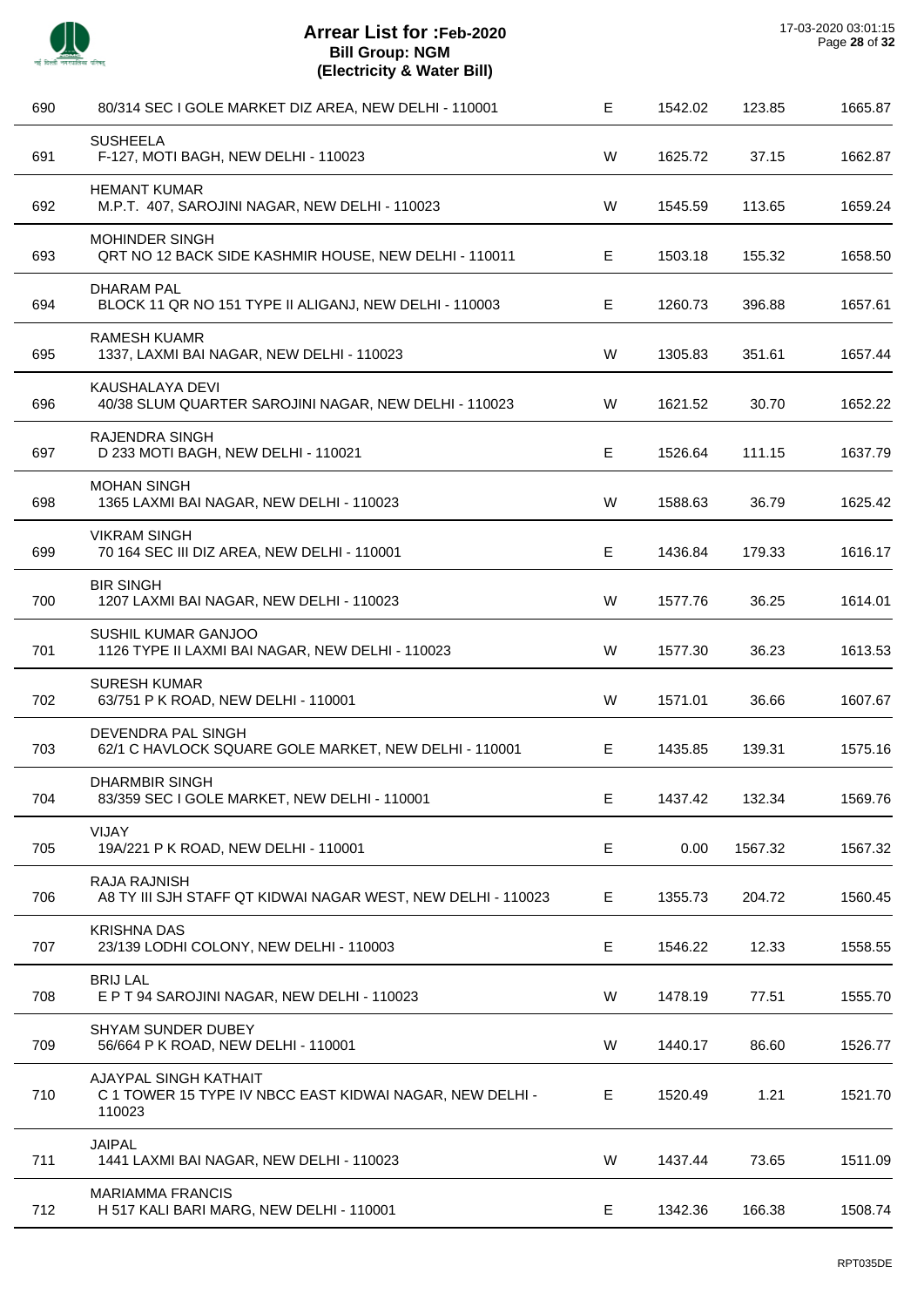| <b>VIPIN CHANDRA</b><br>F-140 MOTI BAGH, NEW DELHI - 110021                           | W | 1471.80 | 36.80  | 1508.60 |
|---------------------------------------------------------------------------------------|---|---------|--------|---------|
| <b>SURENDER MOHAN</b><br>EPT 104 SAROJINI NAGAR, NEW DELHI - 110023                   | W | 1403.90 | 101.12 | 1505.02 |
| <b>INNER DEVI</b><br>BLOCK 1/B QR A 6 PALIKA ENCLAVE MOTI BAGH, NEW DELHI - 110001    | Е | 1478.91 | 20.39  | 1499.30 |
| <b>RAMESH CHAND</b><br>C 3/237 LODHI COLONY, NEW DELHI - 110003                       | W | 1449.02 | 35.66  | 1484.68 |
| <b>SUKUMAR DAS</b><br>204 LAXMI BAI NAGAR, NEW DELHI - 110023                         | W | 1397.00 | 87.54  | 1484.54 |
| <b>CHANDER SINGH</b><br>H 508 KALI BARI MARG, NEW DELHI - 110001                      | Е | 1481.30 | 1.47   | 1482.77 |
| <b>MADAN LAL DUTTA</b><br>MPT 489 P&T COLONY SAROJINI NAGAR, NEW DELHI - 110023       | W | 1405.44 | 67.77  | 1473.21 |
| <b>HARIKISHAN SINGH</b><br>FLAT NO 16 TYPE IV KALI BARI APARTMENT, NEW DELHI - 110001 | Е | 1405.08 | 65.11  | 1470.19 |
| <b>JOYANTA LAHA</b><br>L 154 SAROJINI NAGAR, NEW DELHI - 110023                       | Е | 1452.38 | 2.23   | 1454.61 |
| AJAY KUMAR CHAUHAN<br>62/743 P K ROAD, NEW DELHI - 110001                             | W | 1067.54 | 378.26 | 1445.80 |
| <b>GAURI SHANKAR VERMA</b><br>MPT 521 P&T COLONY SAROJINI NAGAR, NEW DELHI - 110023   | W | 1413.97 | 26.13  | 1440.10 |
| <b>CHANDER SINGH</b><br>37/439, P.K. ROAD, NEW DELHI - 110001                         | W | 1364.04 | 67.04  | 1431.08 |
| <b>MANISH KUMAR</b><br>EPT 1, SAROJINI NAGAR, NEW DELHI - 110023                      | W | 1312.42 | 115.92 | 1428.34 |
| <b>GEETA BHARTI</b><br>37/438 P K ROAD, NEW DELHI - 110001                            | W | 1165.82 | 255.67 | 1421.49 |
| SUDHIR SINGH<br>14/834 LODHI ROAD, NEW DELHI - 110003                                 | W | 1382.52 | 38.44  | 1420.96 |
| N VARUDHINI<br>633 BKS MARG, NEW DELHI - 110001                                       | E | 1393.73 | 16.28  | 1410.01 |
| <b>SAJAN GAUTAM</b><br>40/14 SAROJINI NAGAR, NEW DLEHI, NEW DELHI - 110023            | Е | 1241.83 | 146.15 | 1387.98 |
| <b>DESH DEEPAK SINGH</b><br>11/793 LODHI ROAD, NEW DELHI - 110003                     | Е | 1043.76 | 336.89 | 1380.65 |
| CHANDRA BHUSHAN BHARDWAJ<br>9/737 LODHI ROAD, NEW DELHI - 110003                      | W | 1347.11 | 32.51  | 1379.62 |
| K S MOHAN KUMAR<br>28/3 POLICE STN TUGHLAK ROAD, NEW DELHI - 110011                   | Е | 1224.58 | 129.39 | 1353.97 |
| <b>ASHA SHAH</b><br>HPT 128 SAROJINI NAGAR, NEW DELHI - 110023                        | W | 1255.69 | 94.46  | 1350.15 |
| <b>KRISHAN KUMAR CHUGH</b><br>MPT 497 SAROJINI NAGAR, NEW DELHI - 110023              | W | 1223.37 | 122.31 | 1345.68 |
| <b>PRATAP</b><br>C 25 TYPE II PALIKA AWAS SAROJINI NAGAR, NEW DELHI - 110001          | Е | 1303.97 | 36.00  | 1339.97 |
|                                                                                       |   |         |        |         |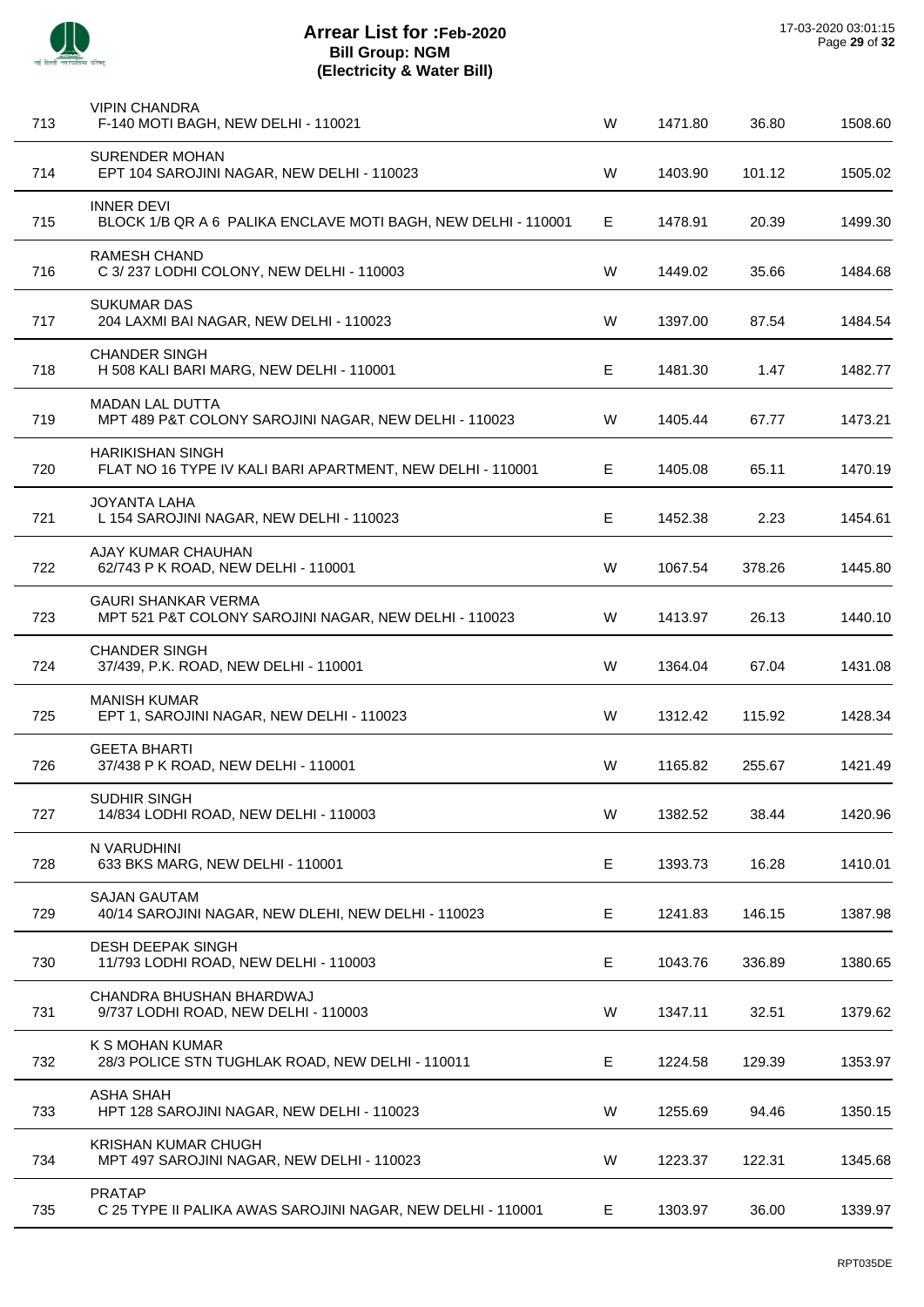

| 736 | RAIS ALI<br>FLAT NO 1 GOLF LINK SADAN, NEW DELHI - 110003                      | Е | 1187.27 | 128.50 | 1315.77 |
|-----|--------------------------------------------------------------------------------|---|---------|--------|---------|
| 737 | <b>SANJAY KUMAR</b><br>19/2C P&T QTR KALI BARI MARG, NEW DELHI - 110001        | Е | 1304.31 | 10.58  | 1314.89 |
| 738 | <b>JASKARAN SINGH</b><br>40/37 SLUM QUARTER SAROJINI NAGAR, NEW DELHI - 110023 | W | 1293.18 | 20.15  | 1313.33 |
| 739 | <b>NEETA</b><br>1146 ANSARI NAGAR, NEW DELHI - 110029                          | Е | 1257.89 | 30.35  | 1288.24 |
| 740 | <b>SUSHIL KUMAR</b><br>EPT 115 SAROJINI NAGAR, NEW DELHI - 110023              | W | 1165.76 | 122.41 | 1288.17 |
| 741 | OM PRAKASH<br>K 137 CLIVE SQR., NEW DELHI - 110001                             | E | 1203.21 | 81.31  | 1284.52 |
| 742 | M MANGAYARKARASI<br>F 9 PATEL DHAM S P MARG, NEW DELHI - 110021                | W | 1199.49 | 84.20  | 1283.69 |
| 743 | CHABBI LAL JOSHI<br>5 A HARYANA ESTATE SIKANDRA ROAD, NEW DELHI - 110001       | W | 1070.08 | 186.74 | 1256.82 |
| 744 | <b>SUNIL KUMAR</b><br>45/145, LADY HARDING STAFF QTR., NEW DELHI - 110001      | Е | 989.54  | 265.42 | 1254.96 |
| 745 | <b>ABHAY KUMAR</b><br>B 14 TY I SJH KIDWAI NAGAR WEST, NEW DELHI - 110023      | Е | 1234.61 | 18.87  | 1253.48 |
| 746 | RAJIV LAKHAN PAL<br>H 277 KALI BARI MARG, NEW DELHI - 110001                   | Е | 1197.42 | 49.37  | 1246.79 |
| 747 | <b>VIRENDER SINGH</b><br>14/3C P & T KALI BARI MARG, NEW DELHI - 110001        | Е | 1128.93 | 115.11 | 1244.04 |
| 748 | SATISH KUMAR SHARMA<br>13/494, LODHI ROAD, NEW DELHI - 110003                  | W | 1138.72 | 92.86  | 1231.58 |
| 749 | CH. V B SETTY<br>423 TYPE IV LAXMI BAI NAGAR, NEW DELHI - 110023               | Е | 1167.16 | 57.29  | 1224.45 |
| 750 | <b>KISHAN</b><br>1041 LAXMI BAI NAGAR, NEW DELHI - 110023                      | W | 1142.70 | 78.00  | 1220.70 |
| 751 | <b>ANTHONEY</b><br>1476 LAXMI BAI NAGAR, NEW DELHI - 110023                    | W | 1056.31 | 161.92 | 1218.23 |
| 752 | A INDIRANY<br>F 6 TOWER 23 TYPE III NBCC KIDWAI NAGAR EAST, NEW DELHI - 110023 | E | 1191.69 | 21.36  | 1213.05 |
| 753 | <b>HAR GOVIND</b><br>365 LAXMI BAI NAGAR, NEW DELHI - 110023                   | W | 1161.28 | 28.44  | 1189.72 |
| 754 | M R MANMADHA MENON<br>285 LAXMI BAI NAGAR, NEW DELHI - 110023                  | W | 1143.34 | 36.03  | 1179.37 |
| 755 | CHANDRA BHUSAN BHARDWAJ<br>9/737 LODHI ROAD, NEW DELHI - 110003                | Е | 1118.77 | 44.29  | 1163.06 |
| 756 | <b>K R SARAIWAL</b><br>13/3C P&T QTR KALI BARI MARG, NEW DELHI - 110001        | Е | 1158.44 | 1.58   | 1160.02 |
| 757 | <b>BEENA</b><br>54/645 TYPE I P K ROAD, NEW DELHI - 110001                     | W | 1125.13 | 34.35  | 1159.48 |
| 758 | <b>MUKESH YADAV</b><br>A 75 MOTI BAGH, NEW DELHI - 110021                      | W | 1121.65 | 28.08  | 1149.73 |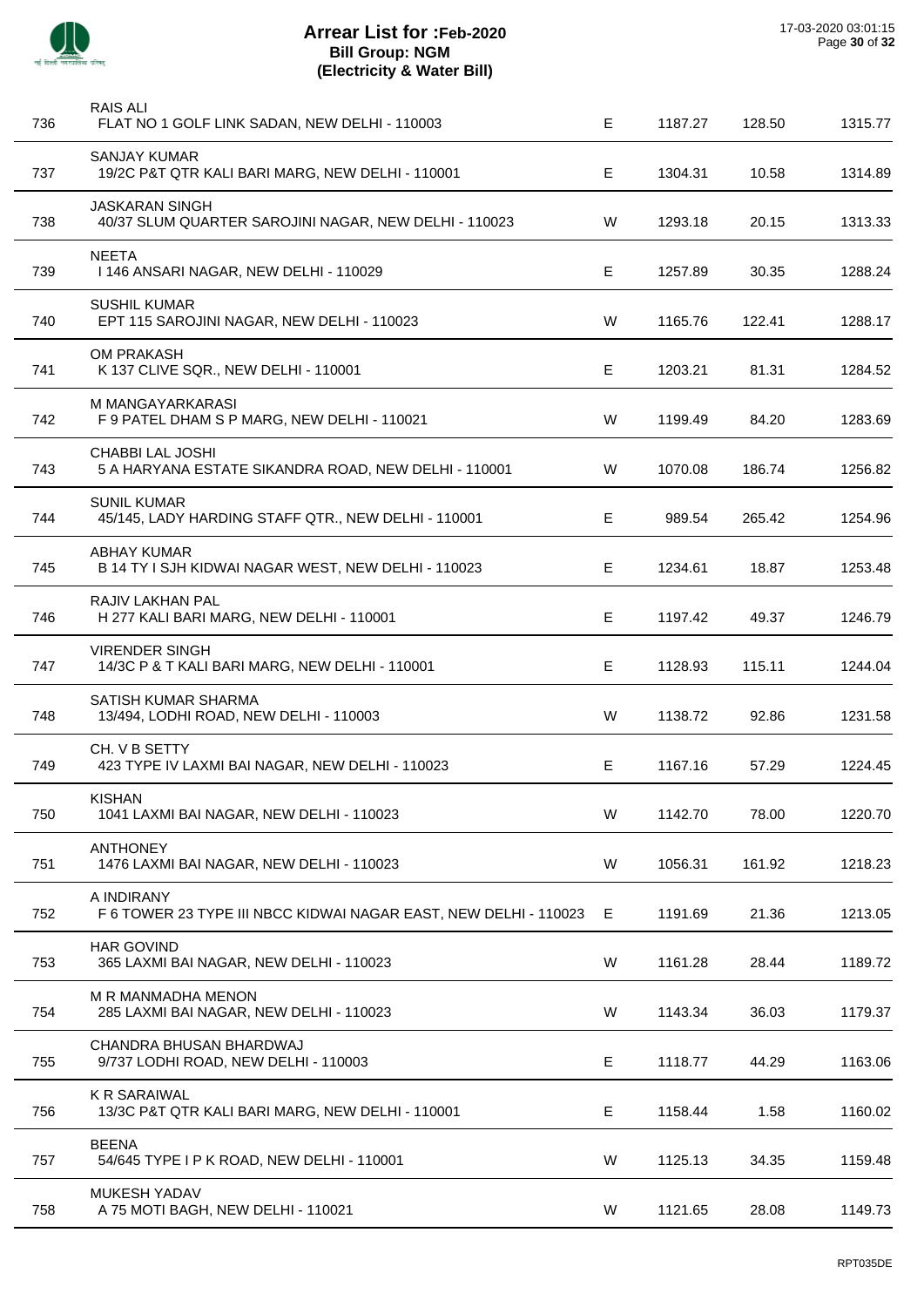

| 759 | OM PRAKASH TIWARI<br>11/125 P K ROAD, NEW DELHI - 110001                         | W | 1120.38 | 26.33  | 1146.71 |
|-----|----------------------------------------------------------------------------------|---|---------|--------|---------|
| 760 | SMT. BHAGWATI<br>58/698 P K ROAD, NEW DELHI - 110001                             | Е | 1080.92 | 65.03  | 1145.95 |
| 761 | <b>INDER PRAKASH</b><br>B 69 MOTI BAGH, NEW DELHI - 110021                       | W | 1019.95 | 118.04 | 1137.99 |
| 762 | <b>MEETA BHATNAGAR</b><br>1079 LAMXI BAI NAGAR, NEW DELHI - 110023               | W | 1109.51 | 27.73  | 1137.24 |
| 763 | <b>UDAI SHANKER SINGH</b><br>HPT 80 SAROJINI NAGAR, NEW DELHI - 110023           | W | 1054.02 | 73.82  | 1127.84 |
| 764 | <b>MUKESH KUMAR</b><br>SR. QR. 63 PM. HOUSE TEEN MURTI, NEW DELHI - 110021       | Е | 1091.08 | 28.86  | 1119.94 |
| 765 | ANIL BABU U P<br>F C 7 P S TILAK MARG, NEW DELHI - 110001                        | E | 1044.70 | 71.48  | 1116.18 |
| 766 | <b>SANJAY SHARMA</b><br>1003 LAXMI BAI NAGAR, NEW DELHI - 110023                 | W | 1012.70 | 100.78 | 1113.48 |
| 767 | ANJANA KUSHWAHA<br>F - 62 ANSARI NAGAR, NEW DELHI - 110029                       | Е | 1067.28 | 45.26  | 1112.54 |
| 768 | <b>SUBHASH CHANDER</b><br>D 447 MOTI BAGH, NEW DELHI - 110021                    | W | 1083.77 | 28.57  | 1112.34 |
| 769 | JASPAL SINGH<br>F 164 MOTI BAGH, NEW DELHI - 110021                              | W | 1049.61 | 55.39  | 1105.00 |
| 770 | SANDHYA SUNIL<br>491 BLOCK 14 SEC I ALBERT SQUARE, NEW DELHI - 110001            | Е | 1049.68 | 54.74  | 1104.42 |
| 771 | <b>MALKHAN SINGH</b><br>1/3B SECTOR II GOLE MARKET, NEW DELHI - 110001           | Е | 1037.64 | 65.70  | 1103.34 |
| 772 | ANJALI<br>1516 LAXMI BAI NAGAR, NEW DELHI - 110023                               | Е | 500.26  | 597.80 | 1098.06 |
| 773 | ARUN KUMAR TYAGI<br>3 LAXMI BAI NAGAR, NEW DELHI - 110023                        | W | 1067.33 | 27.89  | 1095.22 |
| 774 | PRADEEP KUMAR SAHU<br>312 LAXMI BAI NAGAR, NEW DELHI - 110001                    | W | 997.30  | 97.51  | 1094.81 |
| 775 | <b>MANSHA RAM</b><br>D 97 MOTI BAGH, NEW DELHI - 110021                          | W | 1060.98 | 30.95  | 1091.93 |
| 776 | <b>BHUPENDRA SINGH DHAPOLA</b><br>D 5 AIRPORT LANE, NEW DELHI - 110003           | Е | 1078.21 | 13.00  | 1091.21 |
| 777 | <b>KAILASH SINGH</b><br>14/202 TYPE II ALIGANJ, NEW DELHI - 110003               | Е | 1088.92 | 0.32   | 1089.24 |
| 778 | <b>PADARTH</b><br>39/459 P K ROAD, NEW DELHI - 110001                            | W | 1054.39 | 29.06  | 1083.45 |
| 779 | <b>ASHOK KUMAR DASH</b><br>B-384, LAXMI BAI NAGAR, NEW DELHI - 110023            | W | 1021.05 | 52.25  | 1073.30 |
| 780 | <b>ASHOK KUMAR</b><br>4B/23 TY II SAI STAFF NATIONAL STADIUM, NEW DELHI - 110002 | Е | 1054.27 | 13.69  | 1067.96 |
| 781 | DASHRATH YADAV<br>E 226 MOTI BAGH, NEW DELHI - 110021                            | Е | 962.49  | 102.53 | 1065.02 |